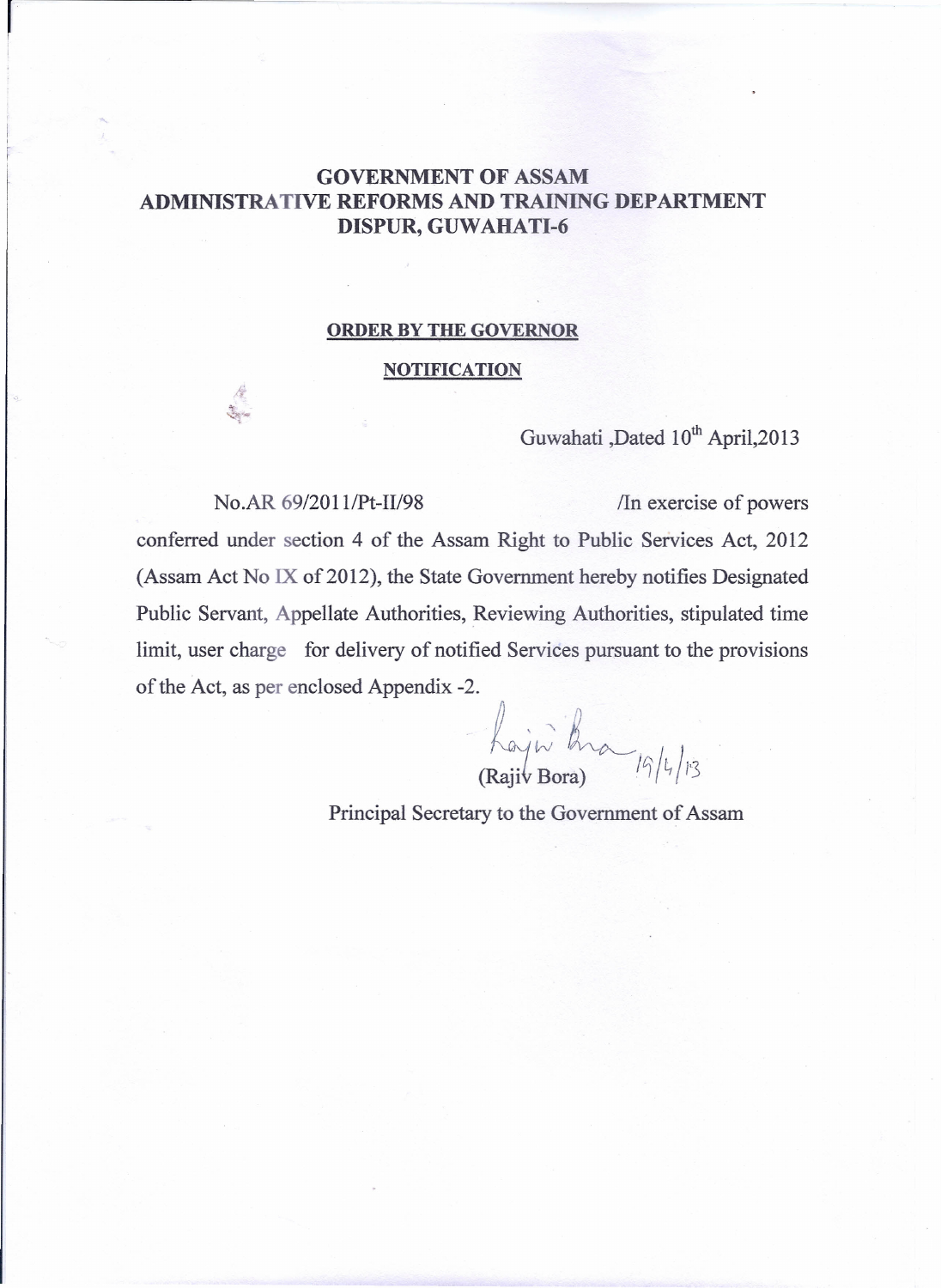|                | To be published on Notice Board<br>(See Rule 5) |                                                                           |                                                              |                                                        |                                                                             |                                                        |                                                                                              |                                                                                                                                                                                                                                                                                                                                                                                                    |                                                                                                                           |                                                        |
|----------------|-------------------------------------------------|---------------------------------------------------------------------------|--------------------------------------------------------------|--------------------------------------------------------|-----------------------------------------------------------------------------|--------------------------------------------------------|----------------------------------------------------------------------------------------------|----------------------------------------------------------------------------------------------------------------------------------------------------------------------------------------------------------------------------------------------------------------------------------------------------------------------------------------------------------------------------------------------------|---------------------------------------------------------------------------------------------------------------------------|--------------------------------------------------------|
|                |                                                 |                                                                           |                                                              |                                                        | 1. GUWAHATI MUNCIPAL CORPORATION                                            |                                                        |                                                                                              |                                                                                                                                                                                                                                                                                                                                                                                                    |                                                                                                                           |                                                        |
| SI.<br>No.     | <b>Notified</b><br>public<br>service            | <b>Stipulated</b><br>time limit for<br>providing<br>the service<br>(Days) | Designation of<br><b>Designated</b><br><b>Public Servant</b> | <b>Designation</b><br>of Appellate<br><b>Authority</b> | Time limit for<br>disposal<br>by<br>Appellate<br><b>Authority</b><br>(Days) | <b>Designation</b><br>of Reviewing<br><b>Authority</b> | limit<br><b>Time</b><br>for disposal<br>by<br><b>Reviewing</b><br><b>Authority</b><br>(Days) | Documents to be enclosed<br>with the application                                                                                                                                                                                                                                                                                                                                                   | <b>User</b><br>if<br>charge,<br>$(in \mid$<br>any<br><b>Rupees</b> )                                                      | Eligibili<br>ty<br>criteria<br>to<br>obtain<br>service |
| $\mathbf{1}$   | <b>Birth</b><br>Certificate                     | 15 days                                                                   | Chief<br>Health<br>Officer, GMC                              | Joint<br>Commissioner,<br><b>GMC</b>                   | 30 days                                                                     | Additional<br>Commissioner<br>, GMC                    | 30 days                                                                                      | i) Information in the form<br>of certificate<br>from<br>Nursing Home / Private<br>Hospital, if born in<br>Nursing Home / Private<br>Hospital within 21 days in<br>Form No. 1 & 3<br>ii) Information to Registrar<br>from sources other than<br>Nursing Home and Private<br>Hospital within 21 days in<br>form no 1.                                                                                | 1) free up to<br>21 days<br>$2)$ fine of<br>Rs. 2/- per<br>day up to 30<br>days. If not<br>submitted<br>within 21<br>days |                                                        |
| $\overline{2}$ | Delayed<br><b>Birth</b><br>Certificate          | 15 days                                                                   | Chief<br>Health<br>Officer, GMC                              | Joint<br>Commissioner,<br><b>GMC</b>                   | 30 days                                                                     | Additional<br>Commissioner<br>, GMC                    | 30 days                                                                                      | i) Information in the form<br>of certificate<br>from<br>Nursing Home / Private<br>Hospital, if born in<br>Nursing Home / Private<br>Hospital within 21 days in<br>Form No. 1 & 3<br>ii) Information to Registrar<br>from sources other than<br>Nursing Home and Private<br>Hospital within 21 days in<br>form no 1.<br>iii) Approval of Local<br>Revenue Authority not<br>below the rank of Circle | $10/-$                                                                                                                    |                                                        |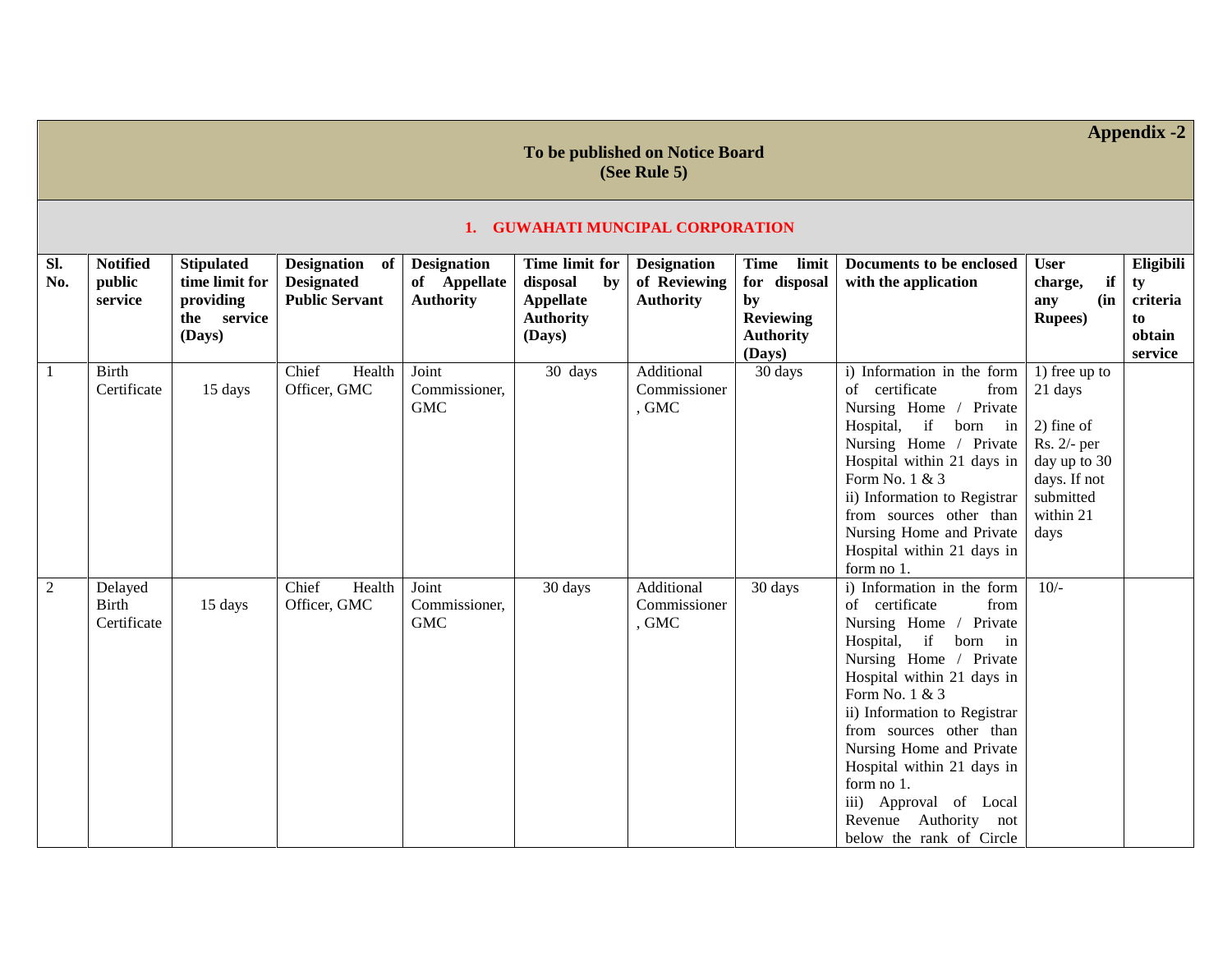|   |                      |         |                                 |                                      |         |                                     |         | Officer, if applied after 30<br>days but within 6 months<br>of birth.<br>iv) Affidavit along with<br>written permission of the<br>prescribed authority for<br>delayed information after<br>six months and within one<br>year.<br>v) Order of a Magistrate of<br>1 <sup>st</sup> Class if any birth has<br>not been registered within<br>one year for delayed                                                                                                                                                                                                                                                                                                                                                                            |                                                                                                                            |  |
|---|----------------------|---------|---------------------------------|--------------------------------------|---------|-------------------------------------|---------|-----------------------------------------------------------------------------------------------------------------------------------------------------------------------------------------------------------------------------------------------------------------------------------------------------------------------------------------------------------------------------------------------------------------------------------------------------------------------------------------------------------------------------------------------------------------------------------------------------------------------------------------------------------------------------------------------------------------------------------------|----------------------------------------------------------------------------------------------------------------------------|--|
| 3 | Death<br>Certificate | 15 days | Chief<br>Health<br>Officer, GMC | Joint<br>Commissioner,<br><b>GMC</b> | 30 days | Additional<br>Commissioner<br>, GMC | 30 days | registration.<br>i)Information in the form<br>of certificate<br>from<br>Nursing Home / Private<br>Hospital, if expired in<br>Nursing Home / Private<br>Hospital within 21 days in<br>Form No.2, 4 & 4A<br>ii)Information to Registrar<br>from sources other than<br>Nursing Home and Private<br>Hospital within 21 days in<br>form no 2,4 & 4A<br>iii)Approval of Local<br>Revenue Authority not<br>below the rank of Circle<br>Officer, if applied after 30<br>days but within 6 months<br>of death.<br>iv) Affidavit along with<br>written permission of the<br>prescribed authority for<br>delayed information after<br>six months and within one<br>year.<br>iv) Order of a Magistrate<br>of 1 <sup>st</sup> Class if any death has | 1) free upto<br>21 days<br>2) fine of<br>Rs. $2/-$ per<br>day upto 30<br>days. If not<br>submitted<br>within<br>21<br>days |  |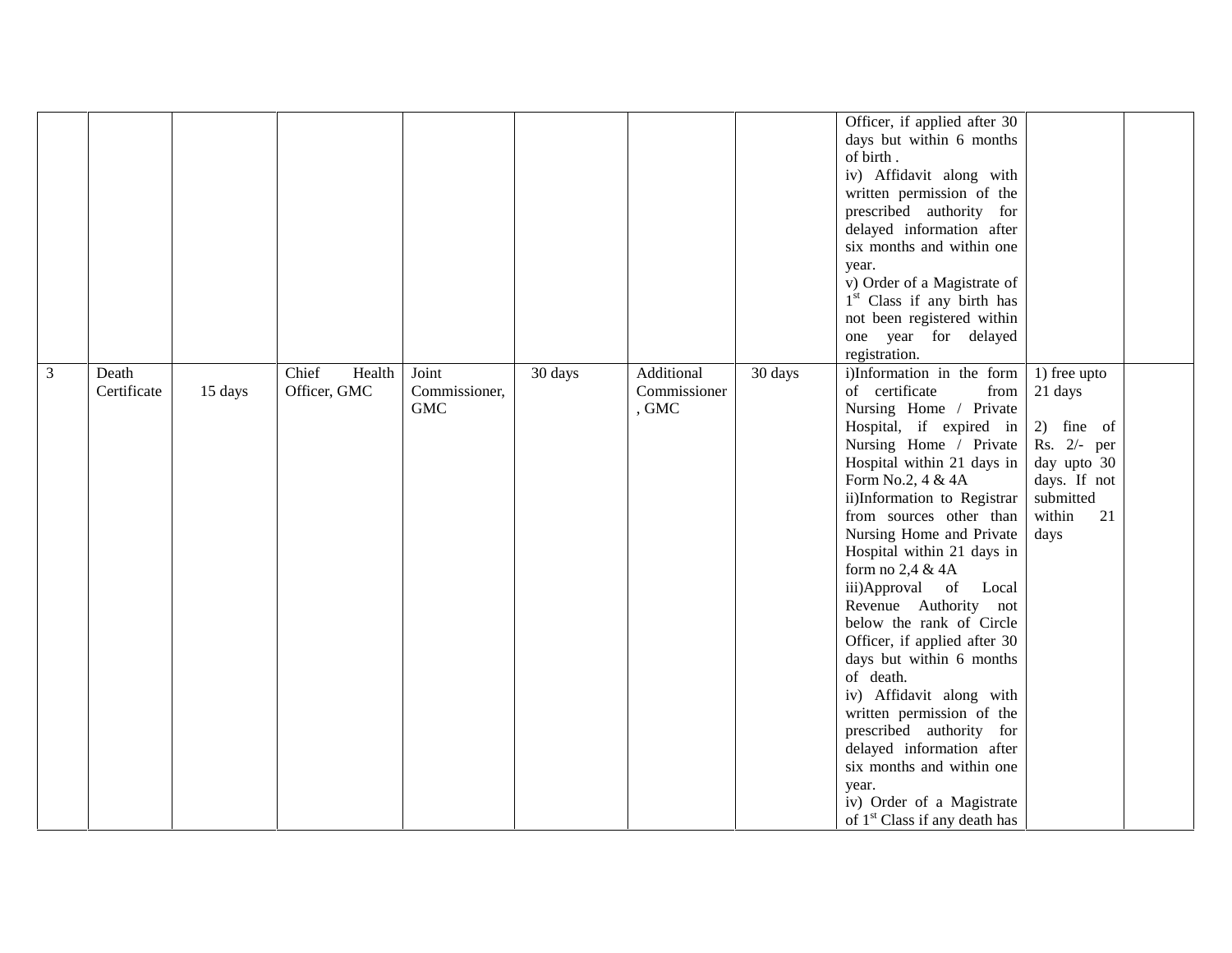|                |                                           |         |                                 |                                      |         |                                     |         | not been registered within                                                                                                                                                                                                                                                                                                                                                                                                                                                                                                                  |                                                                    |  |
|----------------|-------------------------------------------|---------|---------------------------------|--------------------------------------|---------|-------------------------------------|---------|---------------------------------------------------------------------------------------------------------------------------------------------------------------------------------------------------------------------------------------------------------------------------------------------------------------------------------------------------------------------------------------------------------------------------------------------------------------------------------------------------------------------------------------------|--------------------------------------------------------------------|--|
|                |                                           |         |                                 |                                      |         |                                     |         | one year for delayed                                                                                                                                                                                                                                                                                                                                                                                                                                                                                                                        |                                                                    |  |
|                |                                           |         |                                 |                                      |         |                                     |         | registration.                                                                                                                                                                                                                                                                                                                                                                                                                                                                                                                               |                                                                    |  |
| $\overline{4}$ | Delayed<br>Death<br>Certificate           | 15 days | Chief<br>Health<br>Officer, GMC | Joint<br>Commissioner,<br><b>GMC</b> | 30 days | Additional<br>Commissioner<br>, GMC | 30 days | i) Approval of Local<br>Revenue Authority not<br>below the rank of Circle<br>Officer, if applied after 30<br>days but within 6 months<br>of death.<br>ii) Affidavit along with<br>written permission of the<br>prescribed authority for<br>delayed information after<br>six months and within one<br>year.<br>iii) Order of a Magistrate<br>of 1 <sup>st</sup> Class if any death has<br>not been registered within                                                                                                                         | $10/-$                                                             |  |
|                |                                           |         |                                 |                                      |         |                                     |         | one year for delayed                                                                                                                                                                                                                                                                                                                                                                                                                                                                                                                        |                                                                    |  |
|                |                                           |         |                                 |                                      |         |                                     |         | registration.                                                                                                                                                                                                                                                                                                                                                                                                                                                                                                                               |                                                                    |  |
| 5              | Building<br>Permissio<br>n up to<br>$G+2$ | 30 days | Associate<br>Planner, GMC       | Joint<br>Commissioner,<br><b>GMC</b> | 30 days | Additional<br>Commissioner<br>, GMC | 30 days | i)Three copies of site plan<br>and building plan as<br>required by building bye<br>laws, GMC, and drawn by<br><b>Technical Personnel</b><br>registered in GMC.<br>ii)Photostat Copy of land<br>document (Such as land<br>deed, Mutation order or<br>Patta). The photocopy is to<br>be self attested.<br>iii)Structural Certificate (as<br>per building bye laws of<br>2006) issued by Technical<br>Personnel/Group Agency<br>Registered in GMC.<br>iv)Service plan for<br>building when it is above<br>12.00 m high.<br>v)For boundary wall | $10/-$<br>for<br>application<br>and fee as<br>per built up<br>area |  |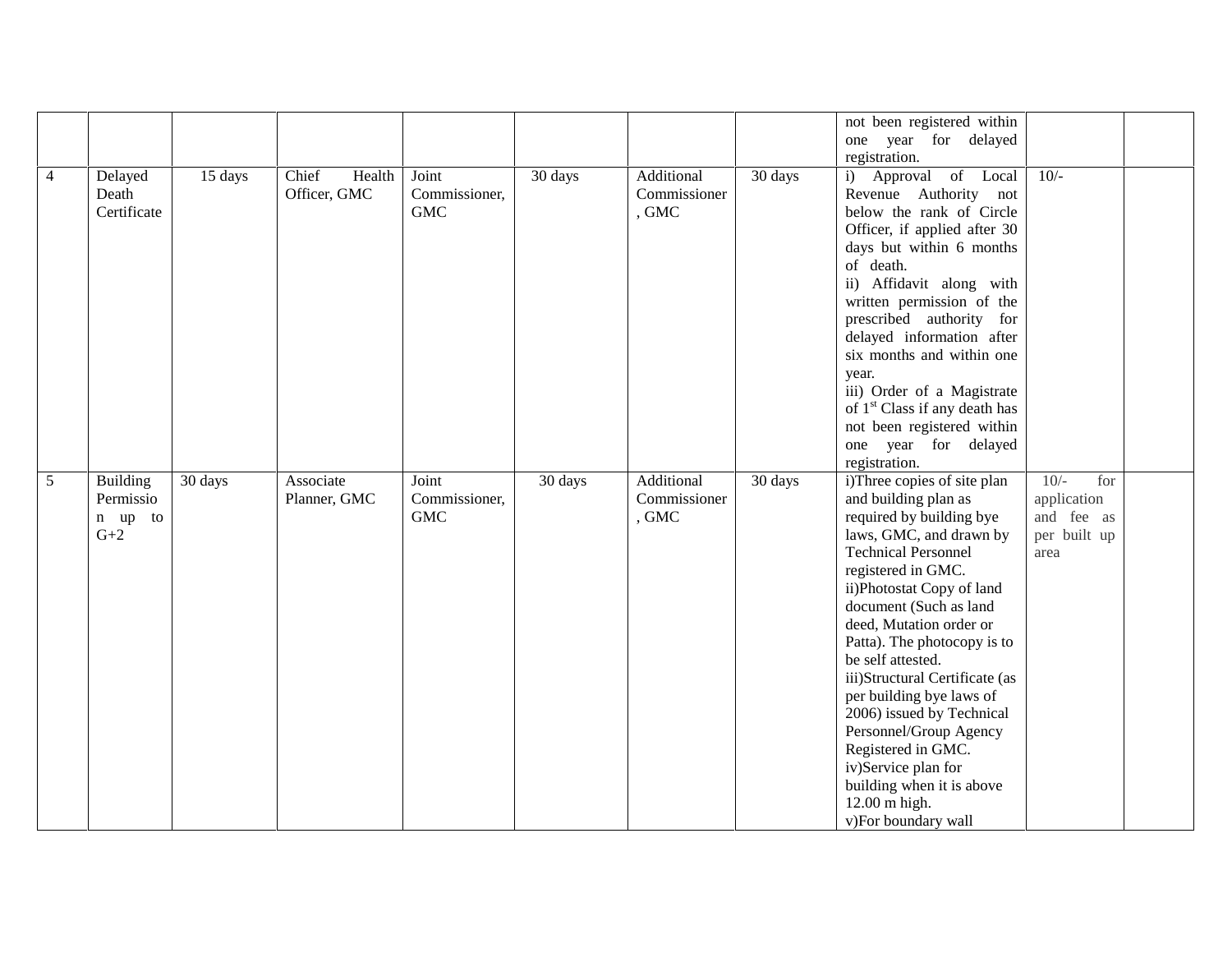|        |                                    |         |                                          |                                      |         |                                     |         | permission; an undertaking<br>through affidavit will be<br>required particularly for<br>road side wall.<br>vi)Key plan of the location.<br>vii)Soil test report (Geo-<br>Technical Report) in case<br>of building above 12.00 m<br>high.<br>viii)Trace Map.                                                                           |                                                   |  |
|--------|------------------------------------|---------|------------------------------------------|--------------------------------------|---------|-------------------------------------|---------|---------------------------------------------------------------------------------------------------------------------------------------------------------------------------------------------------------------------------------------------------------------------------------------------------------------------------------------|---------------------------------------------------|--|
|        |                                    |         |                                          |                                      |         |                                     |         | ix)Receipt Copy of up-to-                                                                                                                                                                                                                                                                                                             |                                                   |  |
|        |                                    |         |                                          |                                      |         |                                     |         | date property tax.                                                                                                                                                                                                                                                                                                                    |                                                   |  |
| 6      | Holding<br>Certificate             | 15 days | Deputy<br>Commissioners<br>of Zones, GMC | Joint<br>Commissioner,<br><b>GMC</b> | 30 days | Additional<br>Commissioner<br>, GMC | 30 days | i) Application on plain<br>paper<br>ii)Self attested copy of Sale<br>Deed, Mutation order,<br>Jamabandi, Patta<br>iii)Zone, Ward No.,<br>Holding No.<br>iv)Road/Lane where<br>properties located<br>v)Upto date Property Tax<br>paid receipt<br>vi)Death Certificate if<br>property has devolved by<br>succession from<br>predecessor | $1)$ 100/-<br>2) $200/-$ for<br>tatkal<br>service |  |
| $\tau$ | Holding<br>Mutation<br>Certificate | 30 days | Deputy<br>Commissioners<br>of Zones, GMC | Joint<br>Commissioner,<br><b>GMC</b> | 30 days | Additional<br>Commissioner<br>, GMC | 30 days | i) Application on plain<br>paper<br>ii) Self attested copy of<br>Sale Deed, Mutation order,<br>Jamabandi, Patta<br>iii) Zone, Ward No.,<br>Holding No.<br>iv) Road/Lane where<br>properties located<br>v) Upto date Property Tax<br>paid receipt<br>vi) Death Certificate if<br>property has devolved by                              | $100/-$                                           |  |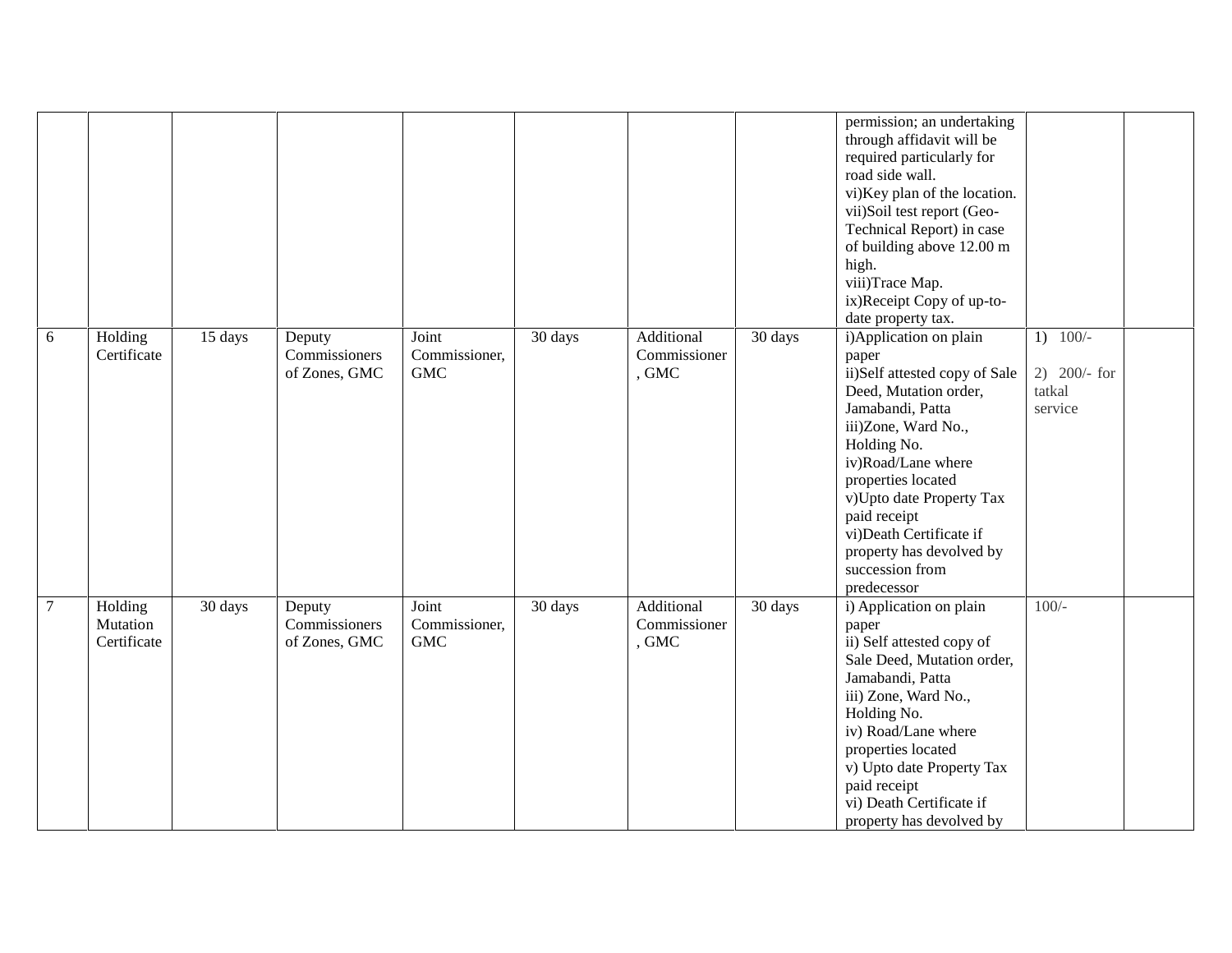|            |                                                                 |                                                                                |                                                                                         |                                                        |                                                                                    |                                                        |                                                                                       | succession from<br>predecessor                                                                                                                                                                                                                                                                                                                                                                |                                                                                                          |                                                        |
|------------|-----------------------------------------------------------------|--------------------------------------------------------------------------------|-----------------------------------------------------------------------------------------|--------------------------------------------------------|------------------------------------------------------------------------------------|--------------------------------------------------------|---------------------------------------------------------------------------------------|-----------------------------------------------------------------------------------------------------------------------------------------------------------------------------------------------------------------------------------------------------------------------------------------------------------------------------------------------------------------------------------------------|----------------------------------------------------------------------------------------------------------|--------------------------------------------------------|
| 8          | Certified<br>of<br>copy<br>public<br>document<br>S              | 15 days                                                                        | Concerned<br><b>Branch</b><br>Heads,<br><b>GMC</b>                                      | Collector,<br><b>GMC</b>                               | 30 days                                                                            | Additional<br>Commissioner<br>, GMC                    | 30 days                                                                               | Application on plain paper<br>with particulars of<br>documents sought for<br>specifying the Branch to<br>which it is related.                                                                                                                                                                                                                                                                 | $1) 10/-$<br>2) $100/-$ for<br>tatkal<br>service                                                         |                                                        |
| 9          | Trade<br>Licence                                                | 21 days                                                                        | Deputy<br>Commissioners<br>of Zones, GMC                                                | Joint<br>Commissioner,<br><b>GMC</b>                   | 30 days                                                                            | Additional<br>Commissioner<br>, GMC                    | 30 days                                                                               | i)Application in prescribed<br>form<br>ii)Registration Certificate /<br>Deed<br>iii)Rent agreement, if<br>rented premises are used<br>iv)Upto date Property Tax<br>paid receipt<br>v)Building Permission<br>vi)Agreement with<br><b>GWMCPL</b><br>vii)SP (SB)/ SP(Traffic)<br>report for trades as<br>notified by GMC<br>viii) NOC from Fire Dept<br>for trades as notified by<br>${\rm GMC}$ | $100/-$<br>for<br>application<br>and fee as<br>notified<br>by<br>$\rm GMC$<br>for<br>different<br>trades |                                                        |
|            |                                                                 |                                                                                |                                                                                         |                                                        | 2. LABOUR & EMPLOYMENT DEPARTMENT                                                  |                                                        |                                                                                       |                                                                                                                                                                                                                                                                                                                                                                                               |                                                                                                          |                                                        |
| SI.<br>No. | <b>Notified</b><br>public<br>service                            | <b>Stipulated</b><br>time limit for<br>providing<br>service<br>the<br>(Days)   | Designation of<br><b>Designated</b><br><b>Public Servant</b>                            | <b>Designation</b><br>of Appellate<br><b>Authority</b> | Time limit for<br>disposal<br>by<br><b>Appellate</b><br><b>Authority</b><br>(Days) | <b>Designation</b><br>of Reviewing<br><b>Authority</b> | Time<br>limit<br>for disposal<br>by<br><b>Reviewing</b><br><b>Authority</b><br>(Days) | Documents to be enclosed<br>with the application                                                                                                                                                                                                                                                                                                                                              | <b>User</b><br>if<br>charge,<br>(in<br>any<br><b>Rupees</b> )                                            | Eligibili<br>ty<br>criteria<br>to<br>obtain<br>service |
| 10.        | Registrati<br>Of<br>on<br>Name in<br>Employm<br>ent<br>Exchange | 3 days<br>(provided that<br>the<br>documents in<br>original to be<br>shown and | All the Heads of<br>Employments<br>Exchanges/<br>District<br>Employment<br>Exchanges of | Zonal Deputy<br>Director<br>concerned                  | 30 days                                                                            | Joint.Director<br>of<br>Employment,                    | 30 days                                                                               | List of original documents<br>(To be shown) and attested<br>copies thereof (to be<br>submitted) at the time of<br>applying for Registration-<br>i.Proof of Residency                                                                                                                                                                                                                          | NIL                                                                                                      |                                                        |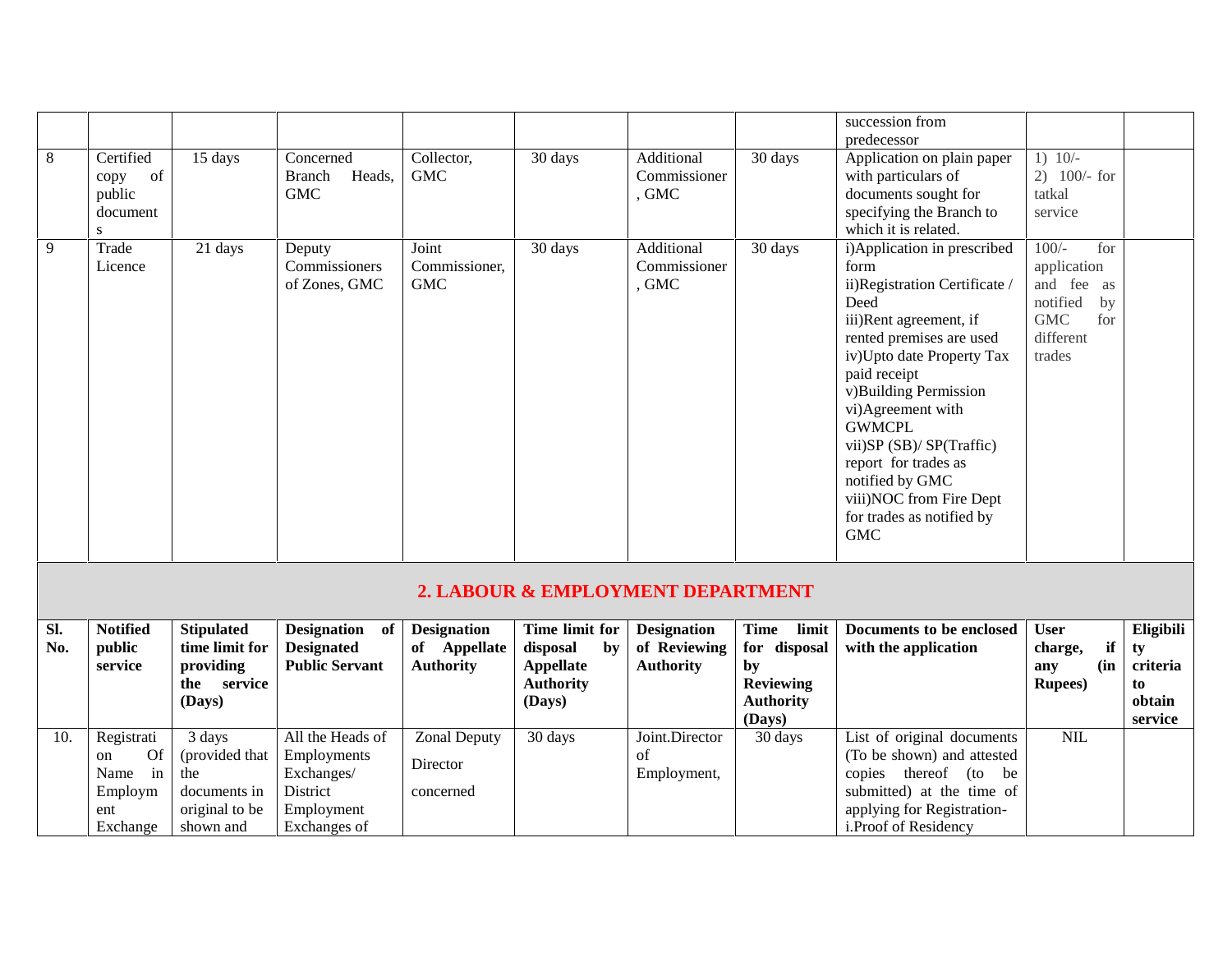|    | S                                                                  | attested<br>copies thereof<br>are presented<br>at the<br>concerned<br>Employment<br>Exchanges. ) | the State<br>designated as<br><b>DESIGNATED</b><br>OFFICER. viz.<br>Asstt. Director of<br>Employment/<br>Employment<br>Officer/Asstt.<br>Employment<br>Officer |                              |         |                                       |         | (Discretion of A.D.E/<br>E.O/A.E.O.)<br>ii. Age proof (Birth<br>Certificate/ HSLC Admit<br>Card/ School Certificate<br>$etc.$ )<br>iii.Education qualification<br>certificate.<br>iv.Additional Qualification<br>Certificates etc.<br>v.Experience certificate if<br>any.<br>vi.Caste Certificate.<br>vii. $3$<br>copies of<br>Self<br>attested<br>Passport<br>size<br>photographs |                                                                                                                    |  |
|----|--------------------------------------------------------------------|--------------------------------------------------------------------------------------------------|----------------------------------------------------------------------------------------------------------------------------------------------------------------|------------------------------|---------|---------------------------------------|---------|------------------------------------------------------------------------------------------------------------------------------------------------------------------------------------------------------------------------------------------------------------------------------------------------------------------------------------------------------------------------------------|--------------------------------------------------------------------------------------------------------------------|--|
| 11 | Issuance<br>of<br>Certificate<br>of<br>Registrati<br>on            | Labour<br>Officer &<br>Labour<br>Inspector                                                       | 30 days                                                                                                                                                        | Asst. Labour<br>Commissioner | 30 days | Deputy<br>Labour<br>Commissione<br>r, | 30 days | 1. Form No. 'O' duly filled<br>in<br>2. Treasury Challan<br>depositing the required<br>fees as prescribed in<br>Schedule-I<br>3. letter of appointment in<br>Form G                                                                                                                                                                                                                | As per<br>Schedule-I<br>(attached)<br>Column 1,2<br>&3<br>applicable as<br>per category<br>of<br>establishme<br>nt |  |
| 12 | Issuance<br>of<br>Renewal<br>Certificate<br>of<br>Registratio<br>n | Labour<br>Officer $&$<br>Labour<br>Inspector                                                     | 15 days                                                                                                                                                        | Asst. Labour<br>Commissioner | 15 days | Deputy<br>Labour<br>Commissione<br>r  | 15 days | 1. The Original Certificate<br>of Registration i.e. Form<br>$\mathbf{O}^{\prime}$<br>2. Appliocation Form 'O'<br>duly filled in<br>3. Treasury Challan<br>depositing the required<br>fees as prescribed in<br>Schedule-I<br>4. Letter of appointment in<br>Form 'G'                                                                                                                | As per<br>Schedule-I<br>(attached)<br>Column 1,2<br>&3<br>applicable as<br>per category<br>of<br>establishme<br>nt |  |
| 13 | Issuance<br>of                                                     | Labour<br>Officer &                                                                              | 10 days                                                                                                                                                        | Asst. Labour<br>Commissioner | 10 days | Deputy<br>Labour                      | 10 days | 1. Notice of loss of<br>Certificate of Registration                                                                                                                                                                                                                                                                                                                                | Schedule-I<br>Column -5                                                                                            |  |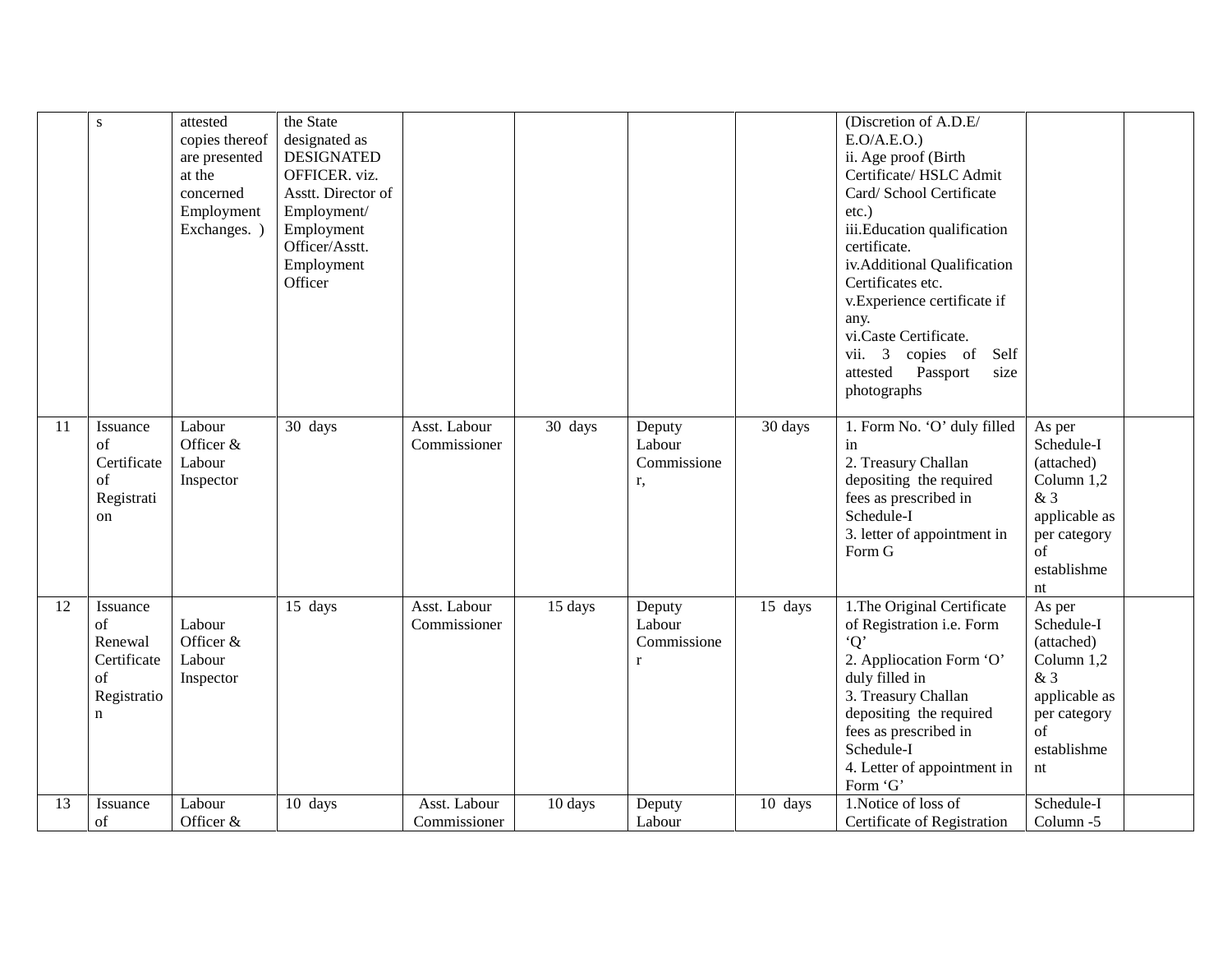|     | Duplicate         | Labour            |                       |                    |                                                | Commissione        |                  | 2. Treasury Challan                    | applicable      |           |
|-----|-------------------|-------------------|-----------------------|--------------------|------------------------------------------------|--------------------|------------------|----------------------------------------|-----------------|-----------|
|     | Certificate       | Inspector         |                       |                    |                                                | r,                 |                  | depositing Rs.10/- as fees             |                 |           |
|     | of                |                   |                       |                    |                                                |                    |                  | for duplicate copy                     |                 |           |
|     | Registratio       |                   |                       |                    |                                                |                    |                  |                                        |                 |           |
|     | n                 |                   |                       |                    |                                                |                    |                  |                                        |                 |           |
|     |                   |                   |                       |                    | 3. SECONDARY EDUCATION DEPARTMENT              |                    |                  |                                        |                 |           |
|     |                   |                   |                       |                    |                                                |                    |                  |                                        |                 |           |
|     |                   |                   |                       |                    | (A) BOARD OF SECONDARY EDUCATION, ASSAM (SEBA) |                    |                  |                                        |                 |           |
| SI. | <b>Notified</b>   | <b>Stipulated</b> | Designation of        | <b>Designation</b> | Time limit for                                 | <b>Designation</b> | Time limit       | Documents to be enclosed               | <b>User</b>     | Eligibili |
| No. | public            | time limit for    | <b>Designated</b>     | of Appellate       | disposal<br>by                                 | of Reviewing       | for disposal     | with the application                   | if<br>charge,   | ty        |
|     | service           | providing         | <b>Public Servant</b> | <b>Authority</b>   | <b>Appellate</b>                               | <b>Authority</b>   | by               |                                        | (in<br>any      | criteria  |
|     |                   | the service       |                       |                    | <b>Authority</b>                               |                    | <b>Reviewing</b> |                                        | <b>Rupees</b> ) | to        |
|     |                   | (Days)            |                       |                    | (Days)                                         |                    | <b>Authority</b> |                                        |                 | obtain    |
|     |                   |                   |                       |                    |                                                |                    | (Days)           |                                        |                 | service   |
| 14  | <b>Issue of</b>   | 10 Days           | Controller of         | Secretary,         | 03Days                                         | Chairman,          | 03Days           | 1.Prescribed Format                    | Rs.300          |           |
|     | <b>Duplicate</b>  |                   | Exam.                 | <b>SEBA</b>        |                                                | <b>SEBA</b>        |                  | 2. Copy of FIR(In case of              |                 |           |
|     |                   |                   |                       |                    |                                                |                    |                  | loss or theft)                         |                 |           |
|     | <b>Additiona</b>  |                   |                       |                    |                                                |                    |                  | 3. Original Marksheet in               |                 |           |
|     | I copy of         |                   |                       |                    |                                                |                    |                  | case of partial damage                 |                 |           |
|     | Mark-             |                   |                       |                    |                                                |                    |                  | 4. Photocopy of Admit                  |                 |           |
|     | sheets            |                   |                       |                    |                                                |                    |                  | Card duly attested<br>5. Requisite fee |                 |           |
|     |                   |                   |                       |                    |                                                |                    |                  | 6. Self addressed stamped              |                 |           |
|     |                   |                   |                       |                    |                                                |                    |                  | (Registered / General as               |                 |           |
|     |                   |                   |                       |                    |                                                |                    |                  | the case may be) Envelope.             |                 |           |
| 15  | <b>Issue of</b>   | 10 days           | Controller of         | Secretary,         | 3 days                                         | Chairman,          | 3 days           | 1.Prescribed Format                    | Rs.500          |           |
|     | <b>Duplicate</b>  |                   | Exam.                 | <b>SEBA</b>        |                                                | <b>SEBA</b>        |                  | 2. Copy of FIR(In case of              |                 |           |
|     |                   |                   |                       |                    |                                                |                    |                  | loss or theft)                         |                 |           |
|     | <b>Additiona</b>  |                   |                       |                    |                                                |                    |                  | 3. Original Certificate in             |                 |           |
|     | 1 Copy of         |                   |                       |                    |                                                |                    |                  | case of partial damage                 |                 |           |
|     | Pass              |                   |                       |                    |                                                |                    |                  | 4. Photocopy of Marks                  |                 |           |
|     | <b>Certificat</b> |                   |                       |                    |                                                |                    |                  | Sheet duly attested                    |                 |           |
|     | e                 |                   |                       |                    |                                                |                    |                  | 5. Photocopy of Admit                  |                 |           |
|     |                   |                   |                       |                    |                                                |                    |                  | Card dully attested.                   |                 |           |
|     |                   |                   |                       |                    |                                                |                    |                  | 6. Photocopy of                        |                 |           |
|     |                   |                   |                       |                    |                                                |                    |                  | <b>Registration Certificate</b>        |                 |           |
|     |                   |                   |                       |                    |                                                |                    |                  | duly attested                          |                 |           |
|     |                   |                   |                       |                    |                                                |                    |                  | 7. Requisite fee                       |                 |           |
|     |                   |                   |                       |                    |                                                |                    |                  | 8. Self addressed stamped (            |                 |           |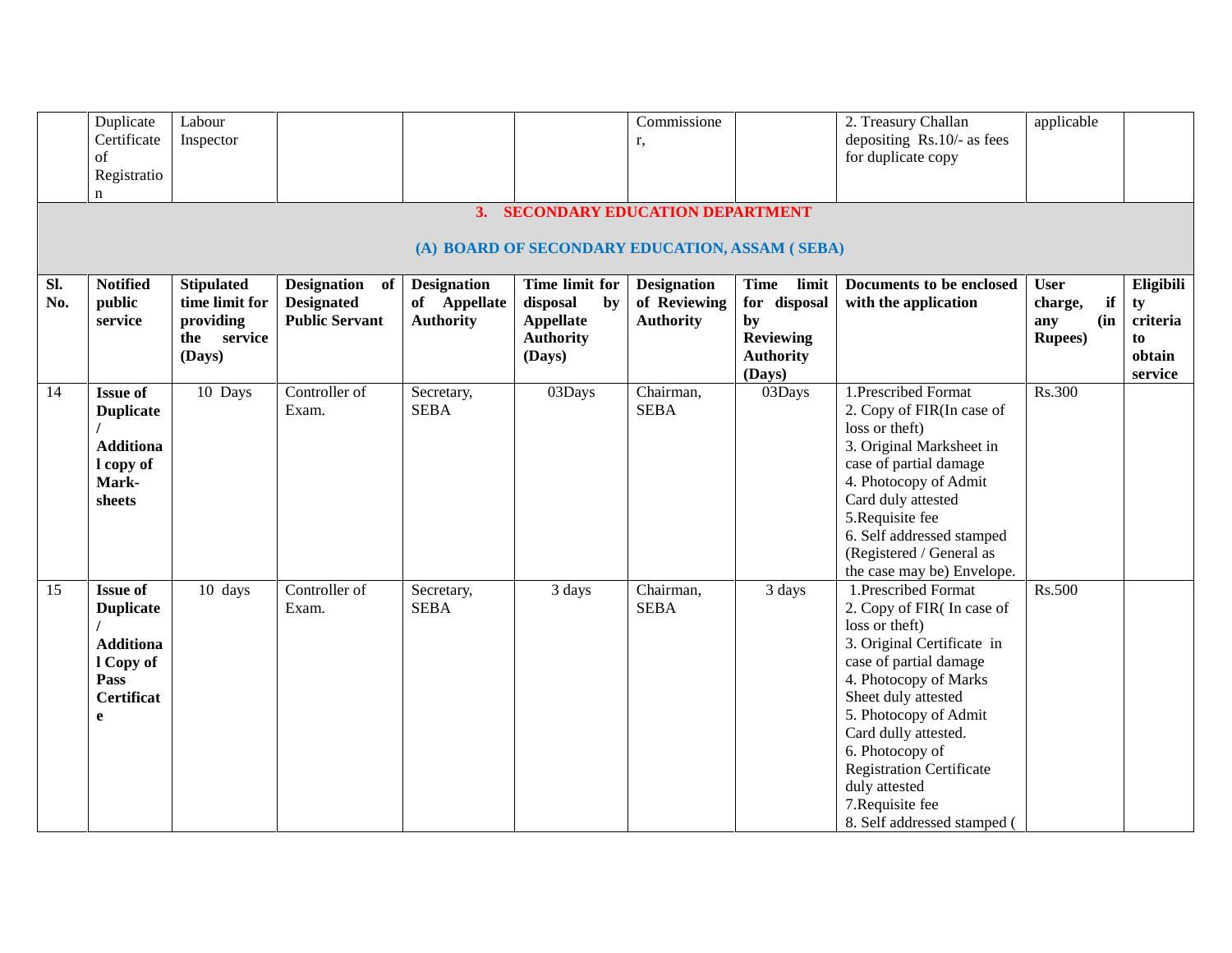|    |                                                                                                              |         |                                                   |                            |                                                      |                          |        | Registered / General as the<br>case may be envelope.                                                                                                                                                                                                                                                                                                                                                             |           |
|----|--------------------------------------------------------------------------------------------------------------|---------|---------------------------------------------------|----------------------------|------------------------------------------------------|--------------------------|--------|------------------------------------------------------------------------------------------------------------------------------------------------------------------------------------------------------------------------------------------------------------------------------------------------------------------------------------------------------------------------------------------------------------------|-----------|
| 16 | <b>Issuance</b><br>of<br><b>Migratio</b><br>$\mathbf n$<br>certificate                                       | 5 days  | Controller of<br>Exam.                            | Secretary,<br><b>SEBA</b>  | 2 Days                                               | Chairman,<br><b>SEBA</b> | 2 Days | .1. Prescribed Format<br>2. The students shall have<br>to surrender his/her<br>Original Registration<br>Certificate along with the<br>application form.<br>2. Requisite fee .<br>3. Self addressed stamped (<br>Registered / General as the<br>case may be envelope.                                                                                                                                             | Rs.500    |
|    |                                                                                                              |         |                                                   |                            | (B) ASSAM HIGHER SECONDARY EDUCATION COUNCIL (AHSEC) |                          |        |                                                                                                                                                                                                                                                                                                                                                                                                                  |           |
| 17 | <b>Issuance</b><br>of<br><b>Duplicate</b><br><b>Additiona</b><br>l Copy of<br><b>Marks</b><br>sheet          | 10 Days | Controller<br>of<br>Examinations                  | Secretary,<br><b>AHSEC</b> | 3 Days                                               | Chairman<br><b>AHSEC</b> | 3 Days | Prescribed<br>1)<br>Format<br>2)<br>Copy of FIR( In<br>case of loss or theft)<br>3)<br>Original<br>Marksheet in case<br>of<br>partial damage.<br>Photocopy<br>of<br>4)<br>Admit Card dully attested<br>Requisite fee<br>5)<br>Self addressed stamped(<br>Registered/ General as the<br>case may be) envelope.                                                                                                    | Rs. 100/- |
| 18 | <b>Issuance</b><br>of<br><b>Duplicate</b><br><b>Additiona</b><br>l Copy of<br>Pass<br><b>Certificat</b><br>e | 10 days | Deputy Secretary<br>(Examination)<br><b>AHSEC</b> | Secretary,<br><b>AHSEC</b> | 3 days                                               | Chairman<br><b>AHSEC</b> | 3 days | 1)<br>Prescribed<br>Format<br>2)<br>Copy of FIR( In<br>case of loss or theft)<br>Original<br>3)<br>Certificate in case of<br>partial damage.<br>Photocopy of the<br>4)<br>Admit Card duly attested<br>Photocopy<br>$% \left( \left( \mathcal{A},\mathcal{A}\right) \right) =\left( \mathcal{A},\mathcal{A}\right)$ of<br>5)<br>Marks Sheet duly attested<br>Photocopy<br>of<br>6)<br>Registration<br>Certificate | Rs. 100/- |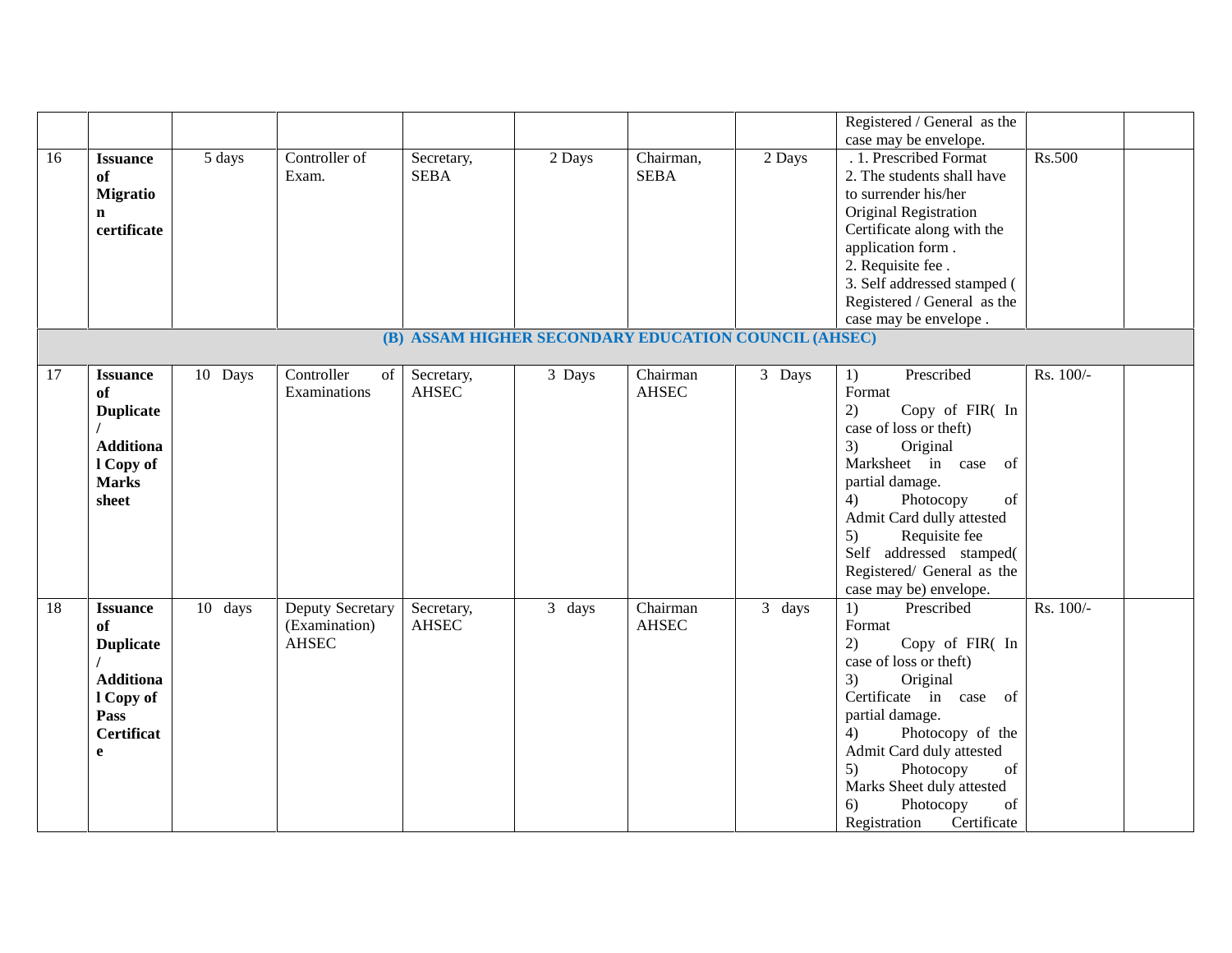|        |                                                                                                            |         |                                                           |                                                |                                           |                                                                           |        | duly attested<br>7)<br>Requisite fee.<br>8)<br>A self addressed<br>(Registered<br>stamped<br>General as the case may<br>be) envelope.                                                                                                                                                                                |                                  |  |
|--------|------------------------------------------------------------------------------------------------------------|---------|-----------------------------------------------------------|------------------------------------------------|-------------------------------------------|---------------------------------------------------------------------------|--------|----------------------------------------------------------------------------------------------------------------------------------------------------------------------------------------------------------------------------------------------------------------------------------------------------------------------|----------------------------------|--|
| 19     | <b>Issuance</b><br>of<br><b>Migratio</b><br>$\mathbf n$<br><b>Certificat</b><br>e                          | 5 days  | Deputy Secretary<br>(RPR) Branch<br><b>AHSEC</b>          | Secretary,<br><b>AHSEC</b>                     | 2 days                                    | Chairman<br><b>AHSEC</b>                                                  | 2 days | 1Prescribed Format<br>2. The students shall have<br>to surrender his/her<br>Original Registration<br>Certificate along with the<br>application form.<br>3. Requisite fee.<br>4. Self addressed stamped (<br>Registered / General as the<br>case may be envelope.                                                     | Rs. 300/-                        |  |
|        |                                                                                                            |         |                                                           |                                                | (C) STATE MADRASSA EDUCATION BOARD, ASSAM |                                                                           |        |                                                                                                                                                                                                                                                                                                                      |                                  |  |
| $20\,$ | <b>Issuance</b><br>of<br><b>Duplicate</b><br><b>Additiona</b><br>1 Copy of<br><b>Marks</b><br><b>Sheet</b> | 10 days | Secretary, State<br>Madrassa<br>Education Board,<br>Assam | Director of<br>Madrassa<br>Education,<br>Assam | 3 days                                    | Secretary<br>Govt. of<br>Assam<br>Education<br>Secondary<br>Deptt., Assam | 3 days | i.Prescribed Format<br>ii. Copy of FIR(In case of<br>loss or theft)<br>iii. Original Marksheet in<br>case of partial damage.<br>iv. Photocopy of Admit<br>Card dully attested<br>v. Photocopy of<br><b>Registration Certificate</b><br>duly attested<br>vi .Requisite fee<br>vii. Self addressed stamped<br>envelope | As<br>prescribed<br>by the Board |  |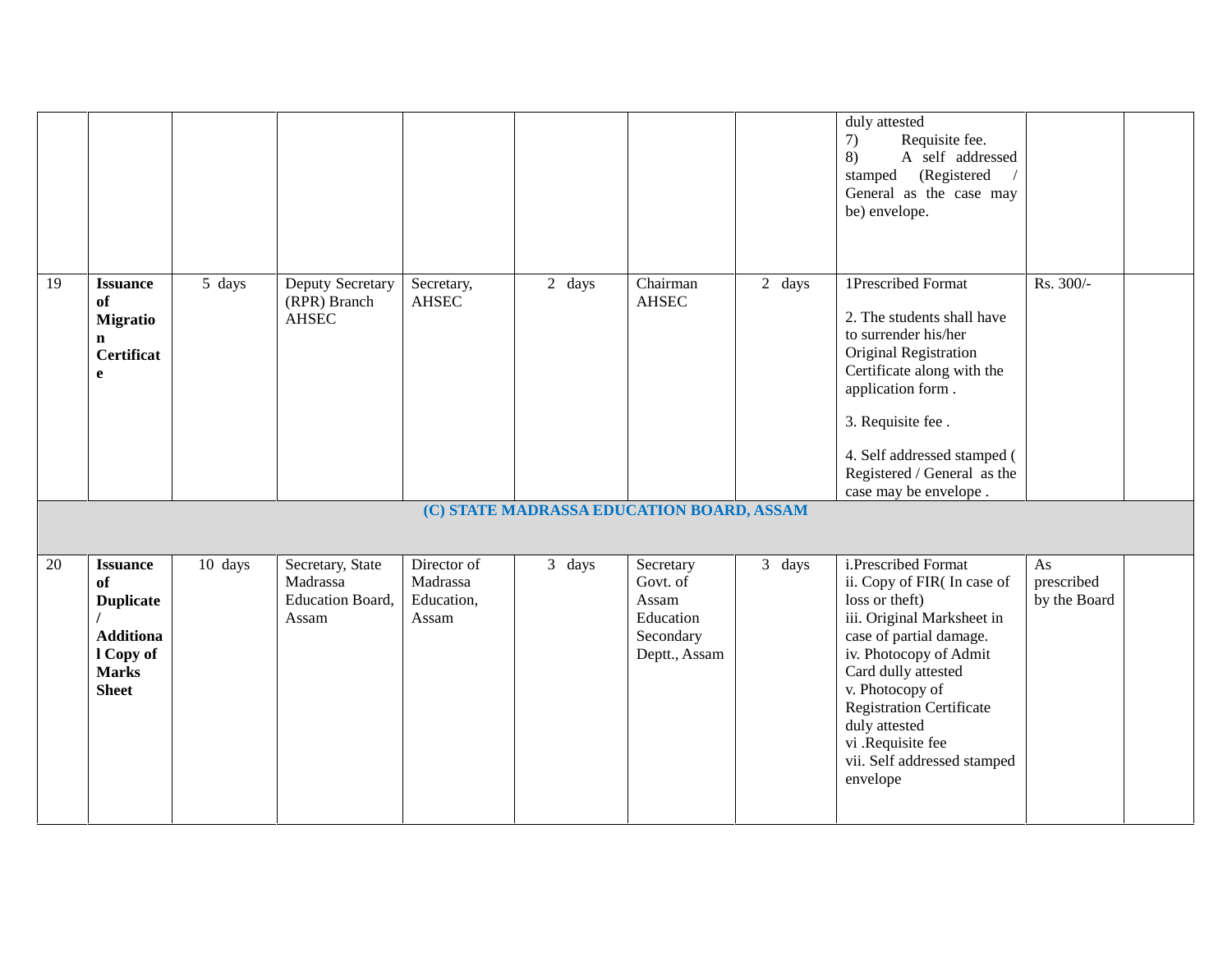| 21         | <b>Issuance</b><br>оf<br><b>Duplicate</b><br><b>Additiona</b><br>l Copy of<br>Pass<br>Certificat<br>e | 10 days                                                            | Secretary, State<br>Madrassa<br>Education Board,<br>Assam              | Director of<br>Madrassa<br>Education,<br>Assam         | 3 days                                                            | Secretary<br>Govt. of<br>Assam<br>Education<br>Secondary<br>Deptt., Assam | 3 days                                                  | 1. Prescribed Format<br>2) Copy of FIR(In case of<br>loss or theft)<br>3) Original Certificate in<br>case of partial damage<br>4) Photocopy of Marks<br>Sheet duly attested<br>4) Photocopy of the Admit<br>Card duly attested<br>5) Photocopy of<br><b>Registration Certificate</b><br>6) Requisite fee<br>7) Self addressed stamped<br>envelope. | As<br>prescribed<br>by the Board                 |                                                 |
|------------|-------------------------------------------------------------------------------------------------------|--------------------------------------------------------------------|------------------------------------------------------------------------|--------------------------------------------------------|-------------------------------------------------------------------|---------------------------------------------------------------------------|---------------------------------------------------------|----------------------------------------------------------------------------------------------------------------------------------------------------------------------------------------------------------------------------------------------------------------------------------------------------------------------------------------------------|--------------------------------------------------|-------------------------------------------------|
|            |                                                                                                       |                                                                    | 4.                                                                     |                                                        | <b>REVENUE AND DISASTER MANAGEMENT DEPARTMENT</b>                 |                                                                           |                                                         |                                                                                                                                                                                                                                                                                                                                                    |                                                  |                                                 |
| SI.<br>No. | <b>Notified</b><br>public<br>service                                                                  | <b>Stipulated</b><br>time limit for<br>providing<br>the<br>service | <b>Designation</b><br>of<br><b>Designated</b><br><b>Public Servant</b> | <b>Designation</b><br>of Appellate<br><b>Authority</b> | Time limit for<br>disposal<br>by<br>Appellate<br><b>Authority</b> | <b>Designation</b><br>of Reviewing<br><b>Authority</b>                    | Time<br>limit<br>for disposal<br>by<br><b>Reviewing</b> | <b>Documents</b><br>be<br>to<br>with<br>the<br>enclosed<br>application                                                                                                                                                                                                                                                                             | User charge,<br>if any<br>(in<br><b>Rupees</b> ) | Eligibility<br>criteria to<br>obtain<br>service |

|    | <b>SUIVILL</b>                                                                      | $\mu$ oviding<br>service<br>the<br>(Days) | T HUIK DUI VAIIL                                              | Authority             | $A$ ppenate<br><b>Authority</b><br>(Days) | Authority                                | IJ,<br><b>Reviewing</b><br><b>Authority</b><br>(Days) | application                                                                                                                                                                                                                                                                                                                                    | $\bf \mathbf{x}$ upces $\bf y$                                         | vviani<br>service |
|----|-------------------------------------------------------------------------------------|-------------------------------------------|---------------------------------------------------------------|-----------------------|-------------------------------------------|------------------------------------------|-------------------------------------------------------|------------------------------------------------------------------------------------------------------------------------------------------------------------------------------------------------------------------------------------------------------------------------------------------------------------------------------------------------|------------------------------------------------------------------------|-------------------|
| 22 | Registrati<br>on of<br>document<br>s required<br>to be<br>registered<br>as per law. | 1 day                                     | Deputy<br>Registrar / Sr.<br>Sub-Registrar /<br>Sub-Registrar | District<br>Registrar | 30 days                                   | Inspector<br>General of<br>Registration. | 30 days                                               | 1. In case of<br>registration of transfer<br>of immovable<br>property, No Objection<br>Certificate from<br>concerned Deputy<br>Commissioners and<br>Municipal Authority.<br>2. Registration fees /<br>other fees as<br>applicable.<br>3. Documents required<br>as per provision of<br>Registration Act,<br>1908, Special<br>Marriage Act, 1954 | Stamp duty<br>and<br>registration<br>fee as per<br>admissible<br>rate. |                   |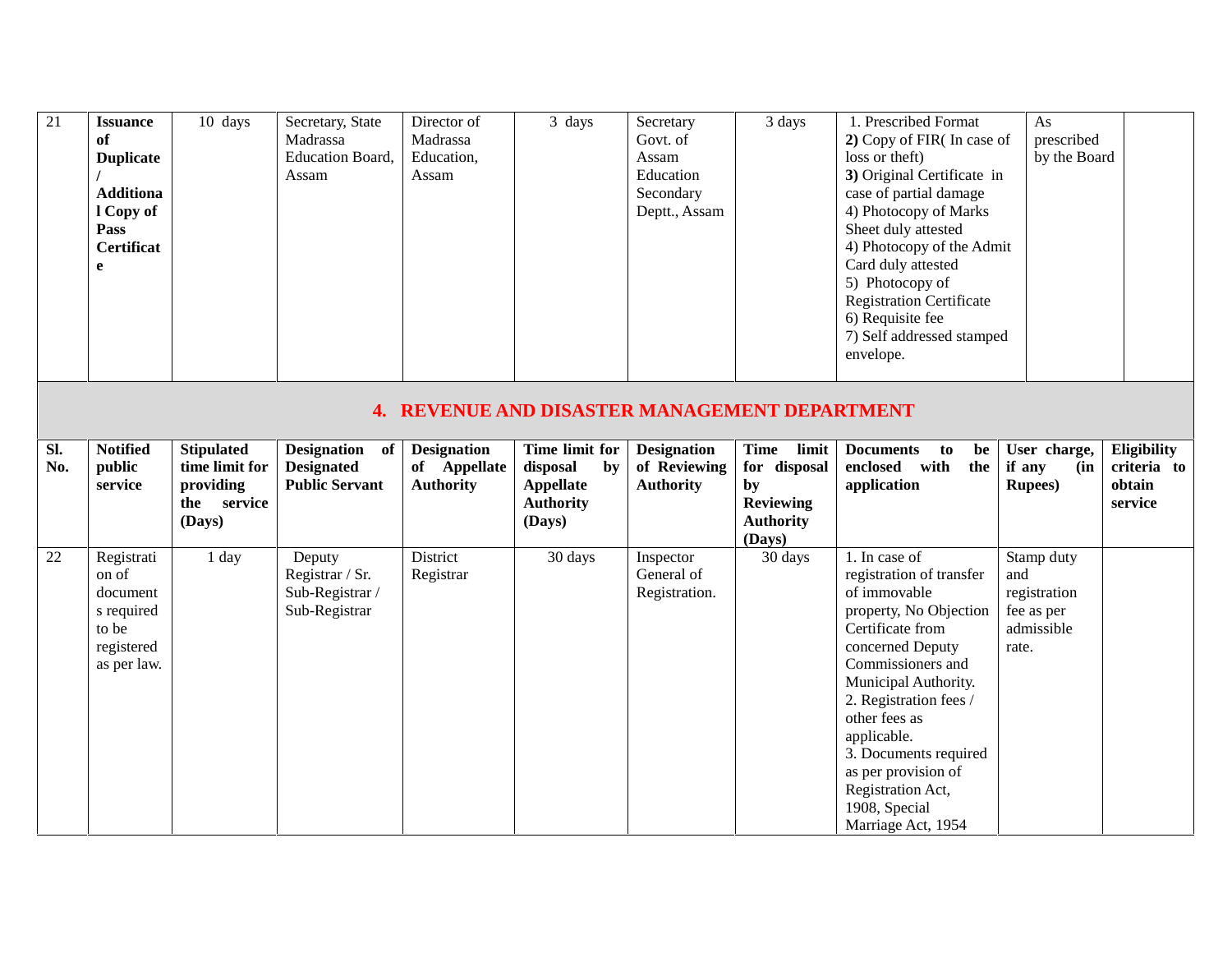|    |                                                                                 |                                                                                                                                                                                                                                                   |                                                                 |                                                                                        |         |                                          |         | and as per provision of<br>other relevant Acts.                                                                                                                                                                                                                                                                                                                    |                                                                                                                                        |                                                                                                                                                |
|----|---------------------------------------------------------------------------------|---------------------------------------------------------------------------------------------------------------------------------------------------------------------------------------------------------------------------------------------------|-----------------------------------------------------------------|----------------------------------------------------------------------------------------|---------|------------------------------------------|---------|--------------------------------------------------------------------------------------------------------------------------------------------------------------------------------------------------------------------------------------------------------------------------------------------------------------------------------------------------------------------|----------------------------------------------------------------------------------------------------------------------------------------|------------------------------------------------------------------------------------------------------------------------------------------------|
| 23 | Perfect<br>partition<br>in case of<br>no<br>objection<br>from Co-<br>pattadars. | Total<br>90(Ninety)<br>days, if no<br>objection<br>from any<br>person is filed<br>during the<br>proceeding.<br>$(20$ (twenty)<br>days for LM /<br>$10$ (ten) days<br>for SK's<br>report and<br>7(seven) days<br>for Process<br>Servers<br>report) | Circle Officer /<br>Circle Officer<br>(Attached)                | Addl. Deputy<br>Commissioner<br>nominated by<br>Deputy<br>Commissioner                 | 30 days | Commissione<br>r of Division             | 30 days | 1. Photocopy<br>the original patta/<br>Jamabandi where the<br>applicants name is<br>recorded as pattadar.<br>2. An affidavit stating<br>that the applicant is in<br>absolute possession of<br>the quantum of land<br>applying and his/her<br>specific share over the<br>plot of land.<br>3. Up to date Land<br>Revenue paying<br>receipt/Clearance<br>certificate. | Rs.2000/- (in<br>Guwahati<br>Municipal<br>Corporation<br>area);<br>$Rs.100/-$<br>(in<br>rural areas);<br>Rs.1000/- (In<br>Urban areas) |                                                                                                                                                |
| 24 | Non<br>Encumbra<br>nce<br>Certificate                                           | 15 days                                                                                                                                                                                                                                           | Deputy Registrar<br>/ Sr. Sub-<br>Registrar /<br>Sub/Registrar) | District<br>Registrar                                                                  | 30 days | Inspector<br>General of<br>Registration. | 30 days | Along with petition in<br>prescribed format<br>authenticated<br>copy/photocopy of<br>land record/Deed of<br>the immovable<br>property.                                                                                                                                                                                                                             | Rs. 20/- in<br>addition of<br>searching<br>fees.                                                                                       | Any<br>eligible<br>person who<br>has interest<br>over the<br>immovable<br>property<br>can apply<br>for non-<br>encumbran<br>ce<br>certificate. |
| 25 | Office<br>mutation<br>(Registrati<br>on) If no<br>objection<br>is filed.        | 60 days, if<br>no objection<br>from any<br>person is filed<br>during the<br>proceeding.                                                                                                                                                           | Circle Officer /<br>Circle Officer<br>(Attached)                | Deputy<br>Commissioner<br>or Addl.<br>Deputy<br>Commissioner<br>nominated by<br>Deputy | 30 days | Commissione<br>r of Divisions            | 30 days | A. In case Mutation<br>(Registration) is<br>sought on the basis of<br>transfer of land by<br>way of purchase, gift,<br>Mortgage or in<br>heritance along with                                                                                                                                                                                                      | Rs.200/- in<br>urban areas<br>and Rs. $50/-$<br>in rural areas.<br>(nil in case<br>of mutation<br>sought by                            | prietor or<br>land holder<br>succeeding<br>to any<br>estate<br>whether by<br>transfer or                                                       |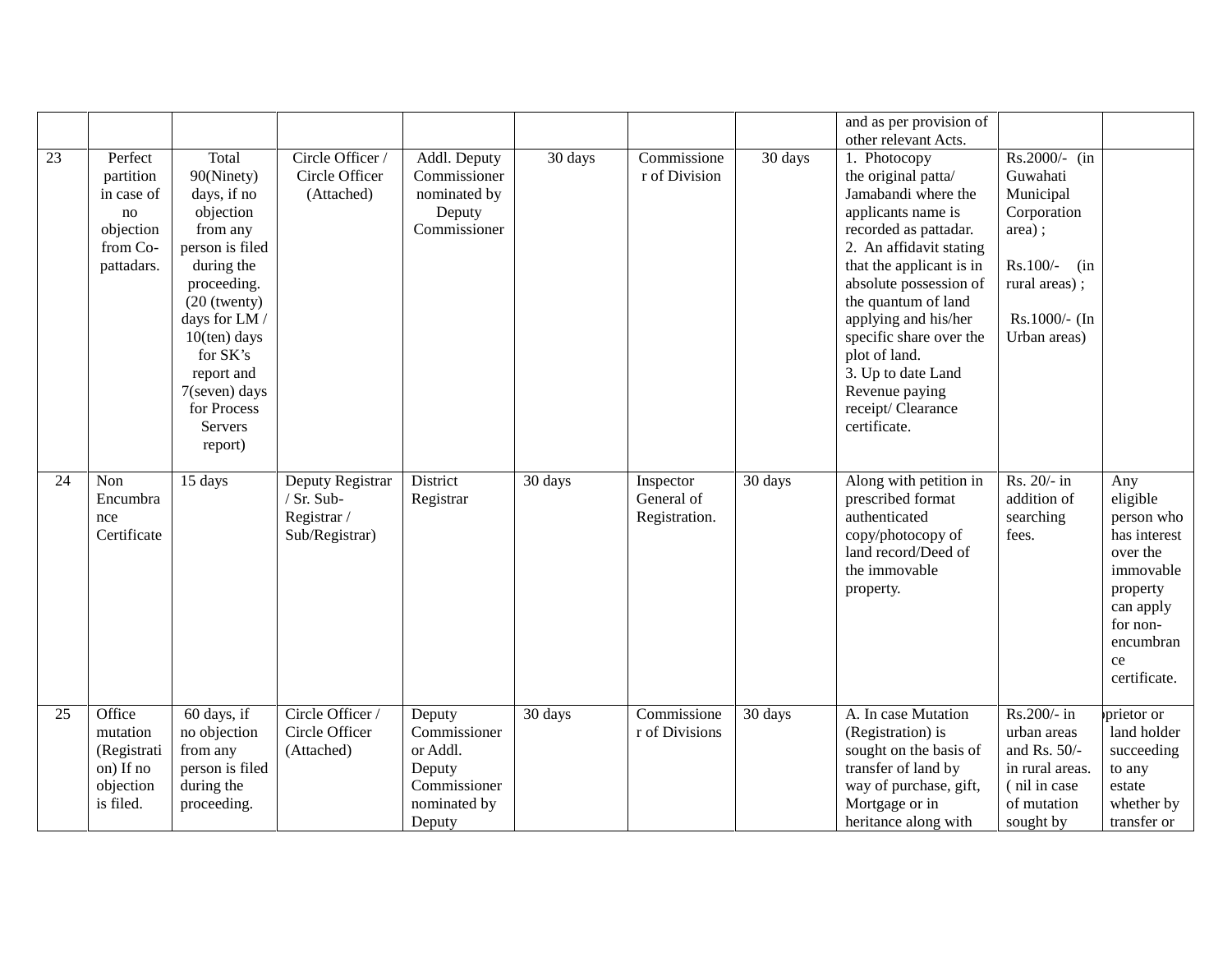|  | Commissioner |  | the specified form       | way of         | inheritance  |
|--|--------------|--|--------------------------|----------------|--------------|
|  | (wherever    |  | with required court fee  | inheritance in | and          |
|  | applicable)  |  | $\mathbb{H}$             | rural areas.)  | obtaining    |
|  |              |  |                          |                | possession   |
|  |              |  | 1. Photocopy of          |                | of the same, |
|  |              |  | Original Registered      |                | and every    |
|  |              |  | Deed / certified copy    |                | joint        |
|  |              |  | of the deed of transfer. |                | proprietor   |
|  |              |  |                          |                | or joint     |
|  |              |  | 2. Photocopy of up to    |                | land holder  |
|  |              |  | date land revenue        |                | assuming     |
|  |              |  | receipt / land revenue   |                | charge of a  |
|  |              |  | clearance receipt of     |                | estate or    |
|  |              |  | the land for which the   |                | every        |
|  |              |  | mutation                 |                | person       |
|  |              |  | (Registration) is        |                | assuming     |
|  |              |  | sought.                  |                | charge of    |
|  |              |  |                          |                | any estate   |
|  |              |  | 3. A declaration         |                | of a         |
|  |              |  | stating that the         |                | proprietor   |
|  |              |  | Applicant does not       |                | or land      |
|  |              |  | possess land in excess   |                | holder or of |
|  |              |  | of the limit laid down   |                | any share    |
|  |              |  | under the Assam          |                | therein as   |
|  |              |  | Fixation of Ceiling on   |                | manager      |
|  |              |  | Land Holding Act,        |                | and every    |
|  |              |  | 1956.                    |                | mortgagee    |
|  |              |  |                          |                | obtaining    |
|  |              |  | <b>B.</b> If Mutation    |                | possession   |
|  |              |  | (Registration) is        |                | of any       |
|  |              |  | sought by way of         |                | estate of a  |
|  |              |  | inheritance.             |                | proprietor   |
|  |              |  |                          |                | or land      |
|  |              |  | 1. Proof of death of     |                | holder or of |
|  |              |  | the deceased Pattadar    |                | any share    |
|  |              |  | in whose place           |                | therein      |
|  |              |  | Mutation                 |                | shall within |
|  |              |  | (Registration) is        |                | six months   |
|  |              |  | sought.                  |                | from the     |
|  |              |  |                          |                | date of his  |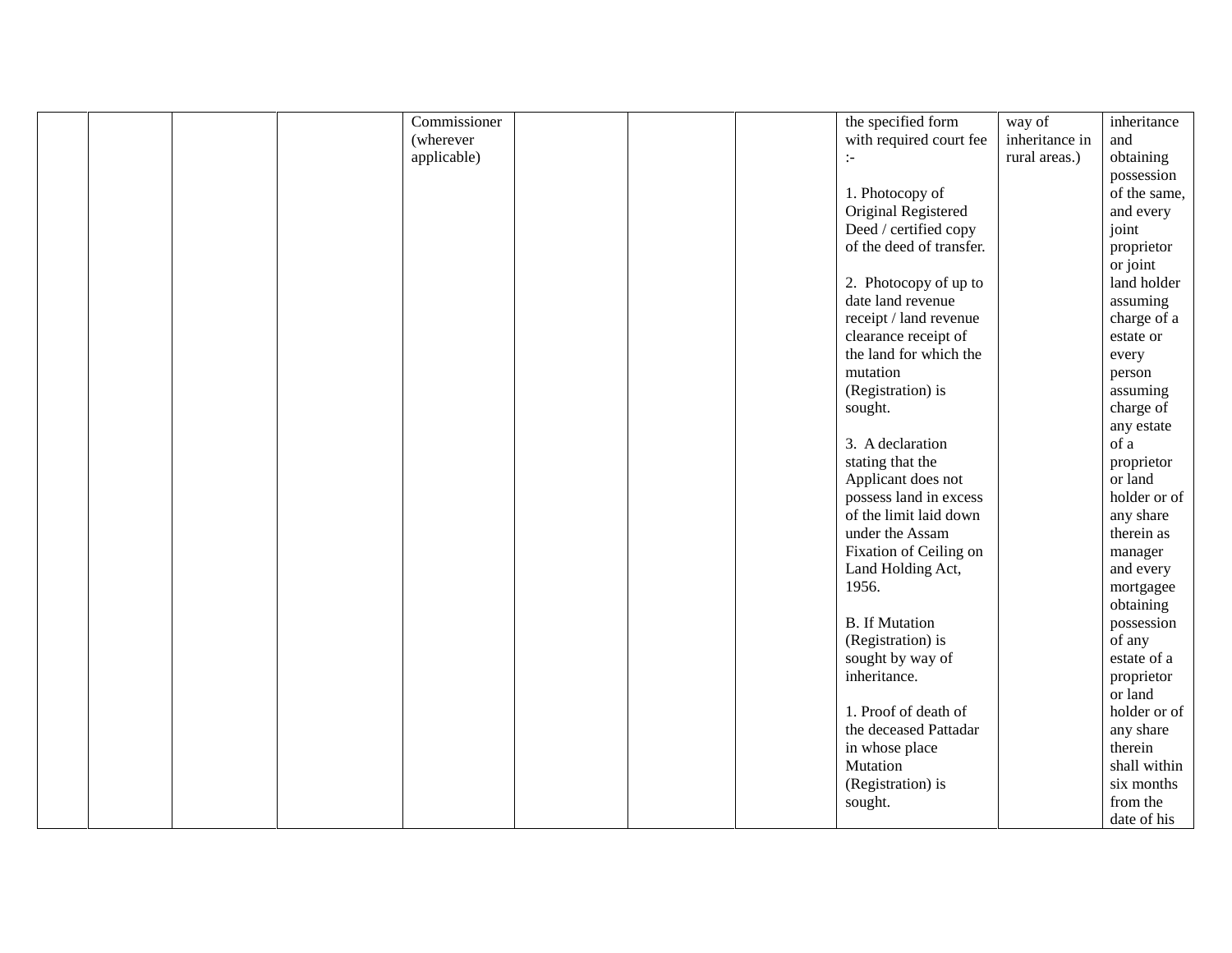|    |              |              |                  |               |                      |             |         | 2. An Affidavit         |             | taking                      |
|----|--------------|--------------|------------------|---------------|----------------------|-------------|---------|-------------------------|-------------|-----------------------------|
|    |              |              |                  |               |                      |             |         | (a) Swearing that the   |             | possession                  |
|    |              |              |                  |               |                      |             |         | Applicant / Applicants  |             | <b>or</b>                   |
|    |              |              |                  |               |                      |             |         | is / are the son /      |             | assumption                  |
|    |              |              |                  |               |                      |             |         | daughter / wife / legal |             | of charge                   |
|    |              |              |                  |               |                      |             |         | heirs of the deceased   |             | apply to the                |
|    |              |              |                  |               |                      |             |         | pattadar.               |             | Deputy                      |
|    |              |              |                  |               |                      |             |         | (b) Swearing that the   |             | Commissio                   |
|    |              |              |                  |               |                      |             |         | Applicant / Applicants  |             | ner of the                  |
|    |              |              |                  |               |                      |             |         | have not transferred    |             | district on                 |
|    |              |              |                  |               |                      |             |         | the property to any     |             | the General                 |
|    |              |              |                  |               |                      |             |         | one earlier nor         |             | Registers of                |
|    |              |              |                  |               |                      |             |         | mortgaged / nor         |             | which the                   |
|    |              |              |                  |               |                      |             |         | created any charge      |             | estate is                   |
|    |              |              |                  |               |                      |             |         | over the property to be |             | borne for                   |
|    |              |              |                  |               |                      |             |         | mutated.                |             |                             |
|    |              |              |                  |               |                      |             |         |                         |             | registration<br>of his name |
|    |              |              |                  |               |                      |             |         | (c) Swearing that the   |             |                             |
|    |              |              |                  |               |                      |             |         | person to whom the      |             | as such                     |
|    |              |              |                  |               |                      |             |         | Applicants applied as   |             | land-holder,                |
|    |              |              |                  |               |                      |             |         | successor had not       |             | proprietor,                 |
|    |              |              |                  |               |                      |             |         | transferred the         |             | manager or                  |
|    |              |              |                  |               |                      |             |         | property during his /   |             | mortgagee                   |
|    |              |              |                  |               |                      |             |         | her life time.          |             | and of the                  |
|    |              |              |                  |               |                      |             |         | 3. Copy of NOC          |             | nature and                  |
|    |              |              |                  |               |                      |             |         | obtained from D.C. in   |             | extend of                   |
|    |              |              |                  |               |                      |             |         | case of transfer of     |             | the interest                |
|    |              |              |                  |               |                      |             |         | land.(Not applicable    |             | in respect                  |
|    |              |              |                  |               |                      |             |         | in case of prayer of    |             | of which                    |
|    |              |              |                  |               |                      |             |         | mutation by             |             | the                         |
|    |              |              |                  |               |                      |             |         | inheritance).           |             | application                 |
|    |              |              |                  |               |                      |             |         |                         |             | is made.                    |
|    |              |              |                  |               |                      |             |         |                         |             |                             |
| 26 | Certified    | 5(Five) days | Circle Officer / | Additional    | $\overline{30}$ days | Deputy      | 30 days | Petition in standard    | Rs.20/- per | Any one in                  |
|    | copy of      | if no        | Circle Officer   | Deputy        |                      | Commissione |         | format / format with    | page        | whose                       |
|    | Mutation     | objection    | (Attached)/      | Commissioner. |                      | $\mathbf r$ |         | required court fee      |             | name<br>$\mathbf{a}$        |
|    | (Registrati  | from any     | Sr. Asstt.       | <b>or</b>     |                      |             |         |                         |             | mutation is                 |
|    | on) $\prime$ | person is    | Settlement       | Settlement    |                      |             |         |                         |             | granted or                  |
|    | Misc.        | filed.       | Officer / Asstt. | Officer       |                      |             |         |                         |             | rejected or                 |
|    | Case         |              | Settlement       | (wherever     |                      |             |         |                         |             | any person                  |
|    | Order        |              | Officer          | applicable)   |                      |             |         |                         |             | affected by                 |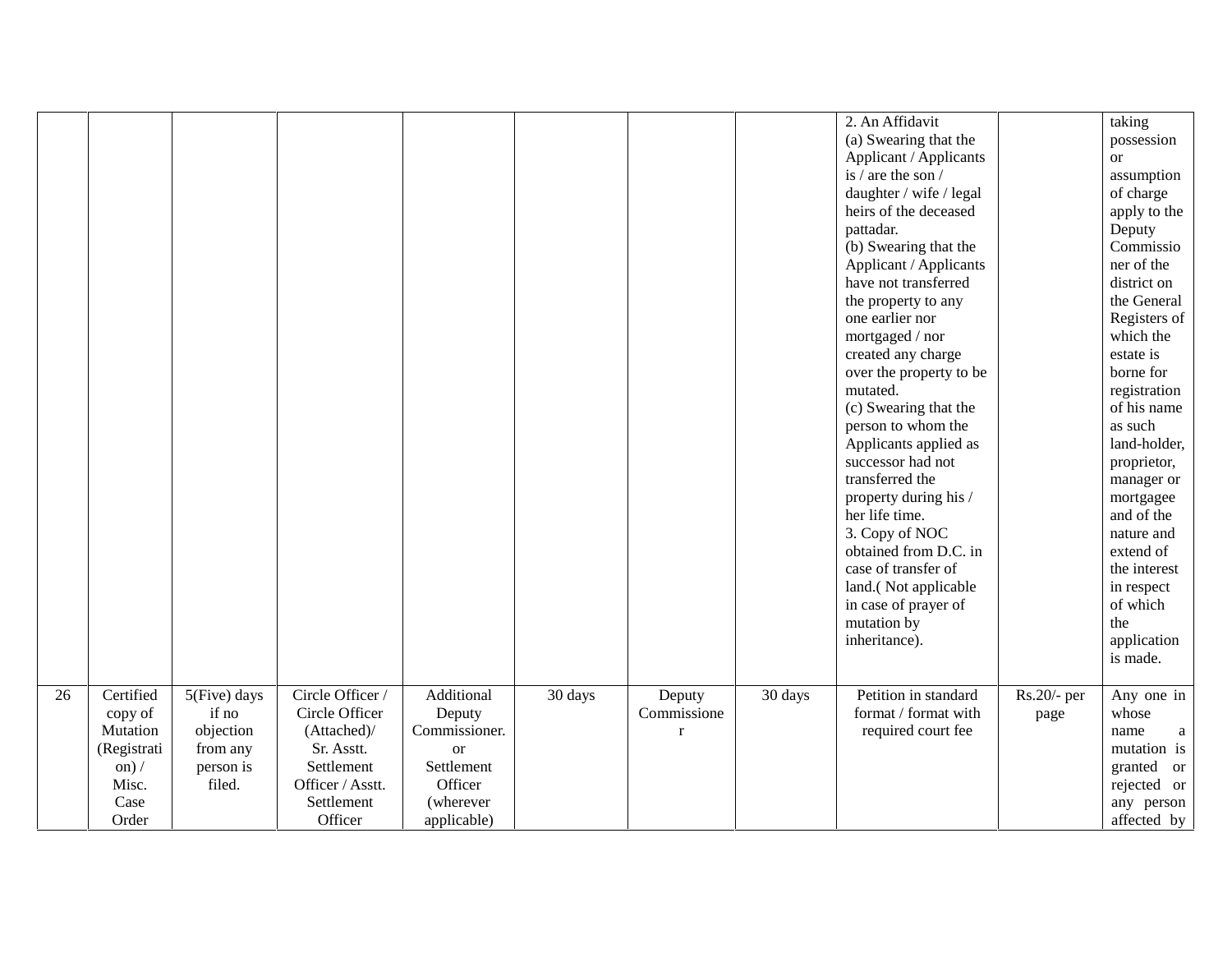|    |             |               | (whenever        |              |         |               |         |                        |          | such               |
|----|-------------|---------------|------------------|--------------|---------|---------------|---------|------------------------|----------|--------------------|
|    |             |               | applicable)      |              |         |               |         |                        |          | mutation           |
|    |             |               |                  |              |         |               |         |                        |          | order<br><b>or</b> |
|    |             |               |                  |              |         |               |         |                        |          | any person         |
|    |             |               |                  |              |         |               |         |                        |          | affecting          |
|    |             |               |                  |              |         |               |         |                        |          | from<br>any        |
|    |             |               |                  |              |         |               |         |                        |          | miscellaneo        |
|    |             |               |                  |              |         |               |         |                        |          | case<br>us         |
|    |             |               |                  |              |         |               |         |                        |          | order<br>by        |
|    |             |               |                  |              |         |               |         |                        |          | Circle             |
|    |             |               |                  |              |         |               |         |                        |          | Office/            |
|    |             |               |                  |              |         |               |         |                        |          | Astt.              |
|    |             |               |                  |              |         |               |         |                        |          | Settlement         |
|    |             |               |                  |              |         |               |         |                        |          | Officer            |
|    |             |               |                  |              |         |               |         |                        |          | apply<br>can       |
|    |             |               |                  |              |         |               |         |                        |          | for                |
|    |             |               |                  |              |         |               |         |                        |          | issuance of        |
|    |             |               |                  |              |         |               |         |                        |          | of<br>copy         |
|    |             |               |                  |              |         |               |         |                        |          | Mutation           |
|    |             |               |                  |              |         |               |         |                        |          | (Registratio       |
|    |             |               |                  |              |         |               |         |                        |          | n)                 |
|    |             |               |                  |              |         |               |         |                        |          | Order/Misc         |
|    |             |               |                  |              |         |               |         |                        |          | ellaneous          |
|    |             |               |                  |              |         |               |         |                        |          | Case Order.        |
| 27 | Marriage    | Within 90     | Deputy Registrar | District     | 30 days | Inspector of  | 30 days | As mentioned           | Rs.200/- | An eligible        |
|    | Certificate | days of       | / Sr. Sub-       | Registrar    |         | General       |         | below.**               |          | person can         |
|    |             | submission of | Registrar / Sub- | (Deputy      |         | Registration. |         | **For (a) In case of   |          | apply for          |
|    |             | application   | Registrar        | Commissioner |         |               |         | marriage already       |          | registration       |
|    |             |               | designated as    | of the       |         |               |         | performed              |          | of a               |
|    |             |               | Marriage Officer | concerned    |         |               |         | 1. Application in the  |          | marriage           |
|    |             |               |                  | district)    |         |               |         | prescribed form        |          | and issue of       |
|    |             |               |                  |              |         |               |         | (Annexure-I)           |          | marriage           |
|    |             |               |                  |              |         |               |         | 2. Two $(2)$ copies of |          | certificate        |
|    |             |               |                  |              |         |               |         | photograph of both the |          | intended to        |
|    |             |               |                  |              |         |               |         | parties of both        |          | be                 |
|    |             |               |                  |              |         |               |         | husband and wife.      |          | solemnised         |
|    |             |               |                  |              |         |               |         | 3. Proof of Residency  |          | under              |
|    |             |               |                  |              |         |               |         | of both husband and    |          | Special            |
|    |             |               |                  |              |         |               |         | wife and witness.      |          | Marriage           |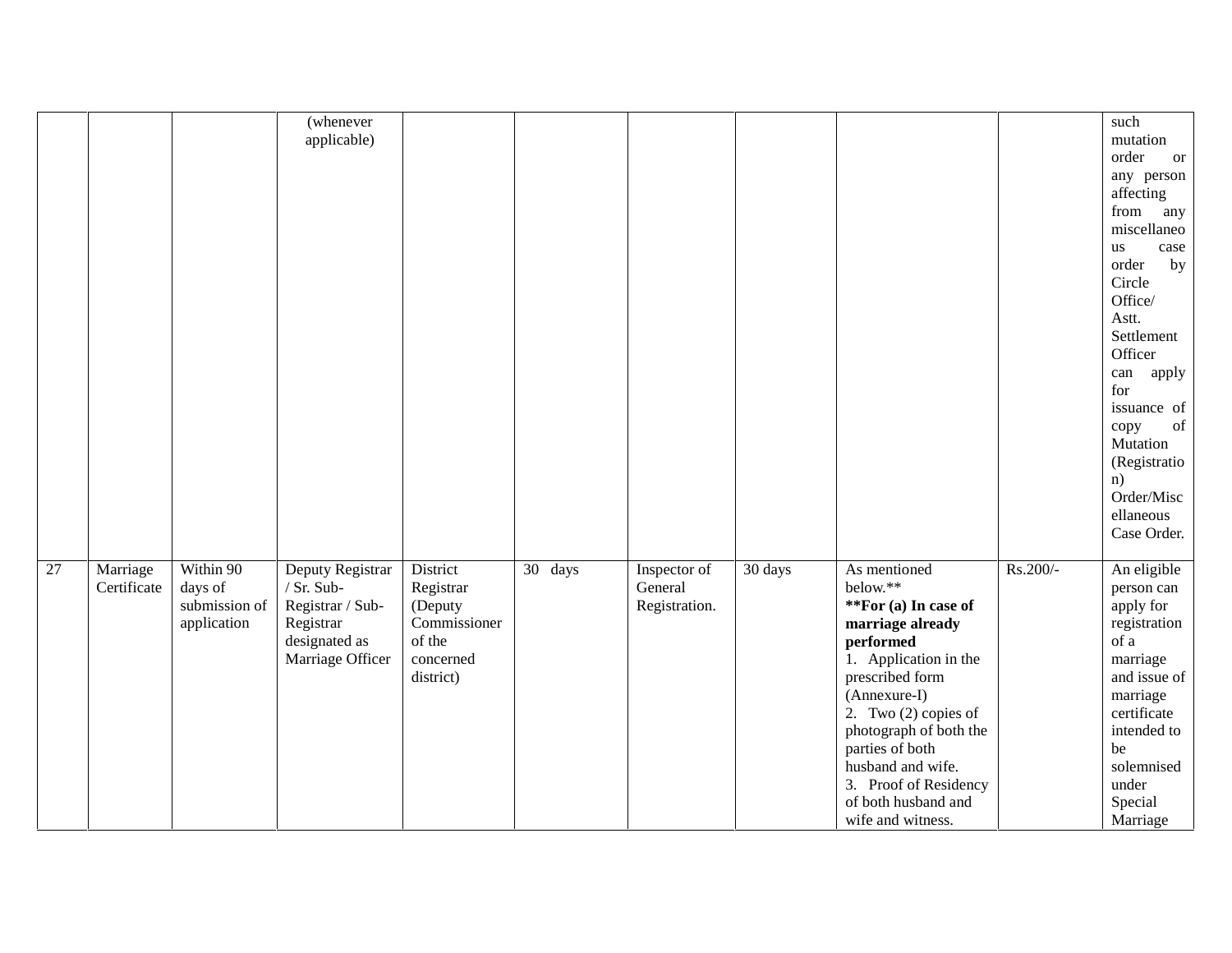|    |                                               |        |                                                                                                               |                                                    |         |                                      |         | 4. Age Certificate of<br>husband and wife.<br>For (b) In case of<br>intended Marriage:<br>1. Notice in Standard<br>format. (Annexure-II)<br>2. Declaration in<br>standard<br>format.(Annexure-III)<br>3. Oath in standard<br>format.(Annexure-IV)<br>4. Two (2) copies of<br>photograph of both<br>Bride and Bridegroom.<br>5. Proof of<br>Residency of both<br><b>Bride and Bridegroom</b><br>and witness.<br>6. Age Certificate of<br>Bride and Bridegroom. |                                                                        | Act 1954 or<br>where<br>marriage<br>has already<br>been<br>performed<br>as specified<br>in this said<br>act.                                                                                            |
|----|-----------------------------------------------|--------|---------------------------------------------------------------------------------------------------------------|----------------------------------------------------|---------|--------------------------------------|---------|---------------------------------------------------------------------------------------------------------------------------------------------------------------------------------------------------------------------------------------------------------------------------------------------------------------------------------------------------------------------------------------------------------------------------------------------------------------|------------------------------------------------------------------------|---------------------------------------------------------------------------------------------------------------------------------------------------------------------------------------------------------|
| 28 | Certified<br>copy of<br>Jamabandi<br>/ Chitha | 5 days | Circle Officer /<br>Circle Officer<br>(Attached)/<br>Asstt. Settlement<br>Officer<br>(wherever<br>applicable) | Settlement<br>Officer (<br>Wherever<br>applicable) | 30 days | Deputy<br>Commissione<br>$\mathbf r$ | 30 days | Along with standard<br>format petition with<br>required court fee.                                                                                                                                                                                                                                                                                                                                                                                            | $Rs.20/5$ for<br>first page and<br>Rs. 10/- for<br>subsequent<br>pages | A pattadar<br>or his/her<br>legal heir<br>or attorney<br>holder or<br>anyone<br>having<br>interest<br>over the<br>land can<br>apply for<br>issuance of<br>Certified<br>copy of<br>Jamabandi/<br>Chitha. |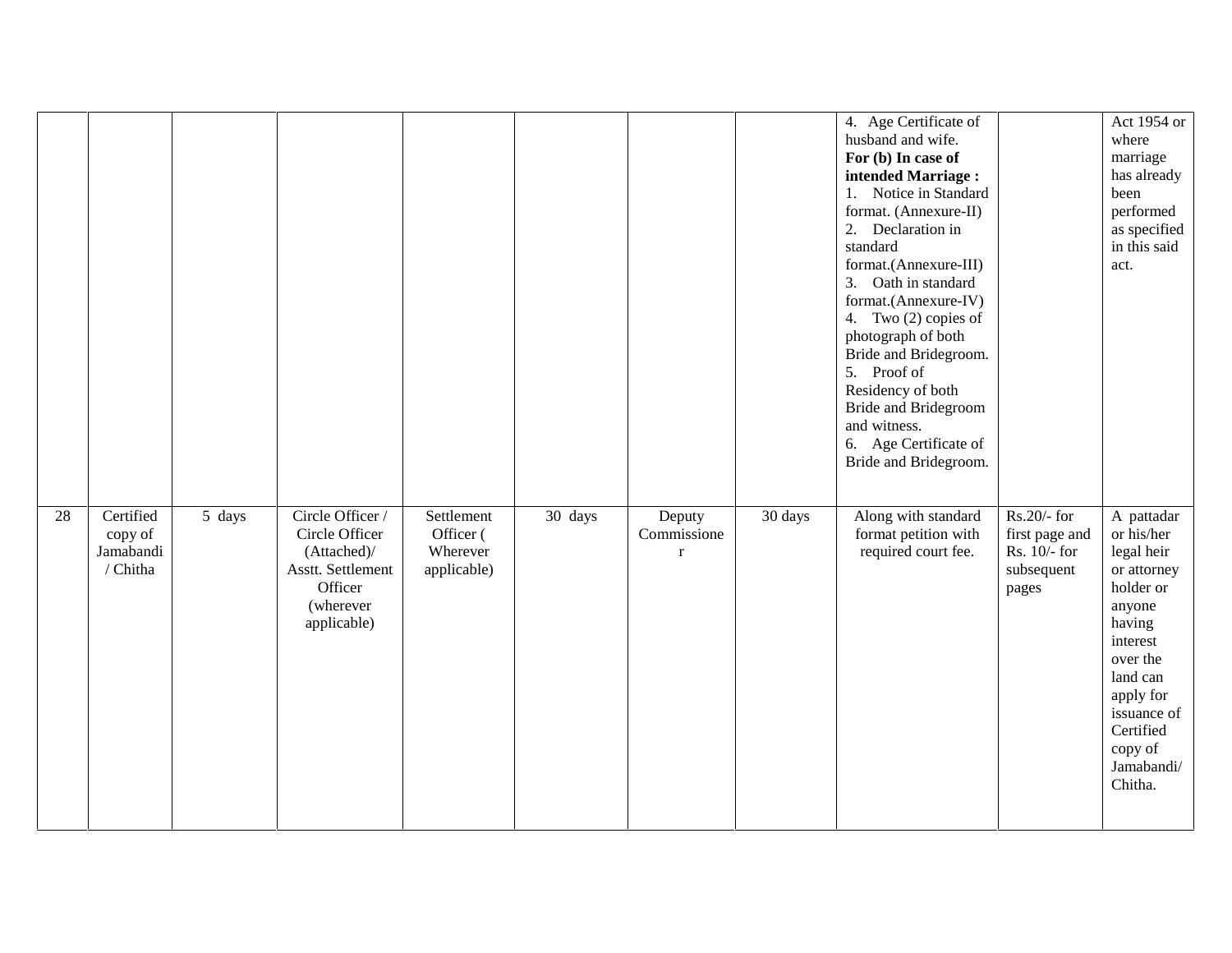| 29         | Certified<br>copy of<br>any<br>registered<br>document<br>as<br>admissible<br>under the<br>law       | 10 days                                                                   | Deputy Registrar<br>/ $Sr. Sub-$<br>Registrar / Sub-<br>Registrar) | District<br>Registrar<br>(Deputy<br>Commissioner       | 30 days                                                                            | Inspector<br>General of<br>Registration                | 30 days                                                                            | Along with prescribed<br>format necessary fees<br>as per Registration<br>Manual.                                                                                                                                                      | Rs.500/- in<br>GMC area,<br>Rs. 250/- in<br>Urban areas<br>other than<br>GMC area<br>and Rs 100/-<br>for rural areas<br>in addition of<br>searching<br>fees. | Any<br>eligible<br>person who<br>has interest<br>over the<br>registered<br>document<br>can apply<br>for<br>authenticat<br>ed copy<br>(Certified<br>Copy) of<br>registered<br>document<br>as per<br>provision<br>of<br>Registratio<br>n Act 1908 |
|------------|-----------------------------------------------------------------------------------------------------|---------------------------------------------------------------------------|--------------------------------------------------------------------|--------------------------------------------------------|------------------------------------------------------------------------------------|--------------------------------------------------------|------------------------------------------------------------------------------------|---------------------------------------------------------------------------------------------------------------------------------------------------------------------------------------------------------------------------------------|--------------------------------------------------------------------------------------------------------------------------------------------------------------|-------------------------------------------------------------------------------------------------------------------------------------------------------------------------------------------------------------------------------------------------|
|            |                                                                                                     |                                                                           |                                                                    |                                                        | 5. FINANCE                                                                         |                                                        |                                                                                    |                                                                                                                                                                                                                                       |                                                                                                                                                              |                                                                                                                                                                                                                                                 |
| SI.<br>No. | <b>Notified</b><br>public<br>service                                                                | <b>Stipulated</b><br>time limit for<br>providing<br>the service<br>(Days) | Designation of<br><b>Designated</b><br><b>Public Servant</b>       | <b>Designation</b><br>of Appellate<br><b>Authority</b> | Time limit for<br>disposal<br>by<br><b>Appellate</b><br><b>Authority</b><br>(Days) | <b>Designation</b><br>of Reviewing<br><b>Authority</b> | Time limit<br>for disposal<br>by<br><b>Reviewing</b><br><b>Authority</b><br>(Days) | <b>Documents</b><br>to<br>be<br>enclosed with<br>the<br>application                                                                                                                                                                   | User charge,<br>if any<br>(in<br><b>Rupees</b> )                                                                                                             | Eligibility<br>criteria to<br>obtain<br>service                                                                                                                                                                                                 |
| 30         | Obtaining<br>statutory<br>Form C<br>and Form<br>F under<br>the<br>Central<br>Sales Tax<br>Act, 1956 | 7 days                                                                    | Assistant<br>Commissioner of<br>Taxes/Superinten<br>dent of Taxes  | Deputy<br>Commissioner<br>of Taxes<br>(Zone)           | 30 Days                                                                            | Commissione<br>r of Taxes,<br>Assam.                   | 30 Days                                                                            | The application for<br>registration shall have<br>to be accompanied<br>with the following<br>documents-<br>i) Two passport size<br>photographs (to be<br>signed before<br>Prescribed Authority<br>when he is called upon<br>to do so) | 100                                                                                                                                                          |                                                                                                                                                                                                                                                 |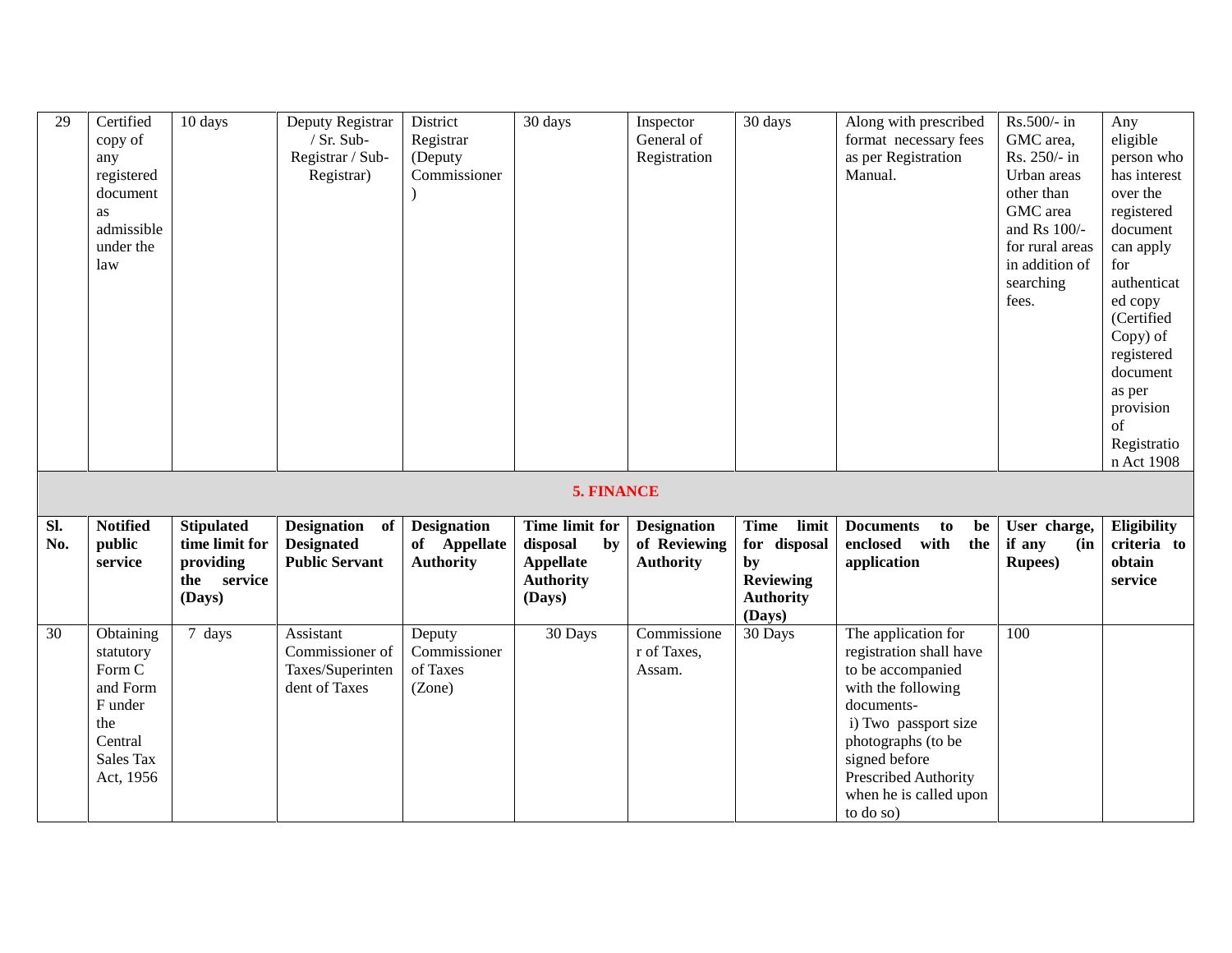|    |                                                                        |         |                                                                   |                                              |         |                                      |         | ii) PAN card.<br>iii) Bank Account<br>No.(with proof)<br>iv) Proof of address<br>(telephone bill under<br>BSNL)<br>v) Trade license.<br>vi) Deed of<br>partnership (in case of<br>partnership firm)<br>vii) Article of<br>Association or<br>Memorandum of<br>Association (in case of<br>Company)<br>viii) Challan for<br>Rs.100/- (as<br>application fees)<br>ix) Challan for<br>Rs.1000/- (As security<br>money) |     |                                                                                                                                                                                                                                     |
|----|------------------------------------------------------------------------|---------|-------------------------------------------------------------------|----------------------------------------------|---------|--------------------------------------|---------|-------------------------------------------------------------------------------------------------------------------------------------------------------------------------------------------------------------------------------------------------------------------------------------------------------------------------------------------------------------------------------------------------------------------|-----|-------------------------------------------------------------------------------------------------------------------------------------------------------------------------------------------------------------------------------------|
| 31 | Registrati<br>on under<br>Assam<br>Value<br>Added<br>Tax Act,<br>2003. | 15 days | Assistant<br>Commissioner of<br>Taxes/Superinten<br>dent of Taxes | Deputy<br>Commissioner<br>of Taxes<br>(Zone) | 30 days | Commissione<br>r of Taxes,<br>Assam. | 30 days | The application for<br>registration shall have<br>to be accompanied<br>with the following<br>documents-<br>i) Two passport size<br>photographs (to be<br>signed before<br>Prescribed Authority<br>when he is called upon<br>to do so)<br>ii) PAN card.<br>iii) Bank Account<br>No.(with proof)<br>iv) Proof of address<br>(telephone bill under<br>BSNL)<br>v) Trade license.<br>vi) Deed of                      | No. | Any person<br>who<br>intends to<br>get<br>himself/her<br>self<br>registered<br>shall have<br>to file filled<br>up<br>application<br>for<br>registration<br>in Form<br>$No.2$ , if<br>he/she<br>desires to<br>get TIN<br>(Taxpayers) |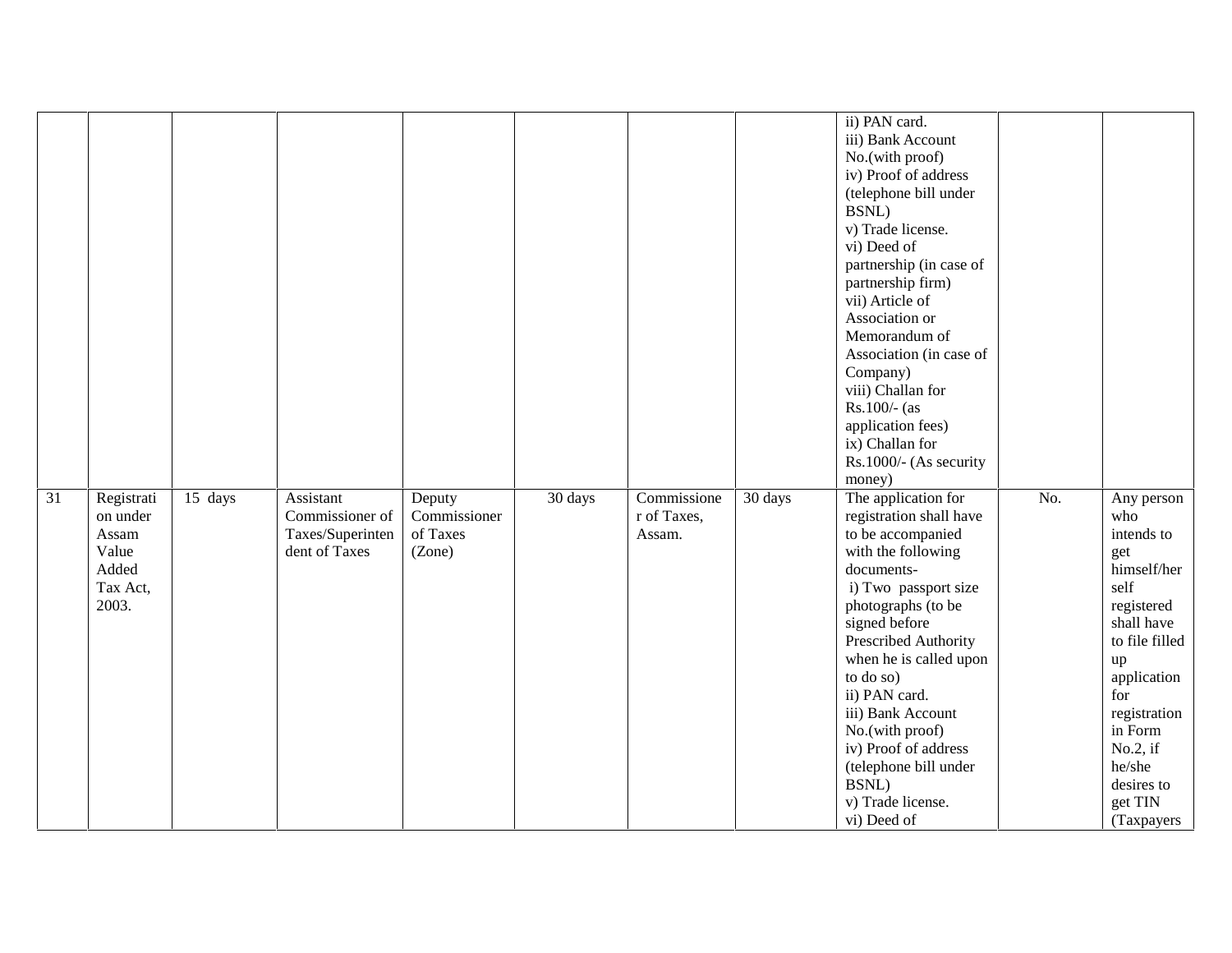|            |                                                             |                                                                           |                                                                                                                                                                                                                                                                                        |                                                        |                                                                                    |                                                                           |                                                                                              | partnership (in case of<br>partnership firm)<br>vii) Article of<br>Association or<br>Memorandum of<br>Association (in case of<br>Company)<br>viii) Challan for<br>$Rs.100/-$ (as<br>application fees)<br>ix) Challan for<br>Rs.1000/- (As security<br>money)                                                                                                                  |                                                                                                                                                                                                                | Identificati<br>on No.) and<br>in Form<br>No. 4, if<br>he/she<br>desires to<br>get GRN<br>(general<br>Registratio<br>n No. |
|------------|-------------------------------------------------------------|---------------------------------------------------------------------------|----------------------------------------------------------------------------------------------------------------------------------------------------------------------------------------------------------------------------------------------------------------------------------------|--------------------------------------------------------|------------------------------------------------------------------------------------|---------------------------------------------------------------------------|----------------------------------------------------------------------------------------------|-------------------------------------------------------------------------------------------------------------------------------------------------------------------------------------------------------------------------------------------------------------------------------------------------------------------------------------------------------------------------------|----------------------------------------------------------------------------------------------------------------------------------------------------------------------------------------------------------------|----------------------------------------------------------------------------------------------------------------------------|
|            |                                                             |                                                                           |                                                                                                                                                                                                                                                                                        |                                                        | <b>6. CO-OPERATION DEPARTMENT</b>                                                  |                                                                           |                                                                                              |                                                                                                                                                                                                                                                                                                                                                                               |                                                                                                                                                                                                                |                                                                                                                            |
| Sl.<br>No. | <b>Notified</b><br>public<br>service                        | <b>Stipulated</b><br>time limit for<br>providing<br>the service<br>(Days) | Designation of<br><b>Designated</b><br><b>Public Servant</b>                                                                                                                                                                                                                           | <b>Designation</b><br>of Appellate<br><b>Authority</b> | Time limit for<br>disposal<br>by<br><b>Appellate</b><br><b>Authority</b><br>(Days) | <b>Designation</b><br>of Reviewing<br><b>Authority</b>                    | limit<br><b>Time</b><br>for disposal<br>by<br><b>Reviewing</b><br><b>Authority</b><br>(Days) | <b>Documents</b><br>to<br>be<br>enclosed with<br>the<br>application                                                                                                                                                                                                                                                                                                           | User charge,<br>if any<br>(in<br><b>Rupees</b> )                                                                                                                                                               | Eligibility<br>criteria to<br>obtain<br>service                                                                            |
| 32         | Right to<br>get a co-<br>operative<br>society<br>registered | 60 days                                                                   | Addl.<br>1.<br>Registrar of Co-<br>operative<br>Societies<br>(General), Assam<br>in case of state<br>level<br>$CO-$<br>operatives.<br>2.<br>Addl.<br>Registrar/Zonal<br>Jt. Registrar in<br>the<br>case<br>proposed<br>$CO-$<br>operative covers<br>the area of 2 or<br>more districts | Registrar<br>of<br>Co-operative<br>Societies<br>Assam  | 10 days                                                                            | Secretary<br>to<br>the Govt. of<br>Assam, Co-<br>operation<br>Department. | 10 days                                                                                      | Application<br>for<br>1.<br>registration for co-<br>operative<br>society<br>addressed<br>to<br>the<br>Registering Authority<br>on prescribed format<br>signed by at least 10<br>promoters above the<br>age of 18 years.<br>2. 4 copies of the<br>proposed bye-laws.<br>3. Proceedings of the<br>Inaugural<br>General<br>Meeting.<br>4. List of promoters as<br>per prescribed | 1.<br>Registration<br>fees as per<br>provision of<br>Section 17 $(1)$<br>of the Assam<br>Co-operative<br>Societies Act,<br>2007.<br>2. Processing<br>fee-state<br>level Rs.<br>500.00,<br>Others Rs.<br>300.00 |                                                                                                                            |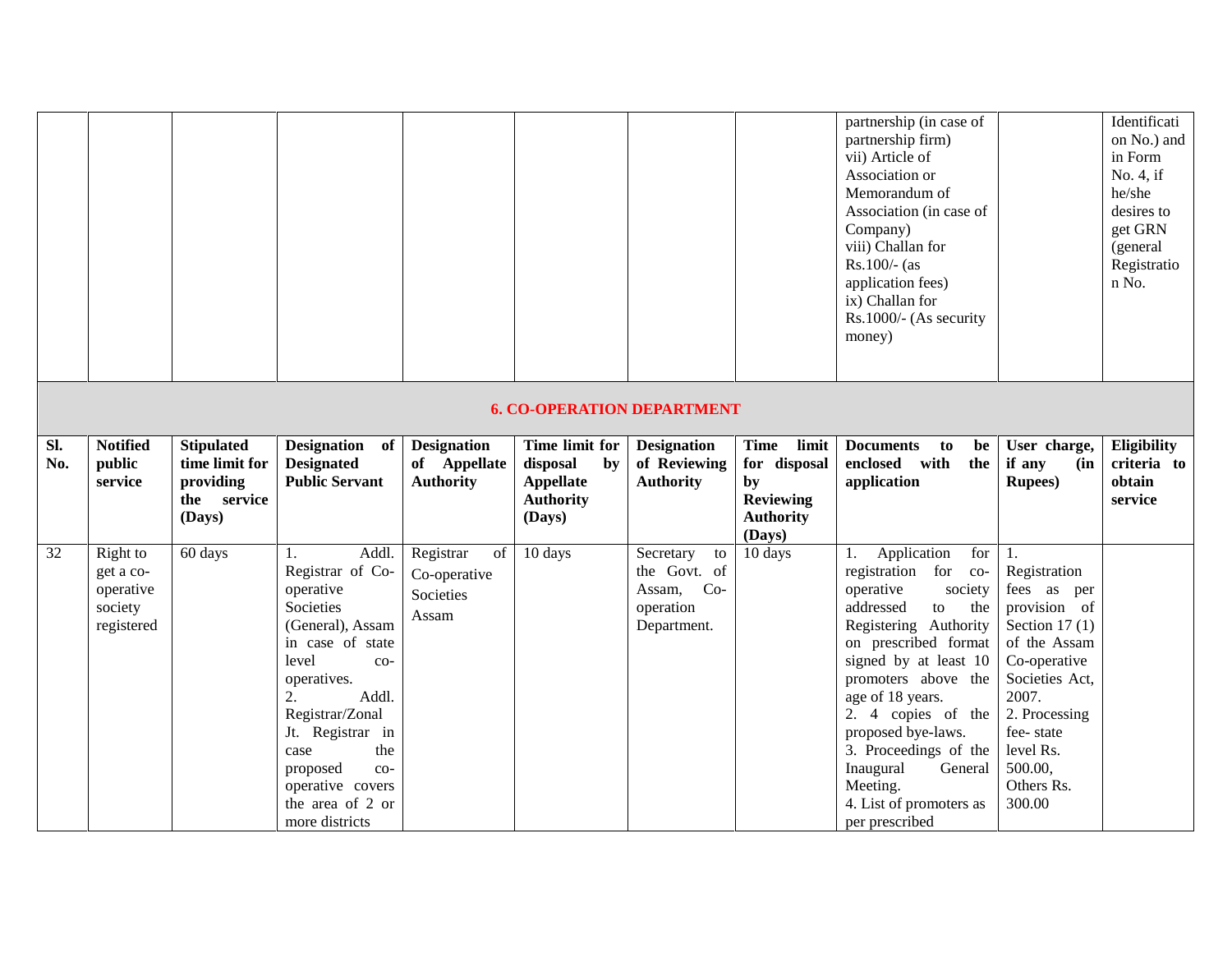|            |                                         |                                                                           | 3. Dy. Registrar<br>of Co-operative<br>Societies<br>(DRCS) in case<br>of district level<br>co-operatives<br>4.<br>Asstt.<br>Registrar of Co-<br>operative<br>societies (ARCS)<br>for other primary<br>level<br>$_{\rm CO-}$<br>operatives. |                                                        |                                                                                    |                                                        |                                                                                    | proforma.                                                                                                                                                                                                            |                                                                                                                                                                                                                                                                     |                                                 |
|------------|-----------------------------------------|---------------------------------------------------------------------------|--------------------------------------------------------------------------------------------------------------------------------------------------------------------------------------------------------------------------------------------|--------------------------------------------------------|------------------------------------------------------------------------------------|--------------------------------------------------------|------------------------------------------------------------------------------------|----------------------------------------------------------------------------------------------------------------------------------------------------------------------------------------------------------------------|---------------------------------------------------------------------------------------------------------------------------------------------------------------------------------------------------------------------------------------------------------------------|-------------------------------------------------|
|            |                                         |                                                                           |                                                                                                                                                                                                                                            |                                                        | <b>7.TRANSPORT DEPARTMENT</b>                                                      |                                                        |                                                                                    |                                                                                                                                                                                                                      |                                                                                                                                                                                                                                                                     |                                                 |
| SI.<br>No. | <b>Notified</b><br>public<br>service    | <b>Stipulated</b><br>time limit for<br>providing<br>the service<br>(Days) | Designation of<br><b>Designated</b><br><b>Public Servant</b>                                                                                                                                                                               | <b>Designation</b><br>of Appellate<br><b>Authority</b> | Time limit for<br>disposal<br>by<br><b>Appellate</b><br><b>Authority</b><br>(Days) | <b>Designation</b><br>of Reviewing<br><b>Authority</b> | Time limit<br>for disposal<br>by<br><b>Reviewing</b><br><b>Authority</b><br>(Days) | Documents to be<br>enclosed with the<br>application                                                                                                                                                                  | User charge,<br>if any<br>(in<br><b>Rupees</b> )                                                                                                                                                                                                                    | Eligibility<br>criteria to<br>obtain<br>service |
| 33         | Driving<br>Licence-<br>Non<br>Transport | 30 days                                                                   | District<br>Transport<br>Officer                                                                                                                                                                                                           | Asstt.<br>Commissioner<br>of Transport                 | 30 days                                                                            | Commissione<br>r of Transport                          | 30 days                                                                            | the<br>Learner's<br>1.<br>License<br>already<br>received before at<br>least 30 days<br>2. Form No.5 if<br>undergone<br>institutional<br>driving<br>training<br>3. Recent 3 copies<br>passport<br>size<br>photographs | 1) Fees of Rs.<br>$250/-$<br>and<br>Rs.50/-<br>for<br>each category<br>of vehicles in<br>cash at DTO's<br>cash counter.<br>2) User charge<br>of Rs. 88/- in<br>cash at the<br><b>AMTRON</b><br>cash<br>counter<br>Driving<br>for<br>Licence Smart<br>card Printout. |                                                 |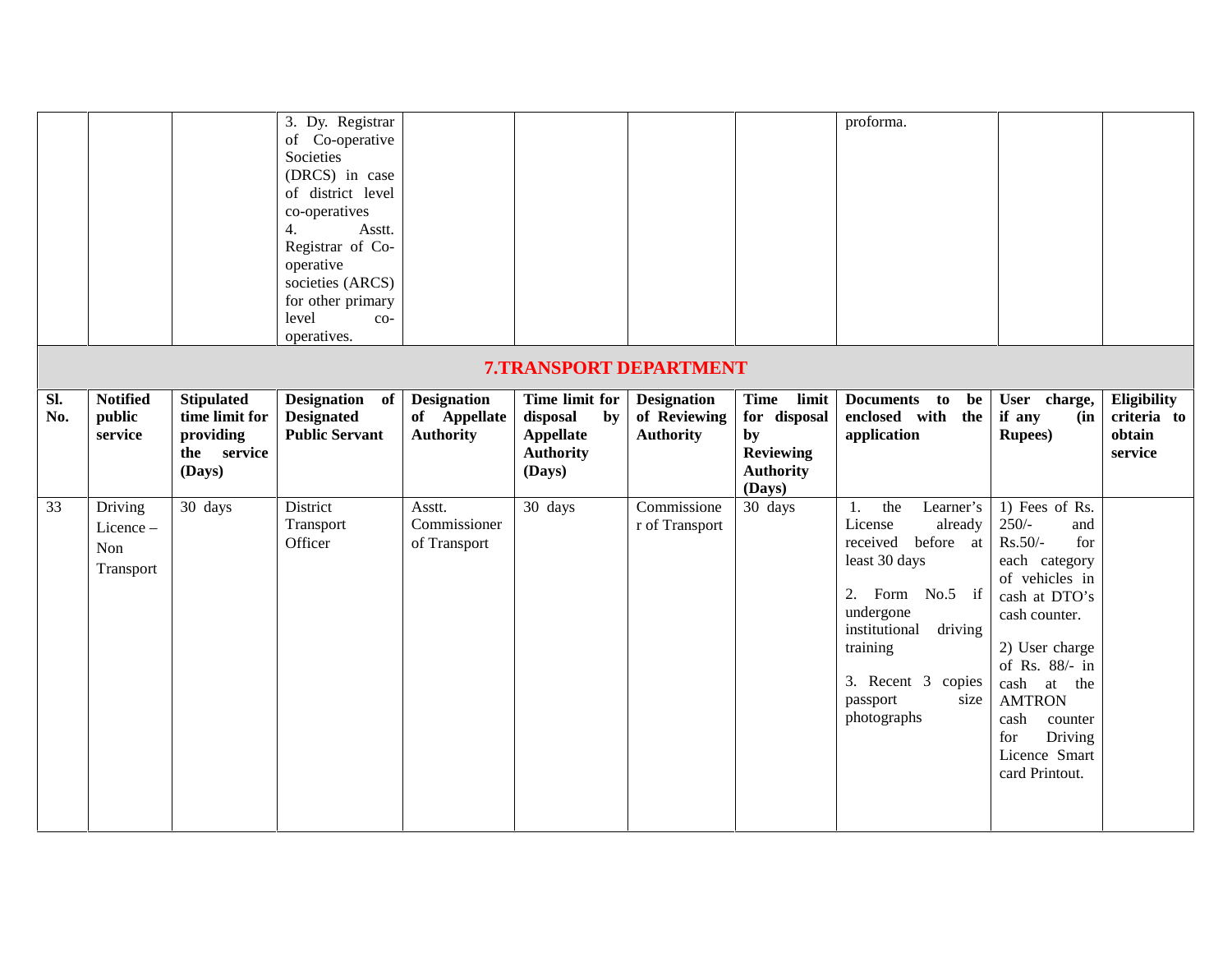| 34 | Driving              | 75 days       | District             | Asstt.                 | 30 days | Commissione    | 30 days | 1. Learner's License           | 1) Fees of Rs.            |
|----|----------------------|---------------|----------------------|------------------------|---------|----------------|---------|--------------------------------|---------------------------|
|    | Licence              | including     | Transport            | Commissioner           |         | r of Transport |         | already<br>received            | $250/-$<br>each           |
|    | (Transport           | time limit of | Officer              | of Transport           |         |                |         | before at least 30             | of<br>category            |
|    |                      | 45 days for   |                      |                        |         |                |         | days                           | vehicles<br>in            |
|    |                      | Police        |                      |                        |         |                |         |                                | cash at DTO's             |
|    |                      | verification  |                      |                        |         |                |         | 2. Driving certificate         | cash counter.             |
|    |                      | report.       |                      |                        |         |                |         | in form no.-5 from             |                           |
|    |                      |               |                      |                        |         |                |         | recognised<br>driving          |                           |
|    |                      |               |                      |                        |         |                |         | training institute             |                           |
|    |                      |               |                      |                        |         |                |         |                                | 2) User charge            |
|    |                      |               |                      |                        |         |                |         | 3. 3 copies recent             | of Rs. 88/- in            |
|    |                      |               |                      |                        |         |                |         | passport size photo.           | cash<br>at the            |
|    |                      |               |                      |                        |         |                |         |                                | <b>AMTRON</b>             |
|    |                      |               |                      |                        |         |                |         |                                | cash<br>counter           |
|    |                      |               |                      |                        |         |                |         |                                | Driving<br>for            |
|    |                      |               |                      |                        |         |                |         |                                | Licence Smart             |
|    |                      |               |                      |                        |         |                |         |                                | card Printout.            |
| 35 | Duplicate            | 15 days       | District             | Asstt.                 | 30 days | Commissione    | 30 days | 1) The Police report           | Fees: Rs. 20/-            |
|    |                      |               | Transport            | Commissioner           |         | r of Transport |         | as to loss of the              | at DTO's cash             |
|    | Driving              |               | Officer              | of Transport           |         |                |         | driving license                | counter.                  |
|    | Licence              |               |                      |                        |         |                |         |                                |                           |
|    | for Non-             |               |                      |                        |         |                |         | <b>Or</b>                      | User<br>charge:           |
|    |                      |               |                      |                        |         |                |         |                                | $88/-$<br>Rs.<br>in       |
|    | Transport            |               |                      |                        |         |                |         | 2)                             | cash<br>at<br>the         |
|    | and                  |               |                      |                        |         |                |         | destroyed/mutilated            | <b>AMTRON</b>             |
|    |                      |               |                      |                        |         |                |         | license                        | cash<br>counter           |
|    | Transport            |               |                      |                        |         |                |         |                                | Driving<br>for            |
|    | vehicle              |               |                      |                        |         |                |         | 3). 3 copies recent            | Licence Smart             |
|    |                      |               |                      |                        |         |                |         | passport size photo            | card Printout.            |
|    |                      |               |                      |                        |         |                |         |                                |                           |
| 36 | Learner's<br>Licence | 15 days       | District             | Asstt.<br>Commissioner | 30 days | Commissione    | 30 days | a) Copy of one year            | Fee: Rs.<br>$30/-$<br>for |
|    |                      |               | Transport<br>Officer |                        |         | r of Transport |         | old Driving Licence<br>LMV-Non | each                      |
|    | for                  |               |                      | of Transport           |         |                |         | for                            | of<br>category<br>in      |
|    | Transport<br>vehicle |               |                      |                        |         |                |         | Transport<br>already<br>held.  | vehicles<br>cash at DTO's |
|    |                      |               |                      |                        |         |                |         |                                |                           |
|    |                      |               |                      |                        |         |                |         | b). Cass VIII pass             | cash counter.             |
|    |                      |               |                      |                        |         |                |         | certificate                    | charge:<br>User           |
|    |                      |               |                      |                        |         |                |         |                                |                           |
|    |                      |               |                      |                        |         |                |         |                                | $30/-$<br>in<br>Rs.       |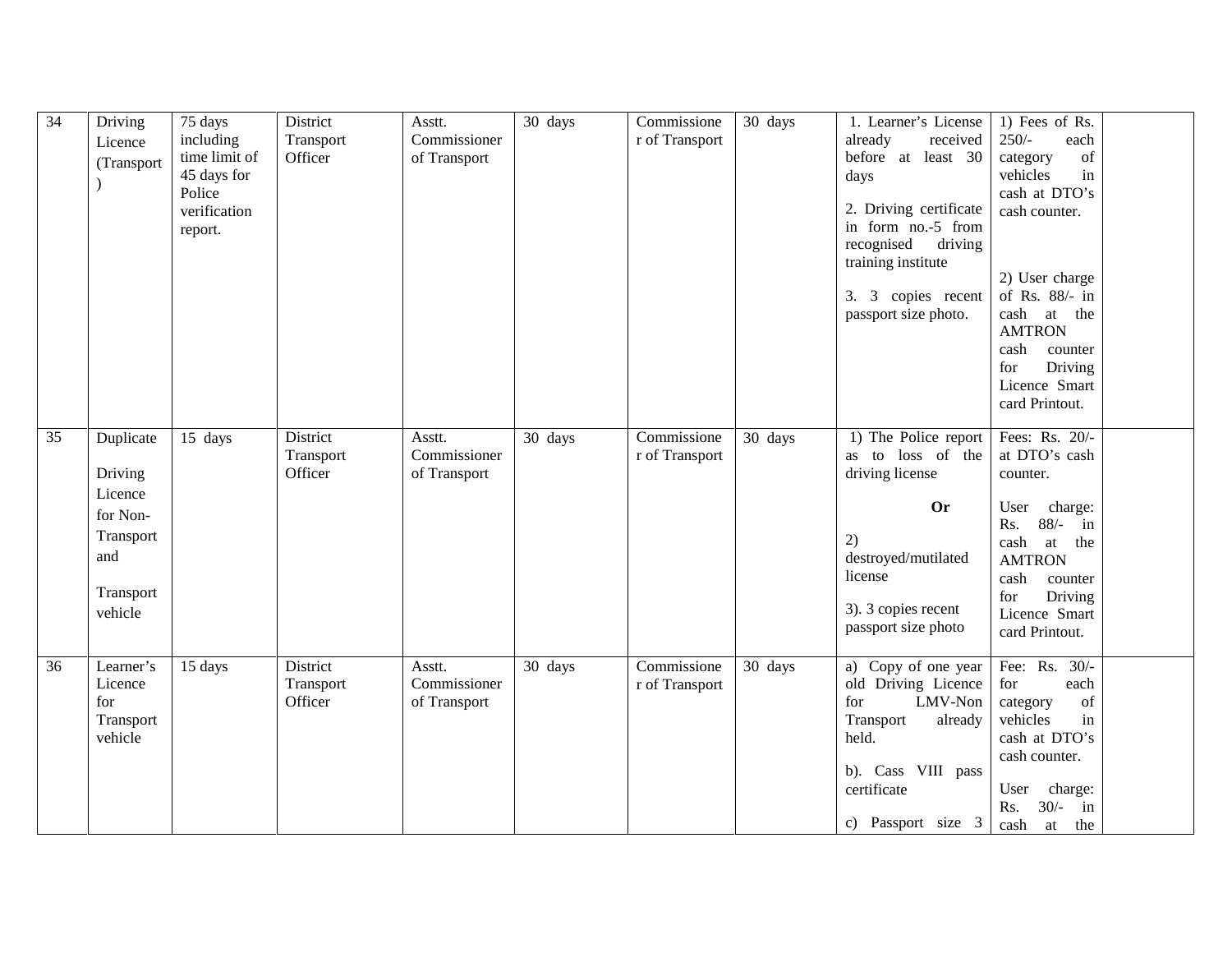|    |                                                          |                                  |                                        |         |                               |         | copies<br>recent<br>photograph                                                                                                                                                                                                                                                                                                                                                                                                                                                                                                                                                                                                                                                                                                                                                                                                                                | <b>AMTRON</b><br>cash<br>counter<br>for<br>Learner<br>Licence<br>Printout.                                                                                                                                   |
|----|----------------------------------------------------------|----------------------------------|----------------------------------------|---------|-------------------------------|---------|---------------------------------------------------------------------------------------------------------------------------------------------------------------------------------------------------------------------------------------------------------------------------------------------------------------------------------------------------------------------------------------------------------------------------------------------------------------------------------------------------------------------------------------------------------------------------------------------------------------------------------------------------------------------------------------------------------------------------------------------------------------------------------------------------------------------------------------------------------------|--------------------------------------------------------------------------------------------------------------------------------------------------------------------------------------------------------------|
| 37 | Learner's<br>15 days<br>Licence<br>$(Non-$<br>transport) | District<br>Transport<br>Officer | Asstt.<br>Commissioner<br>of Transport | 30 days | Commissione<br>r of Transport | 30 days | 1.For<br><b>Address</b><br>proof: Any one of<br>following:<br>(a) Electoral Roll (b)<br>Life Insurance Policy<br>(c) Passport (d) Pay<br>slip issued by any<br>office of the Central<br>Government or a<br>State Government or<br>a Local body (e)<br>School Certificate (f)<br>Birth Certificate (g)<br>Ration<br>Card<br>(h)<br>Employment<br>Exchange Card (i)<br>Certificate<br>from<br>Gazetted Officer (j)<br>Proof<br>$% \left( \left( \mathcal{A},\mathcal{A}\right) \right) =\left( \mathcal{A},\mathcal{A}\right)$ of<br>legal<br>presence in India in<br>addition to proof of<br>residence in case of<br>Foreigners. If unable<br>to produce any of the<br>above documents for<br>sufficient reason, the<br>sAuthority<br>may<br>accept and Affidavit<br>before<br>sworn<br>Executive Magistrate,<br>a First Class<br>or<br>Judicial Magistrate or | Fees of<br>1)<br>Rs. 30/- for<br>each category<br>of vehicles at<br>DTO's<br>cash<br>counter.<br>2) User charge<br>of Rs. 30/- at<br>the AMTRON<br>cash<br>counter<br>for<br>Learner<br>Licence<br>Printout. |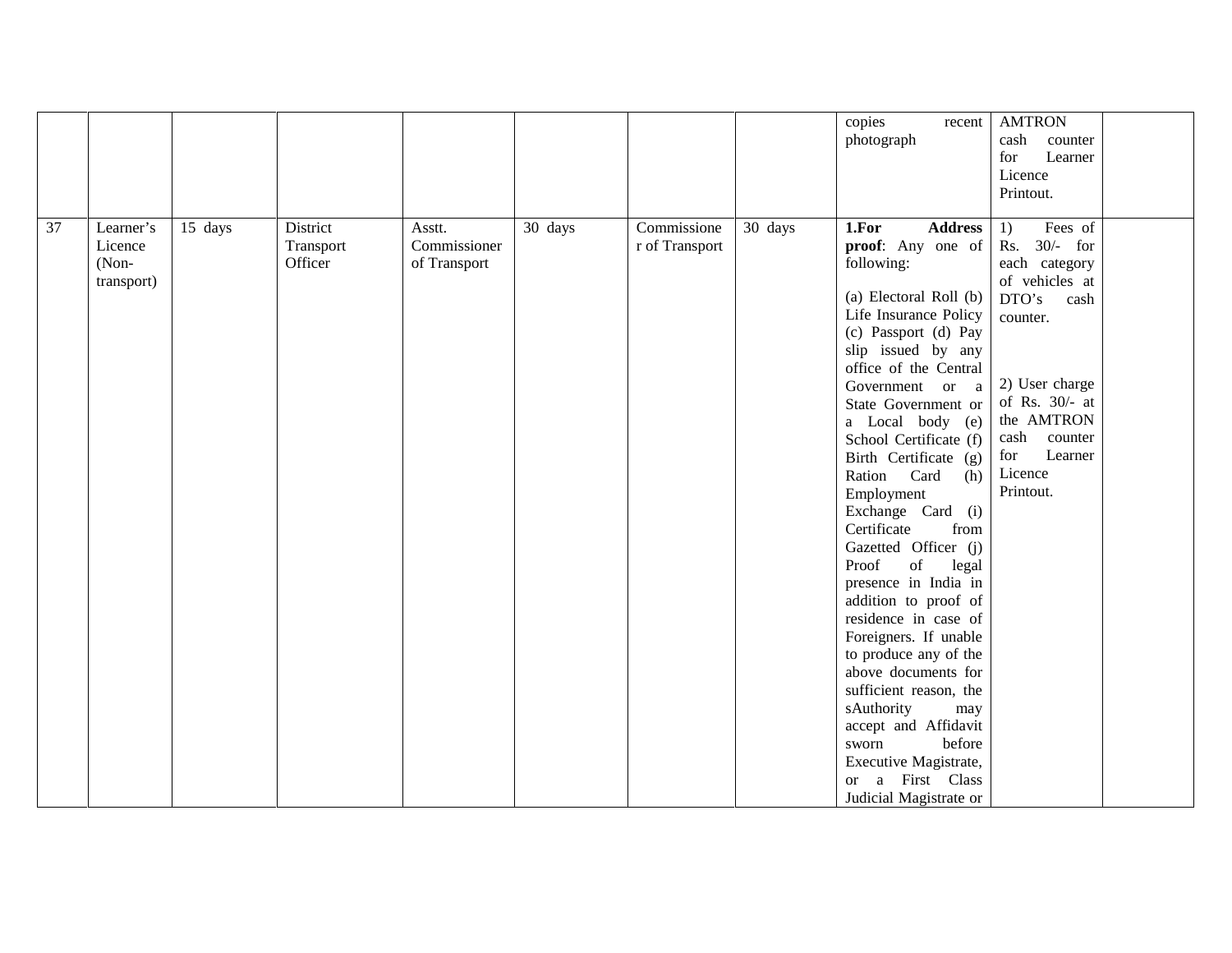|    |                                                            |        |                                  |                                        |                      |                               |         | a Notary Public.                                                                                                                                                                                                                                                                                                                                                                                                                                                                                                                                       |                                                                                                               |
|----|------------------------------------------------------------|--------|----------------------------------|----------------------------------------|----------------------|-------------------------------|---------|--------------------------------------------------------------------------------------------------------------------------------------------------------------------------------------------------------------------------------------------------------------------------------------------------------------------------------------------------------------------------------------------------------------------------------------------------------------------------------------------------------------------------------------------------------|---------------------------------------------------------------------------------------------------------------|
|    |                                                            |        |                                  |                                        |                      |                               |         | 2.For Age proof:<br>Any<br>of<br>one<br>following:                                                                                                                                                                                                                                                                                                                                                                                                                                                                                                     |                                                                                                               |
|    |                                                            |        |                                  |                                        |                      |                               |         | (a) Electoral Roll (b)<br>Life Insurance Policy<br>(c) Passport (d) Pay<br>slip issued by any<br>office of the Central<br><b>State</b><br>a<br>or<br>Government<br>or a<br>Local<br>body<br>(e)<br>School Certificate (f)<br>Birth Certificate (g)<br>If unable to produce<br>any of the above<br>documents<br>for<br>sufficient reason, the<br>Authority may accept<br>and<br>Affidavit<br>before<br>executed<br>Executive Magistrate,<br>or a First Class<br>Judicial Magistrate or<br>a Notary Public.<br>3. Recent 3 copies<br>passport size photo |                                                                                                               |
| 38 | Duplicate<br>Registarti<br>on<br>Certificate<br>(Transport | 7 days | District<br>Transport<br>Officer | Asstt.<br>Commissioner<br>of Transport | $\overline{30}$ days | Commissione<br>r of Transport | 30 days | 1) The Police report<br>as to loss of the<br>Registration<br>Certificate<br><b>Or</b><br>2) original<br>$\rm destroyed/mutilated$                                                                                                                                                                                                                                                                                                                                                                                                                      | Fees<br>$(1)$ Rs. 150/-<br>Light<br>for<br>Commercial<br>vehicle<br>2.Rs. 200/-for<br>Medium<br>Goods/Passeng |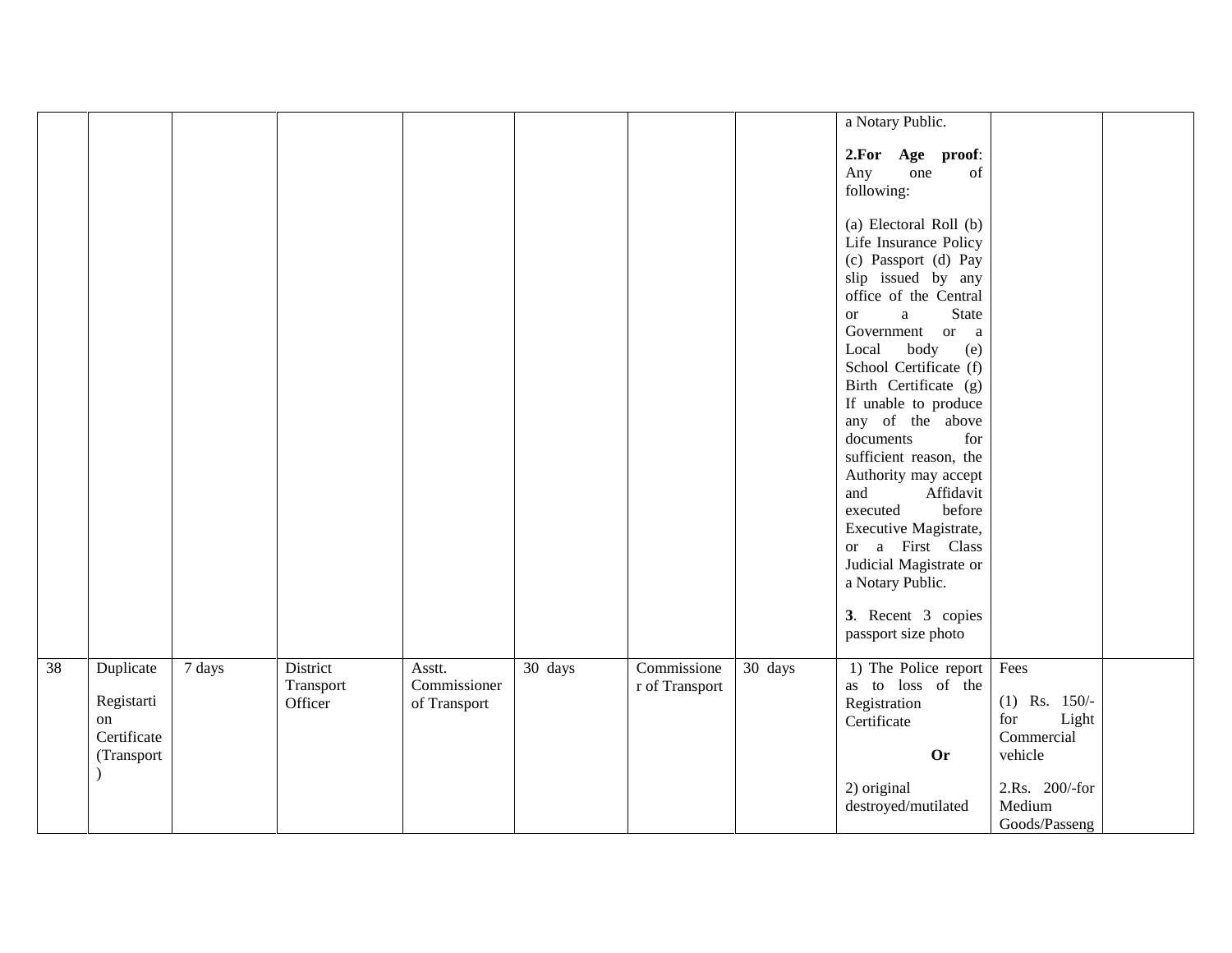|    |                                                                     |                     |                                  |                                        |         |                               |         | registration certificate<br>3) Consent of the<br>financier in case of<br>hypothecated vehicle<br>4) Up to date Tax<br>paid Receipt                                                                                                                                | er vehicle<br>3Rs. 300/-for<br>Heavy Goods/<br>Passenger<br>vehicle<br>at<br>DTO's<br>cash<br>counter<br>User charge-<br>Rs. 126/- in<br>cash at the<br><b>AMTRON</b><br>cash counter.                      |  |
|----|---------------------------------------------------------------------|---------------------|----------------------------------|----------------------------------------|---------|-------------------------------|---------|-------------------------------------------------------------------------------------------------------------------------------------------------------------------------------------------------------------------------------------------------------------------|-------------------------------------------------------------------------------------------------------------------------------------------------------------------------------------------------------------|--|
| 39 | Duplicate<br>Registarti<br>on<br>Certificate<br>(Non-<br>transport) | $\overline{7}$ days | District<br>Transport<br>Officer | Asstt.<br>Commissioner<br>of Transport | 30 days | Commissione<br>r of Transport | 30 days | 1) The Police report<br>as to loss of the<br>Registration<br>Certificate<br><b>Or</b><br>2) original<br>destroyed/mutilated<br>registration certificate<br>3) Consent of the<br>financier in case of<br>hypothecated vehicle<br>4) Up to date Tax<br>paid Receipt | Fees<br>1) Rs. 30/-for<br>2 wheeler,<br>$2)Rs.100/-$ for<br><b>LMV</b><br>$\operatorname{at}$<br>DTO's<br>cash<br>counter.<br>User charge-<br>Rs. 126/- in<br>cash at the<br><b>AMTRON</b><br>cash counter. |  |
| 40 | Registrati<br>on of<br>Non-<br>Transport<br>vehicle                 | 15 days             | District<br>Transport<br>Officer | Asstt.<br>Commissioner<br>of Transport | 30 days | Commissione<br>r of Transport | 30 days | 1) Sale Certificate in<br>Form 21<br>Road worthiness<br>(2)<br>certificate in Form<br>22                                                                                                                                                                          | Tax/fees-<br>1) One Time<br>tax as per tax<br>schedule.                                                                                                                                                     |  |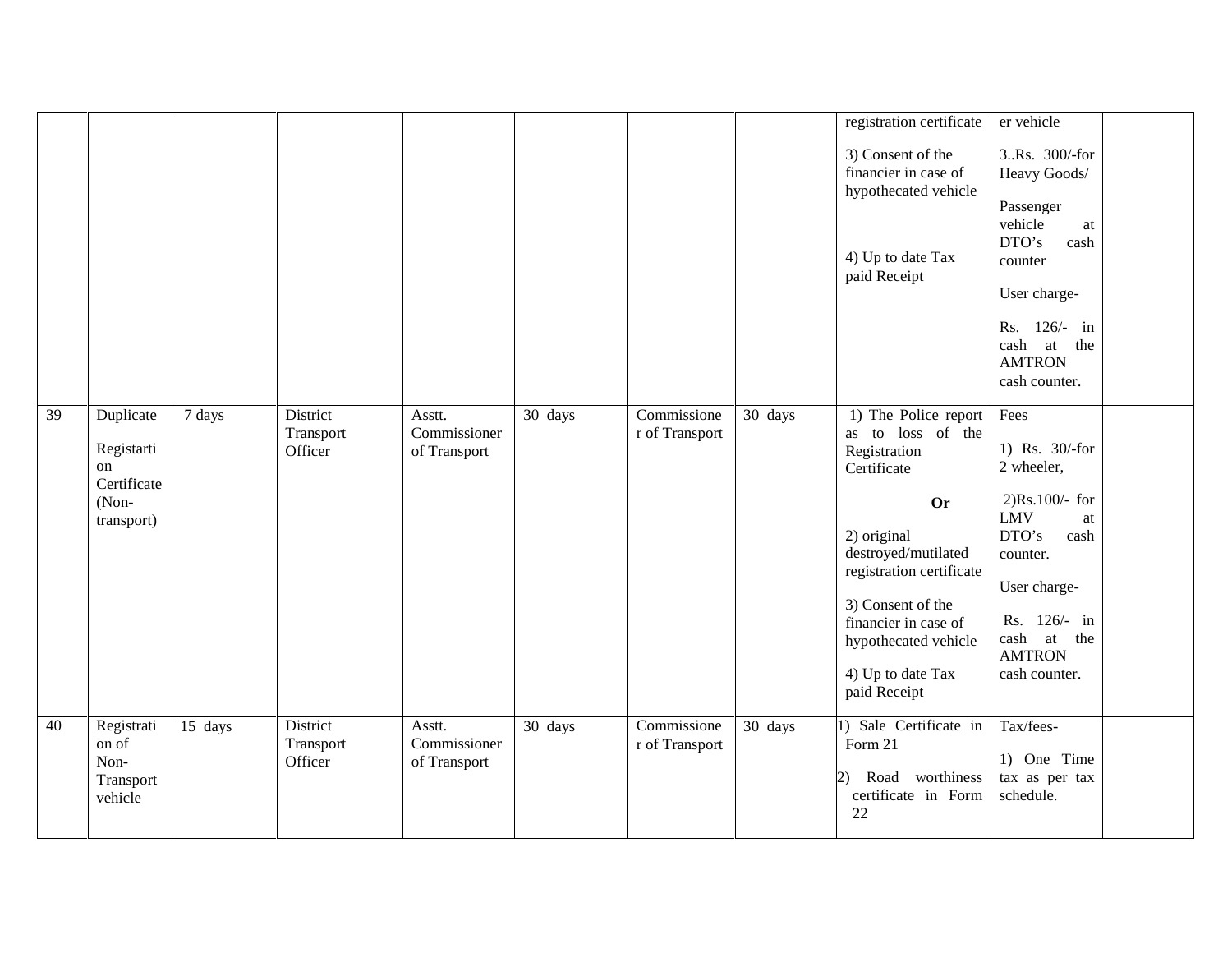|  |  |  | 3)<br>Valid<br>insurance    |                 |  |
|--|--|--|-----------------------------|-----------------|--|
|  |  |  | certificate                 |                 |  |
|  |  |  |                             | 2) Rs 4000/-    |  |
|  |  |  | 4) Copy of PAN card         | for             |  |
|  |  |  |                             | fancy/choice    |  |
|  |  |  | Temporary<br>5)             | registration    |  |
|  |  |  | Registration, if any.       | mark at DTO's   |  |
|  |  |  |                             | cash counter    |  |
|  |  |  | 6) Custom clearance         |                 |  |
|  |  |  | certificate in case of      |                 |  |
|  |  |  | imported vehicle.           |                 |  |
|  |  |  |                             | User charge-    |  |
|  |  |  | 7) NOC in Form ET-8         |                 |  |
|  |  |  | under Entry Tax Act         |                 |  |
|  |  |  | Taxation<br>from            |                 |  |
|  |  |  | Department of Assam,        | 1) Rs. 126/- at |  |
|  |  |  |                             | the AMTRON      |  |
|  |  |  | if vehicle is purchased     | cash counter    |  |
|  |  |  | from outside Assam.         | for Smart Card  |  |
|  |  |  |                             |                 |  |
|  |  |  | 8) Chassis pencil print.    | RC.             |  |
|  |  |  | 9) Invoice of the           |                 |  |
|  |  |  |                             |                 |  |
|  |  |  | vehicle from the Motor      | 2) Rs 119/- for |  |
|  |  |  | Vehicle<br>dealer           | 2 wheeler, Rs   |  |
|  |  |  | excepting 2 wheelers        | $153/-$<br>for  |  |
|  |  |  |                             |                 |  |
|  |  |  | 10) For Address proof,      | 3wheeler, Rs    |  |
|  |  |  | any one of the              | 318/- for 4     |  |
|  |  |  | following                   | wheeler         |  |
|  |  |  |                             | (LMV)<br>to     |  |
|  |  |  | $:(a)$ Electoral Roll $(b)$ | <b>HSRP</b>     |  |
|  |  |  | Life Insurance Policy       | Vendors.        |  |
|  |  |  | (c) Passport (d) Pay        |                 |  |
|  |  |  | slip issued by any          |                 |  |
|  |  |  | office of the Central       |                 |  |
|  |  |  | Government or a State       |                 |  |
|  |  |  | Government or a Local       |                 |  |
|  |  |  | (e)<br>School<br>body       |                 |  |
|  |  |  | Certificate (f) Birth       |                 |  |
|  |  |  | Certificate (g) Ration      |                 |  |
|  |  |  | Card (h) Employment         |                 |  |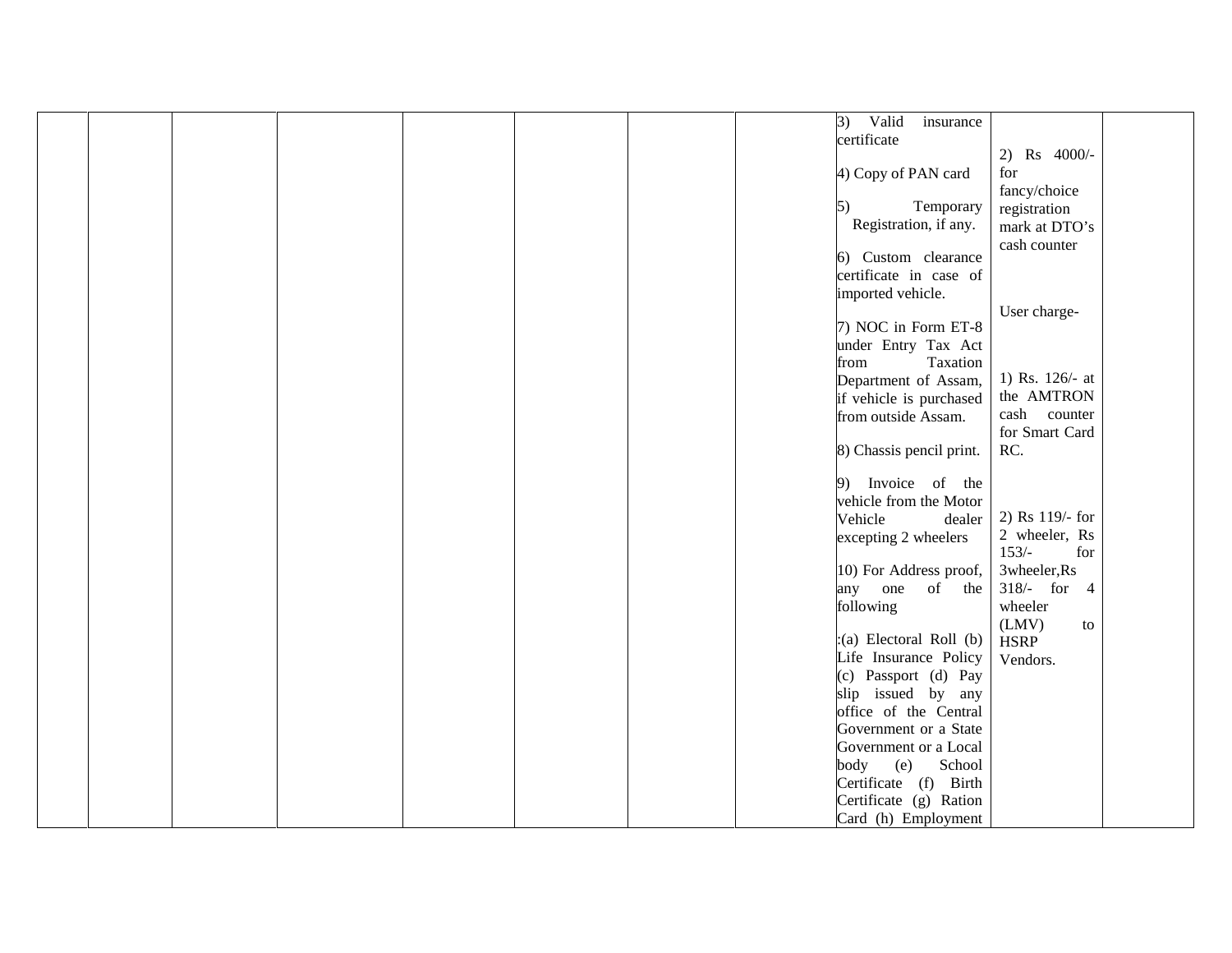|    |                                             |         |                                  |                                        |         |                               |         | Card (i)<br>Exchange<br>Certificate<br>from<br>Gazetted Officer (j)<br>Proof of legal presence<br>in India in addition to<br>proof of residence in<br>case of Foreigners. If<br>the applicant is unable<br>to produce any of the<br>above documents for<br>sufficient reason, the<br>licensing<br>Authority<br>accept<br>may<br>and<br>Affidavit<br>executed<br>before<br>Executive<br>Magistrate, or a First<br>Judicial<br>Class<br>Magistrate or a Notary<br>Public as evidence of<br>Address. |                                                                                                                                                                                                                       |  |
|----|---------------------------------------------|---------|----------------------------------|----------------------------------------|---------|-------------------------------|---------|---------------------------------------------------------------------------------------------------------------------------------------------------------------------------------------------------------------------------------------------------------------------------------------------------------------------------------------------------------------------------------------------------------------------------------------------------------------------------------------------------|-----------------------------------------------------------------------------------------------------------------------------------------------------------------------------------------------------------------------|--|
| 41 | Registrati<br>on of<br>Transport<br>vehicle | 15 days | District<br>Transport<br>Officer | Asstt.<br>Commissioner<br>of Transport | 30 days | Commissione<br>r of Transport | 30 days | 1) Sale Certificate in<br>Form 21<br>Road worthiness<br>2)<br>certificate in Form<br>22<br>Valid<br>insurance<br>$\left(3\right)$<br>certificate<br>4) Copy of PAN card<br>Temporary<br>5)<br>Registration, if any.<br>6) Custom clearance<br>certificate in case of                                                                                                                                                                                                                              | 1) Tax AND<br>Fee as per tax<br>schedule.<br>2) Rs 4000/-<br>for<br>fancy/choice<br>registration<br>mark at DTO's<br>cash counter<br>User charge -<br>1) Rs. 126/- at<br>the AMTRON<br>cash counter<br>for Smart Card |  |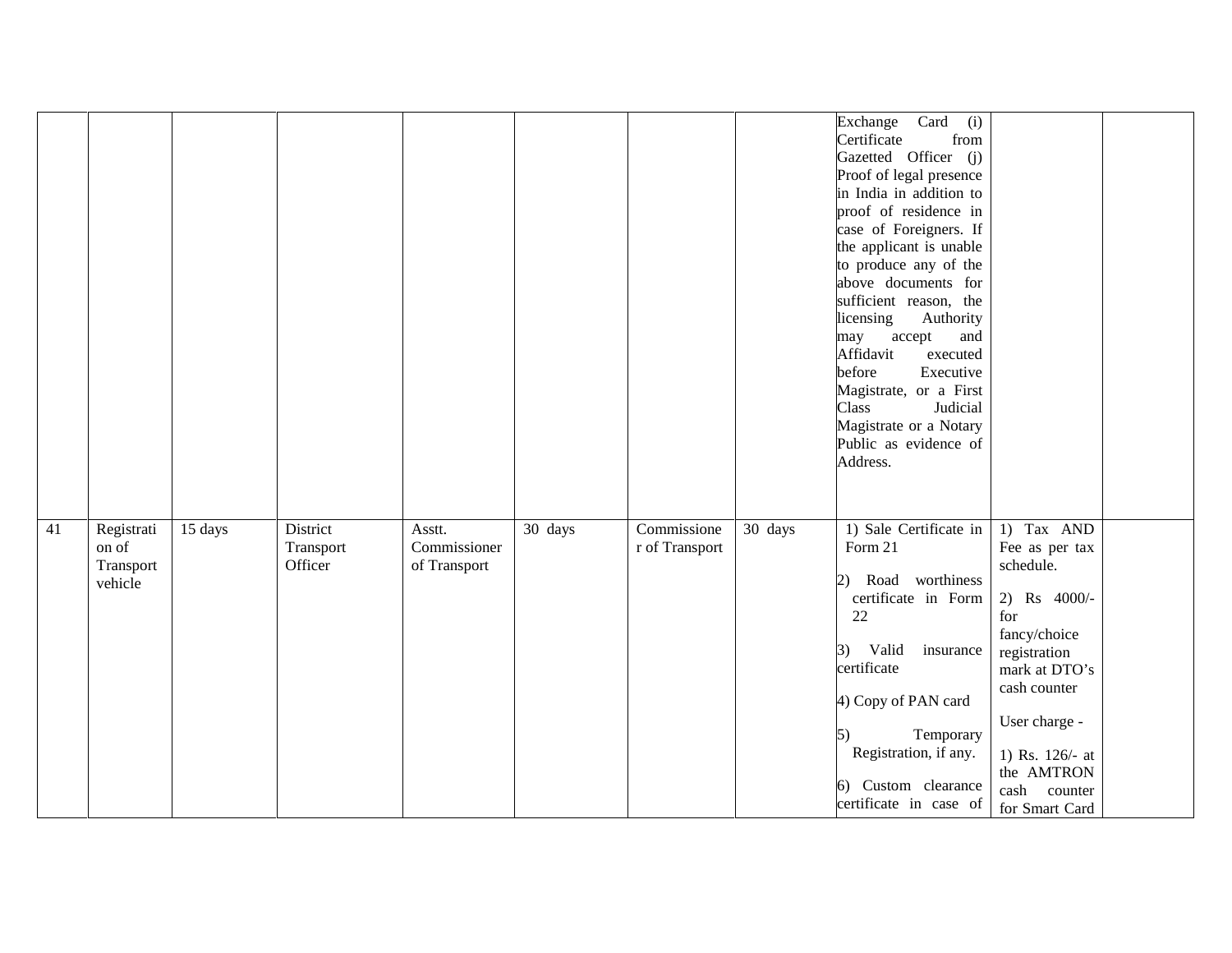|  |  |  | imported vehicle.        | RC.                                 |  |
|--|--|--|--------------------------|-------------------------------------|--|
|  |  |  |                          |                                     |  |
|  |  |  | 7) Form ET-8 under       | 2. Rs 153/- for                     |  |
|  |  |  | Entry Tax Act from       | 3wheeler, Rs                        |  |
|  |  |  | Taxation Department      | $318/-$ for 4                       |  |
|  |  |  | of Assam, if vehicle is  | wheeler                             |  |
|  |  |  | purchased<br>from        | $(LMV)$ ,<br>$\mathbf{R}\mathbf{s}$ |  |
|  |  |  | outside Assam.           | $335/-$<br>for                      |  |
|  |  |  |                          | heavy                               |  |
|  |  |  | 8) Chassis pencil print. | passenger and                       |  |
|  |  |  | 9) Invoice of the        | goods vehicle                       |  |
|  |  |  | vehicle from the Motor   | <b>HSRP</b><br>to                   |  |
|  |  |  | Vehicle<br>dealer        | Vendors.                            |  |
|  |  |  | excepting 2 wheelers     |                                     |  |
|  |  |  |                          |                                     |  |
|  |  |  | 10) For Address proof,   |                                     |  |
|  |  |  | any one of the           |                                     |  |
|  |  |  | following:               |                                     |  |
|  |  |  |                          |                                     |  |
|  |  |  | (a) Electoral Roll (b)   |                                     |  |
|  |  |  | Life Insurance Policy    |                                     |  |
|  |  |  | (c) Passport (d) Pay     |                                     |  |
|  |  |  | slip issued by any       |                                     |  |
|  |  |  | office of the Central    |                                     |  |
|  |  |  | Government or a State    |                                     |  |
|  |  |  | Government or a Local    |                                     |  |
|  |  |  | School<br>body<br>(e)    |                                     |  |
|  |  |  | Certificate (f) Birth    |                                     |  |
|  |  |  | Certificate (g) Ration   |                                     |  |
|  |  |  | Card (h) Employment      |                                     |  |
|  |  |  | Exchange Card (i)        |                                     |  |
|  |  |  | Certificate<br>from      |                                     |  |
|  |  |  | Gazetted Officer (j)     |                                     |  |
|  |  |  | Proof of legal presence  |                                     |  |
|  |  |  | in India in addition to  |                                     |  |
|  |  |  | proof of residence in    |                                     |  |
|  |  |  | case of Foreigners. If   |                                     |  |
|  |  |  | the applicant is unable  |                                     |  |
|  |  |  | to produce any of the    |                                     |  |
|  |  |  | above documents for      |                                     |  |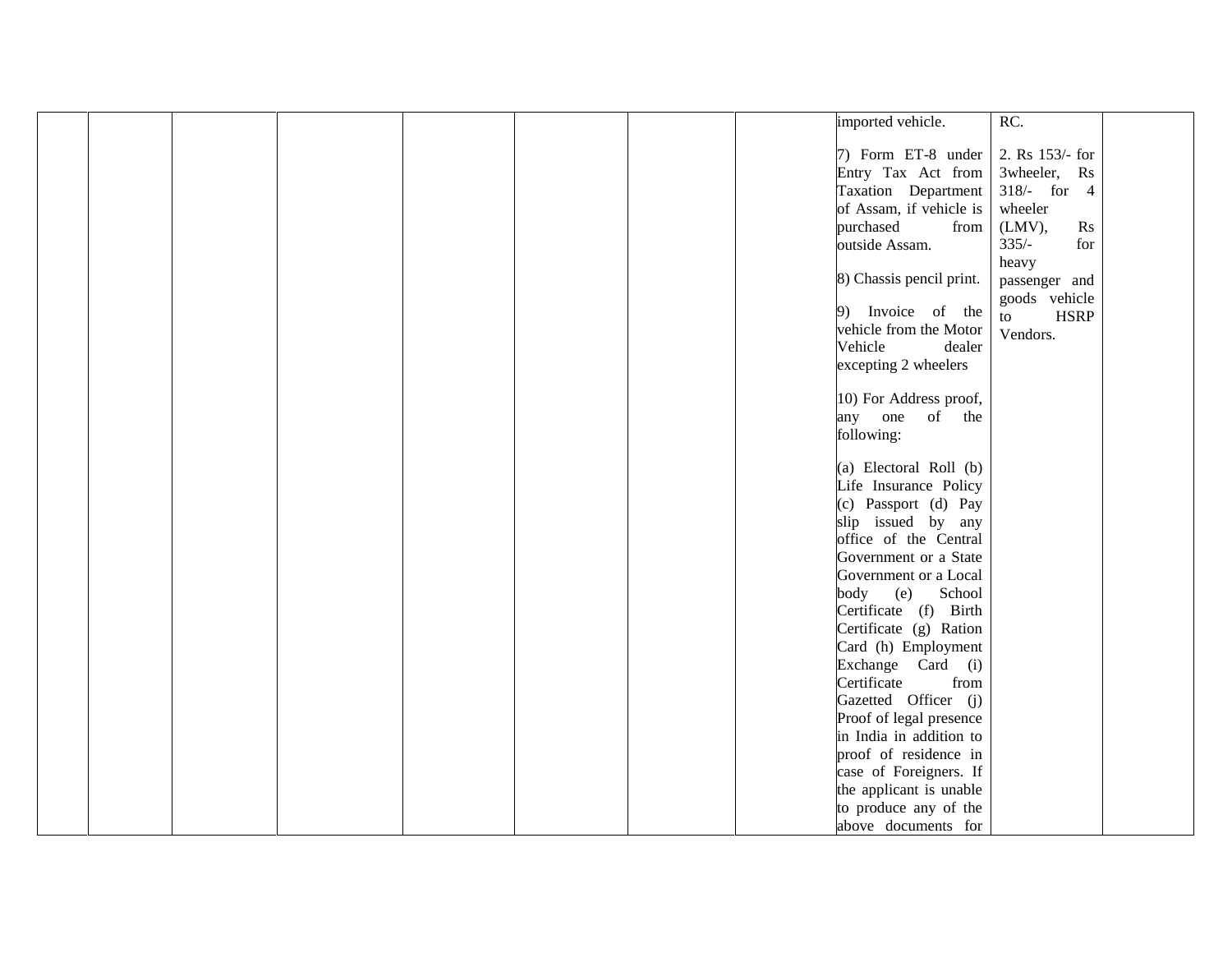|            |                                      |                                                                           |                                                              |                                                        |                                                                                    |                                                        |                                                                                    | sufficient reason, the<br>licensing<br>Authority<br>accept<br>and<br>may<br>Affidavit<br>executed<br>before<br>Executive<br>Magistrate, or a First<br>Class<br>Judicial<br>Magistrate or a Notary<br>Public as evidence of<br>Address.<br>$ 11\rangle$<br>Necessary<br>letter for<br>assurance<br>grant of permit from<br>Regional<br>Transport<br>Authority/State<br>Transport Authority. |                                                  |                                                 |
|------------|--------------------------------------|---------------------------------------------------------------------------|--------------------------------------------------------------|--------------------------------------------------------|------------------------------------------------------------------------------------|--------------------------------------------------------|------------------------------------------------------------------------------------|--------------------------------------------------------------------------------------------------------------------------------------------------------------------------------------------------------------------------------------------------------------------------------------------------------------------------------------------------------------------------------------------|--------------------------------------------------|-------------------------------------------------|
|            |                                      |                                                                           |                                                              | 8. ANIMAL HUSBANDRY AND VETERINARY DEPARTMENT          |                                                                                    |                                                        |                                                                                    |                                                                                                                                                                                                                                                                                                                                                                                            |                                                  |                                                 |
|            |                                      |                                                                           |                                                              |                                                        |                                                                                    |                                                        |                                                                                    |                                                                                                                                                                                                                                                                                                                                                                                            |                                                  |                                                 |
| Sl.<br>No. | <b>Notified</b><br>public<br>service | <b>Stipulated</b><br>time limit for<br>providing<br>the service<br>(Days) | Designation of<br><b>Designated</b><br><b>Public Servant</b> | <b>Designation</b><br>of Appellate<br><b>Authority</b> | Time limit for<br>disposal<br>by<br><b>Appellate</b><br><b>Authority</b><br>(Days) | <b>Designation</b><br>of Reviewing<br><b>Authority</b> | Time limit<br>for disposal<br>by<br><b>Reviewing</b><br><b>Authority</b><br>(Days) | <b>Documents</b><br>be<br>to<br>enclosed with<br>the<br>application                                                                                                                                                                                                                                                                                                                        | User charge,<br>if any<br>(in<br><b>Rupees</b> ) | Eligibility<br>criteria to<br>obtain<br>service |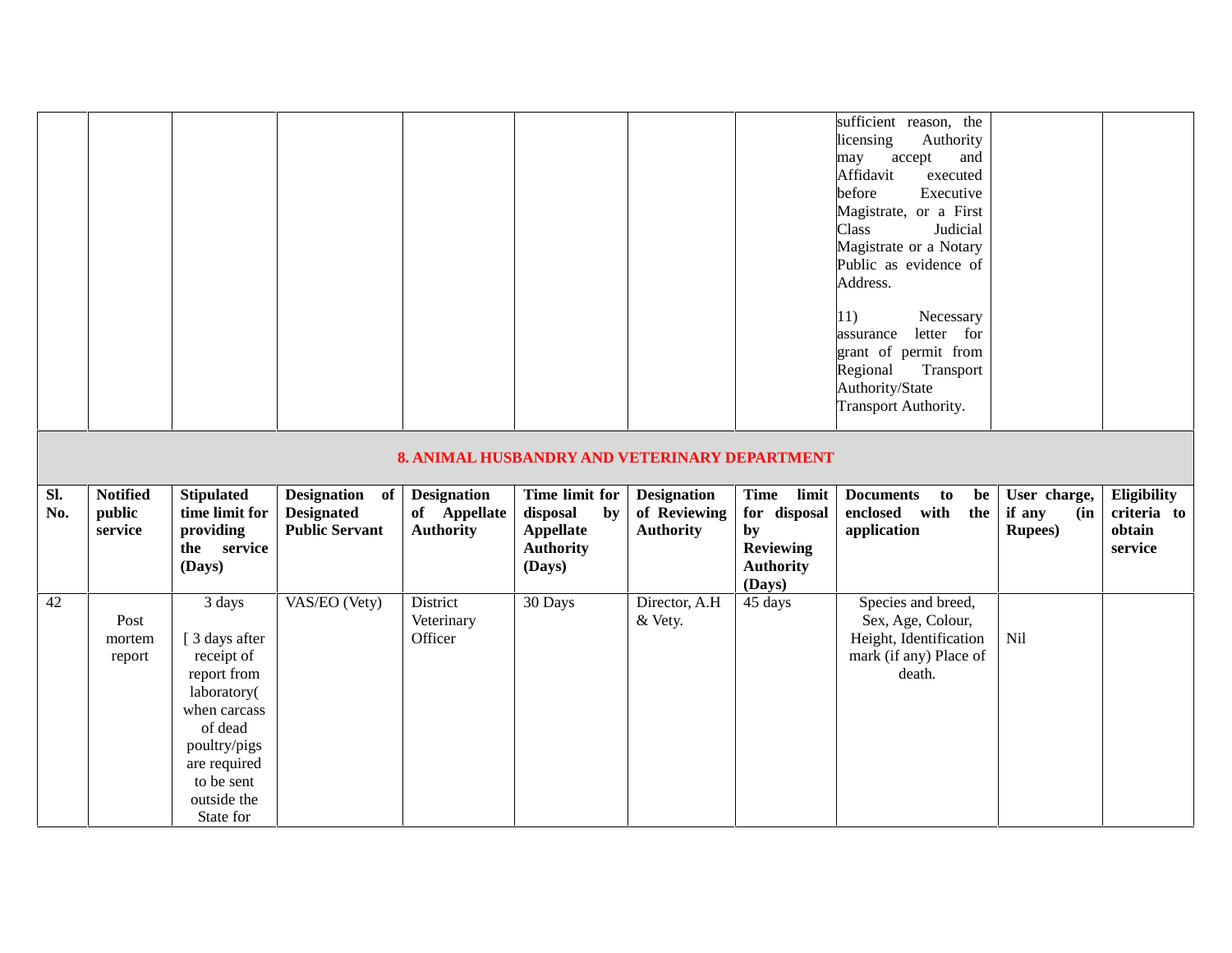|            |                                                                 | investigation<br>in cases of<br>Avian<br>Influenza and<br>Swine<br>Fever)] |                                                              |                                                                           |                                                                                    |                                                            |                                                                                          |                                                                                                                                                                                                                                          |                                                               |                                                 |
|------------|-----------------------------------------------------------------|----------------------------------------------------------------------------|--------------------------------------------------------------|---------------------------------------------------------------------------|------------------------------------------------------------------------------------|------------------------------------------------------------|------------------------------------------------------------------------------------------|------------------------------------------------------------------------------------------------------------------------------------------------------------------------------------------------------------------------------------------|---------------------------------------------------------------|-------------------------------------------------|
| 43         | Valuation<br>certificate<br>of animal/<br>bird for<br>insurance | 15 days                                                                    | VAS/EO (Vety)                                                | District<br>Veterinary<br>Officer<br>9. GENERAL ADMINISTRATION DEPARTMENT | 30 Days                                                                            | Director, A.H<br>& Vety.                                   | 45 days                                                                                  | Sex, Age, Nos. of<br>location, Daily milk<br>yield, Sex of calf at<br>Production<br>heel,<br>recorded of sire/ Dam,<br>of<br>Date<br>calving<br>If<br>pregnant-<br>No.<br>month/days<br>and<br>of<br>of<br>expected<br>date<br>delivery. | Nil                                                           |                                                 |
|            |                                                                 |                                                                            |                                                              |                                                                           |                                                                                    |                                                            |                                                                                          |                                                                                                                                                                                                                                          |                                                               |                                                 |
| Sl.<br>No. | <b>Notified</b><br>public<br>service                            | <b>Stipulated</b><br>time limit for<br>providing the<br>service (Days)     | Designation of<br><b>Designated</b><br><b>Public Servant</b> | Designation of<br><b>Appellate</b><br><b>Authority</b>                    | Time limit<br>for disposal<br>by<br><b>Appellate</b><br><b>Authority</b><br>(Days) | <b>Designation</b><br><b>Reviewing</b><br><b>Authority</b> | Time limit<br>of<br>for disposal<br>by<br><b>Reviewing</b><br><b>Authority</b><br>(Days) | Documents to<br>enclosed<br>be<br>with<br>the<br>application                                                                                                                                                                             | <b>User</b><br>charge,<br>if<br>(in<br>any<br><b>Rupees</b> ) | Eligibility<br>criteria<br>to<br>obtain service |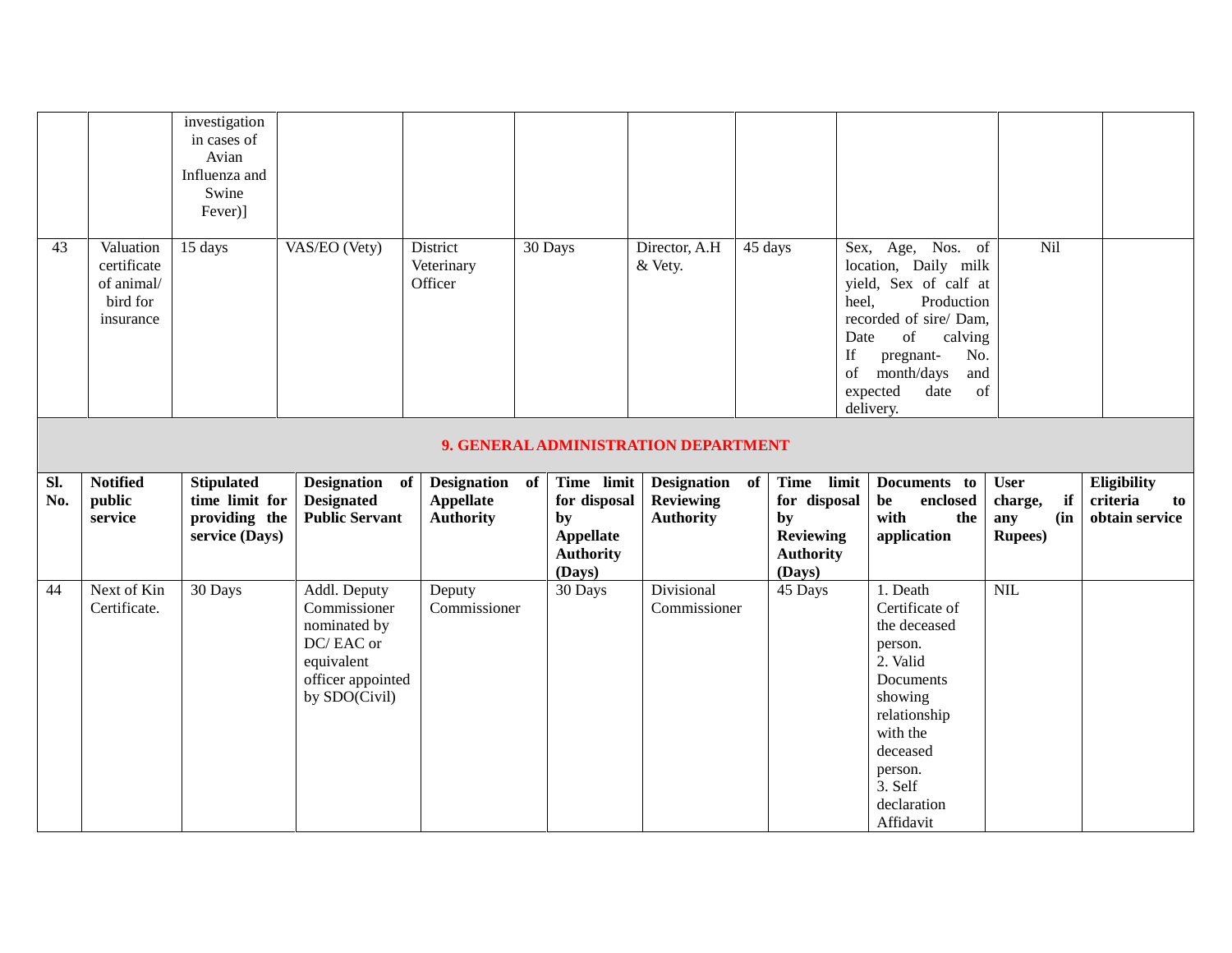|            | <b>10. POLITICAL DEPARTMENT</b>          |                                                                                 |                                                                                                    |                                                        |                                                                             |                                                        |                                                                             |                                                                                                                                                                                                                                                                                                                                                                                                                                                                                                                                     |                                                                                                                 |                                                                                                                                                                                                                                                                                                                                                                                                                               |  |
|------------|------------------------------------------|---------------------------------------------------------------------------------|----------------------------------------------------------------------------------------------------|--------------------------------------------------------|-----------------------------------------------------------------------------|--------------------------------------------------------|-----------------------------------------------------------------------------|-------------------------------------------------------------------------------------------------------------------------------------------------------------------------------------------------------------------------------------------------------------------------------------------------------------------------------------------------------------------------------------------------------------------------------------------------------------------------------------------------------------------------------------|-----------------------------------------------------------------------------------------------------------------|-------------------------------------------------------------------------------------------------------------------------------------------------------------------------------------------------------------------------------------------------------------------------------------------------------------------------------------------------------------------------------------------------------------------------------|--|
| SI.<br>No. | <b>Notified</b><br>public<br>service     | <b>Stipulated</b><br>limit<br>time<br>for<br>providing<br>the service<br>(Days) | Designation of<br><b>Designated</b><br><b>Public Servant</b>                                       | <b>Designation</b><br>of Appellate<br><b>Authority</b> | Time limit<br>for disposal<br>by<br>Appellate<br><b>Authority</b><br>(Days) | <b>Designation</b><br>of Reviewing<br><b>Authority</b> | Time limit<br>for disposal<br>by<br>Reviewing<br><b>Authority</b><br>(Days) | <b>Documents</b><br>be<br>to<br>enclosed<br>with<br>the<br>application                                                                                                                                                                                                                                                                                                                                                                                                                                                              | <b>User</b><br>if<br>charge,<br>(in<br>any<br><b>Rupees</b> )                                                   | Eligibility<br>criteria<br>to<br>obtain service                                                                                                                                                                                                                                                                                                                                                                               |  |
| 45         | Issue of PRC<br>for Higher<br>Education. | 14 days                                                                         | $ADC$ or $SDO(S)$<br>as notified by<br>DC in the dist.<br>and $SDO(C)$ in<br>the Sub-<br>Division. | Deputy<br>Commissione<br>$\mathbf{r}$                  | 30 days                                                                     | Divisional<br>Commissioner                             | 30 days                                                                     | 1) Two copies of<br>Passport size<br>photographs.<br>2) Records of<br>Immovable Property if<br>any with uptodate Land<br>Revenue Paid receipt.<br>3) Copy of Indian<br>Passport or<br>4) Certified copy of the<br>NRC 1951.<br>5) Certified copy of the<br>voters list to check the<br>linkage.<br>6) Copy of the PRC of<br>any member of the<br>family of the applicant<br>stating relationship, if<br>any.<br>7) Copy of the Birth<br>Certificate issued by<br>competent authority.<br>8) Copy of HSLC<br>Certificate/Admit Card. | Rs.2/- Court<br>Fee Stamp<br>for<br>application<br>and Rs.50/-<br>as process<br>fee for<br>notified<br>service. | 1. A person<br>who along<br>with his<br>parents and<br>forefathers or<br>whose parents<br>and forefathers<br>has/have<br>continuously<br>resided in<br>Assam for a<br>minimum<br>period of 50<br>years.<br>2. A person<br>who has<br>continuously<br>reside din<br>Assam for a<br>minimum<br>period of 20<br>years.<br>3.A person<br>who is a child<br>of any person<br>falling in any<br>of the<br>proceeding<br>categories. |  |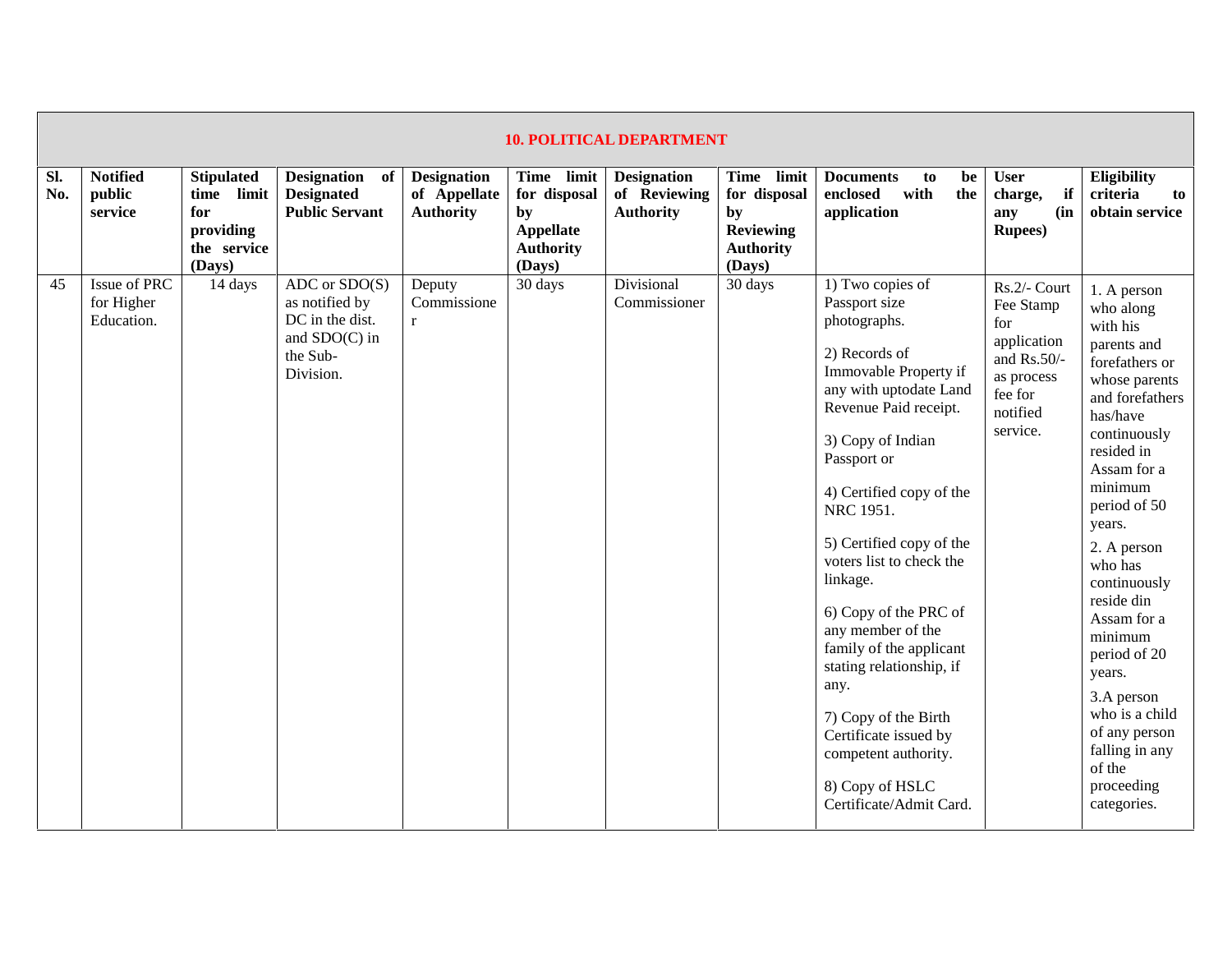|    |                                                                                                                                                     |                                                                                                  |                                    |         |                            |         | 9) Employment<br>Certificate issued by the<br>employer showing<br>joining in present place<br>of posting if any.<br>10. Documents related<br>to parents and<br>forefathers having<br>continuously resided in<br>Assam for a minimum<br>period of 50 years or<br>11. Documents related<br>to guardian having<br>continuously resided in<br>Assam for a minimum<br>period of 20 years. |                                                                                                                 |                                                                                                                                                                                                                                                                                                           |
|----|-----------------------------------------------------------------------------------------------------------------------------------------------------|--------------------------------------------------------------------------------------------------|------------------------------------|---------|----------------------------|---------|--------------------------------------------------------------------------------------------------------------------------------------------------------------------------------------------------------------------------------------------------------------------------------------------------------------------------------------------------------------------------------------|-----------------------------------------------------------------------------------------------------------------|-----------------------------------------------------------------------------------------------------------------------------------------------------------------------------------------------------------------------------------------------------------------------------------------------------------|
| 46 | Issue of<br>14 Days<br>Residential<br><b>Status</b><br>Certificate<br>for Kisan<br>Seva Kendra<br>Dealership<br>under Indian<br>Corporation<br>Ltd. | $ADC$ or $SDO(S)$<br>as notified by<br>DC in the dist.<br>and SDO(C) in<br>the Sub-<br>Division. | Deputy<br>Commissione<br>$r_{\rm}$ | 30 days | Divisional<br>Commissioner | 30 days | 1) Two copies of<br>Passport size<br>photographs.<br>2) Records of<br>Immovable Property if<br>any, with uptodate Land<br>Revenue Paid receipt.<br>3) Copy of Indian<br>Passport or<br>4) Certified copy of the<br>NRC 1951.<br>5) Certified copy of the<br>voters list to check the<br>linkage.<br>6) Copy of the PRC of<br>any member of the<br>family of the applicant            | Rs.2/- Court<br>Fee Stamp<br>for<br>application<br>and Rs.50/-<br>as process<br>fee for<br>notified<br>service. | 1. A person<br>who along<br>with his<br>parents and<br>forefathers or<br>whose parents<br>and forefathers<br>has/have<br>continuously<br>resided in<br>Assam for a<br>minimum<br>period of 50<br>years.<br>2. A person<br>who has<br>continuously<br>reside din<br>Assam for a<br>minimum<br>period of 20 |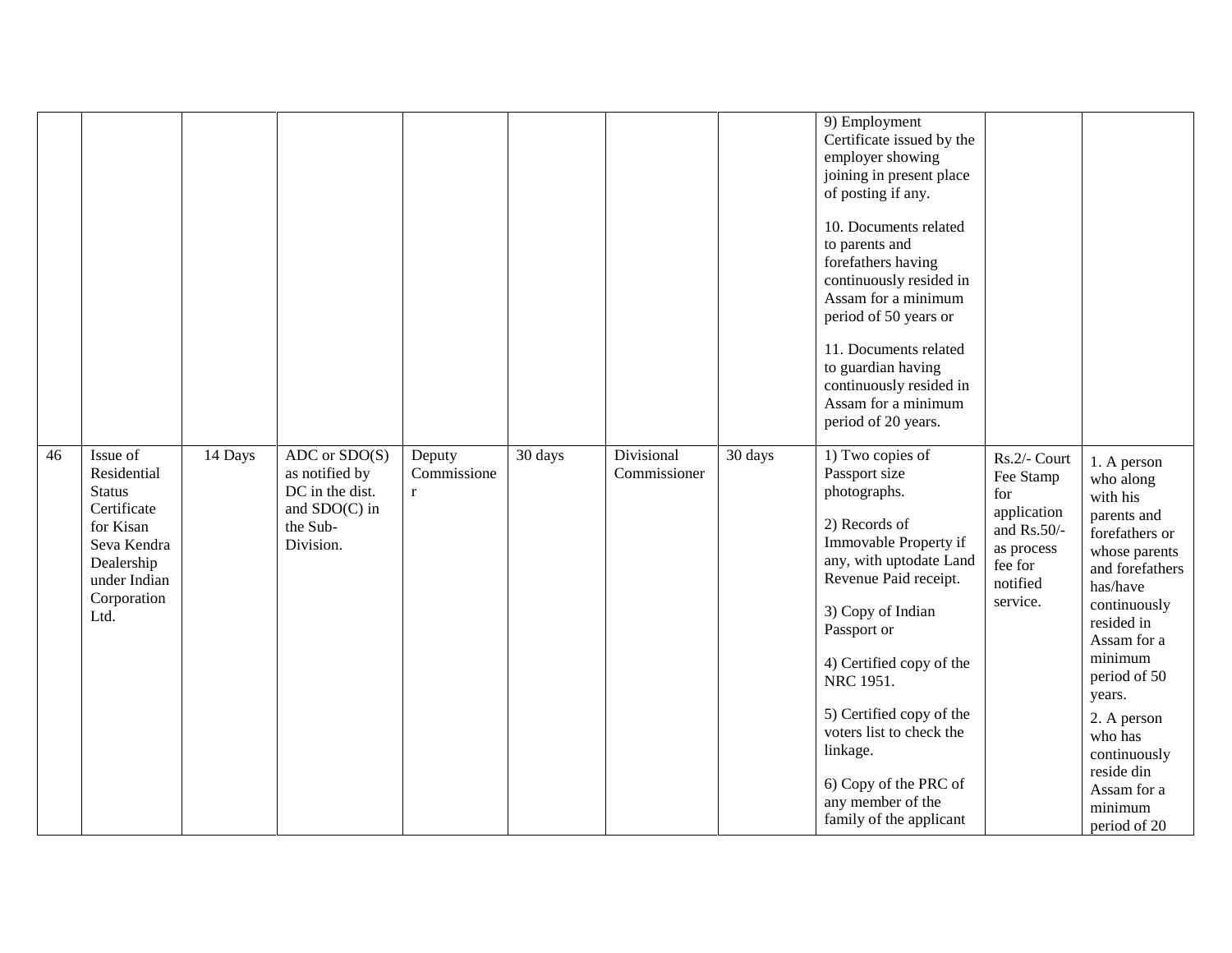|     |                   |                                        |                                            |                                            |                                                                      |                                                   |                                                                      | stating relationship, if                                                                                                                      |                                                | years.                                                                                                  |
|-----|-------------------|----------------------------------------|--------------------------------------------|--------------------------------------------|----------------------------------------------------------------------|---------------------------------------------------|----------------------------------------------------------------------|-----------------------------------------------------------------------------------------------------------------------------------------------|------------------------------------------------|---------------------------------------------------------------------------------------------------------|
|     |                   |                                        |                                            |                                            |                                                                      |                                                   | any.                                                                 | 7) Copy of the Birth<br>Certificate issued by<br>competent authority.<br>8) Copy of HSLC<br>Certificate/Admit Card.<br>9) Employment          |                                                | 3. A person<br>who is a child<br>of any person<br>falling in any<br>of the<br>proceeding<br>categories. |
|     |                   |                                        |                                            |                                            |                                                                      |                                                   |                                                                      | Certificate issued by the<br>employer showing<br>joining in present place<br>of posting if any.                                               |                                                |                                                                                                         |
|     |                   |                                        |                                            |                                            |                                                                      |                                                   |                                                                      | 10. Documents related<br>to parents and<br>forefathers having<br>continuously resided in<br>Assam for a minimum                               |                                                |                                                                                                         |
|     |                   |                                        |                                            |                                            |                                                                      |                                                   |                                                                      | period of 50 years or<br>11. Documents related<br>to guardian having<br>continuously resided in<br>Assam for a minimum<br>period of 20 years. |                                                |                                                                                                         |
|     |                   |                                        |                                            |                                            | <b>11. HOME</b>                                                      |                                                   |                                                                      |                                                                                                                                               |                                                |                                                                                                         |
| SI. | <b>Notified</b>   | Stipulated time limit                  | <b>Designation</b><br>of                   | <b>Designation</b>                         | Time limit                                                           | <b>Designation</b>                                | Time limit                                                           | Documents to                                                                                                                                  | <b>User</b>                                    | Eligibility                                                                                             |
| No. | public<br>service | for providing<br>the<br>service (Days) | <b>Designated</b><br><b>Public Servant</b> | of<br><b>Appellate</b><br><b>Authority</b> | for disposal<br>by<br><b>Appellate</b><br><b>Authority</b><br>(Days) | <b>of</b><br><b>Reviewing</b><br><b>Authority</b> | for disposal<br>by<br><b>Reviewing</b><br><b>Authority</b><br>(Days) | be<br>enclosed<br>with<br>the<br>application                                                                                                  | if<br>charge,<br>(in<br>any<br><b>Rupees</b> ) | criteria<br>to<br>obtain service                                                                        |
| 47  | Issue of Fire     | Fire Attendance                        | Nominated                                  | Deputy                                     | 30 Days                                                              | Director                                          | 30 Days                                                              | As given                                                                                                                                      | No cost to                                     |                                                                                                         |
|     | Attendance        | Certificate is issued                  | Authority                                  | Director.                                  |                                                                      | of Fire &                                         |                                                                      | on Standard                                                                                                                                   | obtain                                         |                                                                                                         |
|     | Certificate       | within 7 (seven)                       | an officer not                             | F.&E.S.,                                   |                                                                      | Emergency                                         |                                                                      | Formats of                                                                                                                                    | service of                                     |                                                                                                         |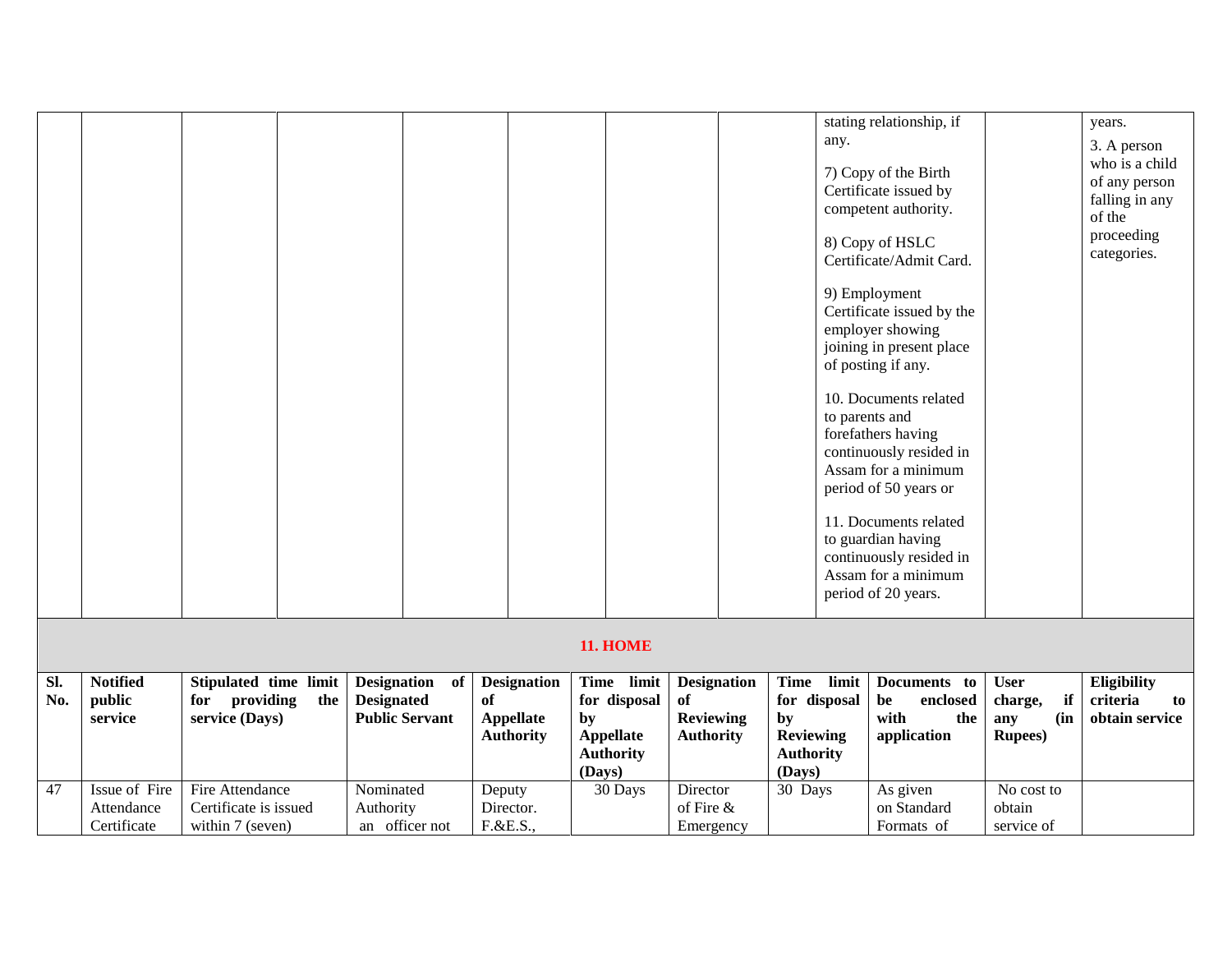|    | by the        | working days under              | below the rank          | Assam.    |         | Services, |         | Application | F.A.C.       | i) Owner or     |  |
|----|---------------|---------------------------------|-------------------------|-----------|---------|-----------|---------|-------------|--------------|-----------------|--|
|    | Director of   | Rule 19, Form-H of              | of Station Officer      |           |         | Assam     |         | Form-XIII   |              | occupier of the |  |
|    | Fire &        | <b>Assam Fire Service</b>       | of a Fire $\&$          |           |         |           |         |             |              | building or     |  |
|    | Emergency     | Rules-1989 subject to           | Emergency               |           |         |           |         |             |              | premise for     |  |
|    | Services,     |                                 | <b>Services Station</b> |           |         |           |         |             |              | which Fire      |  |
|    | Assam or an   |                                 | nominated by the        |           |         |           |         |             |              | Attendance      |  |
|    | Officer       | i) Receiving of duly            | Director of Fire        |           |         |           |         |             |              | Certificate is  |  |
|    | authorised    | filled up Application in        | & Emergency             |           |         |           |         |             |              | applied.        |  |
|    | by him.       | standard Format-XIII,           | Services, Assam.        |           |         |           |         |             |              |                 |  |
|    |               | from the applicant              |                         |           |         |           |         |             |              |                 |  |
|    |               | through local Fire &            |                         |           |         |           |         |             |              |                 |  |
|    |               | <b>Emergency Services</b>       |                         |           |         |           |         |             |              | ii) Duly Filled |  |
|    |               | Station.                        |                         |           |         |           |         |             |              | up of           |  |
|    |               | And                             |                         |           |         |           |         |             |              | <b>Standard</b> |  |
|    |               | ii) Receiving of Fire           |                         |           |         |           |         |             |              | Form-XIII of    |  |
|    |               | Report from the                 |                         |           |         |           |         |             |              | Application     |  |
|    |               | concerned Officer-in-           |                         |           |         |           |         |             |              | with all        |  |
|    |               | Charge of Fire &                |                         |           |         |           |         |             |              | required        |  |
|    |               | <b>Emergency Services</b>       |                         |           |         |           |         |             |              | Documents       |  |
|    |               | Station.                        |                         |           |         |           |         |             |              | submitted by    |  |
|    |               | And                             |                         |           |         |           |         |             |              | the Applicant.  |  |
|    |               | iii) Receiving of copy          |                         |           |         |           |         |             |              |                 |  |
|    |               | of Fire report                  |                         |           |         |           |         |             |              |                 |  |
|    |               | forwarded by concern            |                         |           |         |           |         |             |              |                 |  |
|    |               | District Supdtt. of             |                         |           |         |           |         |             |              |                 |  |
|    |               | Police and Sub-                 |                         |           |         |           |         |             |              |                 |  |
|    |               | <b>Divisional Police</b>        |                         |           |         |           |         |             |              |                 |  |
|    |               | Officer,                        |                         |           |         |           |         |             |              |                 |  |
| 48 | Issue of      | On receipt of                   | Nominated               | Deputy    | 30 Days | Director  | 30 Days | As given    |              | i) Owner or     |  |
|    | No            | Application                     | Authority -             | Director. |         | of Fire & |         | on Standard | Free of cost | occupier of the |  |
|    | Objection     | as per standard format          | an officer not          | F.&E.S.,  |         | Emergency |         | Formats of  | service.     | building or     |  |
|    | Certificate   | (I to X)                        | below the rank          | Assam.    |         | Services, |         | Application |              | premise for     |  |
|    | (N.O.C.)      | i) <b>Fire Prevention &amp;</b> | of Station Officer      |           |         | Assam     |         | (I to X).   |              | which NOC is    |  |
|    | in respect of | <b>Fire Safety Measures</b>     | of a Fire &             |           |         |           |         |             |              | applied.        |  |
|    | Fire          | <b>Inspection:-</b>             | Emergency               |           |         |           |         |             |              |                 |  |
|    | Prevention    | Inspection<br>of                | <b>Services Station</b> |           |         |           |         |             |              | ii) Fulfilment  |  |
|    | & Fire        | Premises/Buildings              | nominated by the        |           |         |           |         |             |              | of required     |  |
|    | Safety        | Nominated<br>by                 | Director of Fire        |           |         |           |         |             |              | Documents       |  |
|    | Measures by   | Authority/Designated            | & Emergency             |           |         |           |         |             |              | given on the    |  |
|    | the Director  | Public Servant under            | Services, Assam.        |           |         |           |         |             |              | Standard form   |  |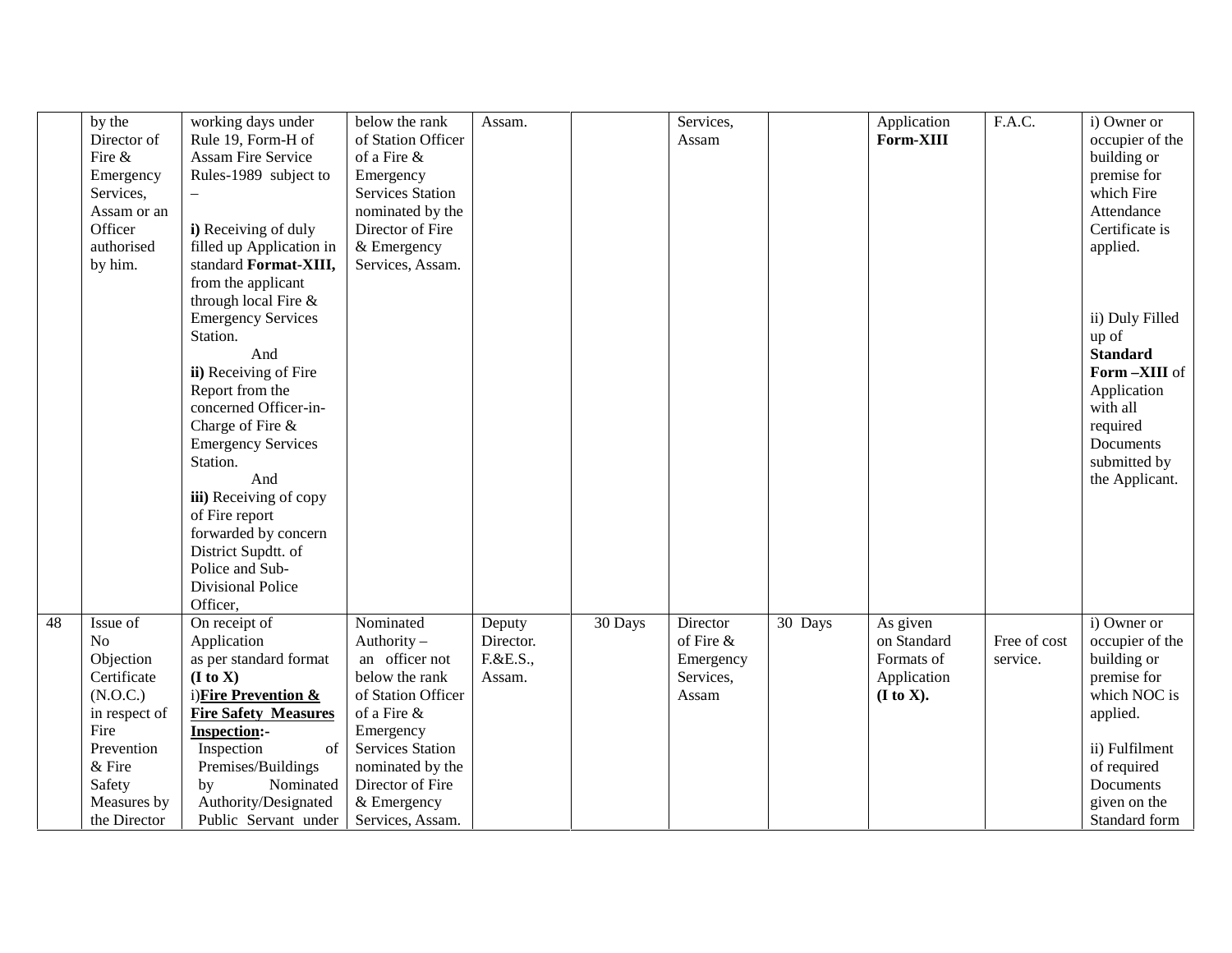| of Fire &   | Rule- 5, The Assam                                                                                                  |  |  | of Application |
|-------------|---------------------------------------------------------------------------------------------------------------------|--|--|----------------|
| Emergency   | Fire Service Rule-                                                                                                  |  |  | Form No. I to  |
| Services,   | 1989 within 7(seven)                                                                                                |  |  | X.             |
| Assam or an | Working Days from                                                                                                   |  |  |                |
| officer     | the date of receipt of                                                                                              |  |  | iii)Compliance |
| authorised  | the application.                                                                                                    |  |  | report to be   |
| by him.     | ii) Fire Prevention &                                                                                               |  |  | submitted duly |
|             | <b>Fire</b><br><b>Safety</b>                                                                                        |  |  | filled up      |
|             | <b>Measures</b>                                                                                                     |  |  | Standard       |
|             | <b>Suggestion:-</b>                                                                                                 |  |  | Format-XI      |
|             | On the basis of                                                                                                     |  |  |                |
|             | Inspection,                                                                                                         |  |  |                |
|             | recommendations on                                                                                                  |  |  |                |
|             | measures to be taken                                                                                                |  |  |                |
|             | for Fire Prevention &                                                                                               |  |  |                |
|             | Fire safety will be                                                                                                 |  |  |                |
|             |                                                                                                                     |  |  |                |
|             | given within 7(seven)                                                                                               |  |  |                |
|             | Working Days from                                                                                                   |  |  |                |
|             | the date of inspection                                                                                              |  |  |                |
|             | to the Applicant for                                                                                                |  |  |                |
|             | necessary                                                                                                           |  |  |                |
|             | implementation<br>by                                                                                                |  |  |                |
|             | him.                                                                                                                |  |  |                |
|             | iii)<br><b>Compliance</b>                                                                                           |  |  |                |
|             | $\underline{\&}$<br>Report                                                                                          |  |  |                |
|             | <b>Inspection:-</b>                                                                                                 |  |  |                |
|             | receipt<br>$% \left( \left( \mathcal{A},\mathcal{A}\right) \right) =\left( \mathcal{A},\mathcal{A}\right)$ of<br>On |  |  |                |
|             | Compliance Report of                                                                                                |  |  |                |
|             | implementation of the                                                                                               |  |  |                |
|             | recommendations<br>in                                                                                               |  |  |                |
|             | Standard Form - XI,                                                                                                 |  |  |                |
|             | from the Applicant                                                                                                  |  |  |                |
|             | Inspection<br>of Fire                                                                                               |  |  |                |
|             | $\&$<br>Fire<br>Prevention                                                                                          |  |  |                |
|             | safety measures will be                                                                                             |  |  |                |
|             | carried out again by the                                                                                            |  |  |                |
|             | nominated<br>authority                                                                                              |  |  |                |
|             | within<br>$7$ (seven)                                                                                               |  |  |                |
|             | working days from the                                                                                               |  |  |                |
|             | date of receipt of the                                                                                              |  |  |                |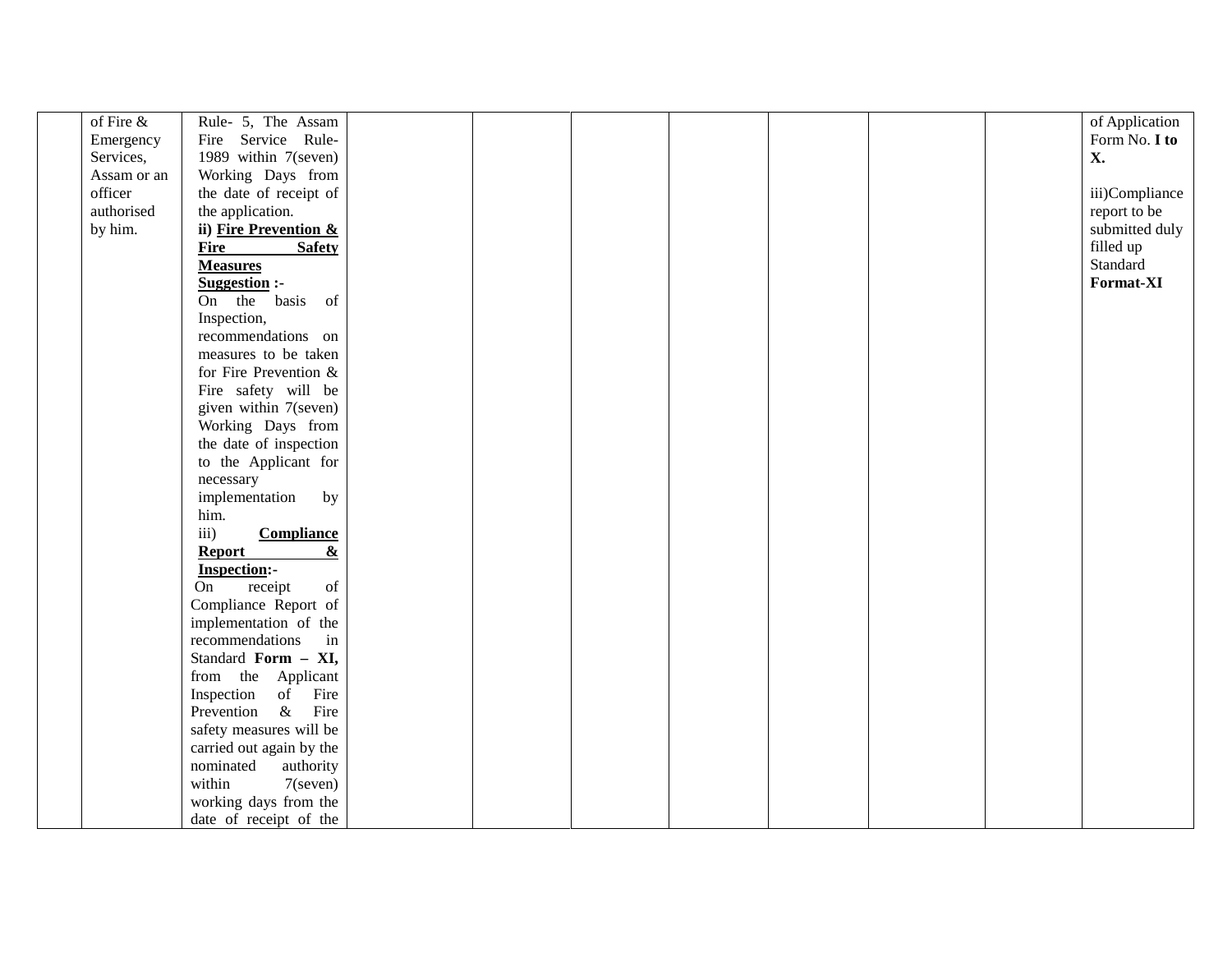|    |             | compliance report.                             |                         |           |         |           |         |             |             |                 |  |
|----|-------------|------------------------------------------------|-------------------------|-----------|---------|-----------|---------|-------------|-------------|-----------------|--|
|    |             |                                                |                         |           |         |           |         |             |             |                 |  |
|    |             | Objection<br>iv)<br>No<br>Certificate (N.O.C.) |                         |           |         |           |         |             |             |                 |  |
|    |             | under Rule-18, Form-                           |                         |           |         |           |         |             |             |                 |  |
|    |             | <b>G, Assam Fire Service</b>                   |                         |           |         |           |         |             |             |                 |  |
|    |             | Rules-1989 On being                            |                         |           |         |           |         |             |             |                 |  |
|    |             | satisfied<br>with<br>the                       |                         |           |         |           |         |             |             |                 |  |
|    |             | Compliance report, the                         |                         |           |         |           |         |             |             |                 |  |
|    |             | $\&$<br>Director,<br>Fire                      |                         |           |         |           |         |             |             |                 |  |
|    |             | Services,<br>Emergency                         |                         |           |         |           |         |             |             |                 |  |
|    |             | Assam will issue the                           |                         |           |         |           |         |             |             |                 |  |
|    |             | N.O.C. within 7(seven)                         |                         |           |         |           |         |             |             |                 |  |
|    |             | days of receipt of the                         |                         |           |         |           |         |             |             |                 |  |
|    |             | Compliance Report.                             |                         |           |         |           |         |             |             |                 |  |
|    |             | the<br>If                                      |                         |           |         |           |         |             |             |                 |  |
|    |             | Compliance Report is                           |                         |           |         |           |         |             |             |                 |  |
|    |             | not satisfactory, the                          |                         |           |         |           |         |             |             |                 |  |
|    |             | Fire<br>$\&$<br>Director,                      |                         |           |         |           |         |             |             |                 |  |
|    |             | Services,<br>Emergency                         |                         |           |         |           |         |             |             |                 |  |
|    |             | Assam may ask the                              |                         |           |         |           |         |             |             |                 |  |
|    |             | applicant to rectify the                       |                         |           |         |           |         |             |             |                 |  |
|    |             | defects<br>within<br>a                         |                         |           |         |           |         |             |             |                 |  |
|    |             | stipulated period and                          |                         |           |         |           |         |             |             |                 |  |
|    |             | only after receipt of the                      |                         |           |         |           |         |             |             |                 |  |
|    |             | satisfactory                                   |                         |           |         |           |         |             |             |                 |  |
|    |             | Compliance<br>Report                           |                         |           |         |           |         |             |             |                 |  |
|    |             | will give the NOC.                             |                         |           |         |           |         |             |             |                 |  |
| 49 | Renewal of  | On receipt of                                  | Nominated               | Deputy    | 30 Days | Director  | 30 Days | As given    | No. cost to | i) Owner or     |  |
|    | N.O.C.      | Application                                    | Authority:              | Director. |         | of Fire & |         | on Standard | obtain      | occupier of the |  |
|    | before      | as per Standard Form -                         | an officer not          | F.&E.S.,  |         | Emergency |         | Formats of  | service of  | building or     |  |
|    | $31st$ of   | <b>XII</b>                                     | below the rank          | Assam.    |         | Services, |         | Application | Renewal of  | premise         |  |
|    | March in    | i) Fire Prevention &                           | of Station Officer      |           |         | Assam     |         | Form-XII    | N.O.C.      | having NOC      |  |
|    | every year  | <b>Fire Safety</b>                             | of a Fire &             |           |         |           |         |             |             | for Fire        |  |
|    | by the      | <b>Measures, Inspection</b>                    | Emergency               |           |         |           |         |             |             | Prevention&     |  |
|    | Director of | within 7 days from                             | <b>Services Station</b> |           |         |           |         |             |             | Fire Safety     |  |
|    | Fire &      | the date of receipt of                         | nominated by the        |           |         |           |         |             |             | issued by       |  |
|    | Emergency   | <b>Renewal Application</b>                     | Director of Fire        |           |         |           |         |             |             | Director ,Fire  |  |
|    | Services,   | $\ddot{\phantom{a}}$                           | & Emergency             |           |         |           |         |             |             | & Emergency     |  |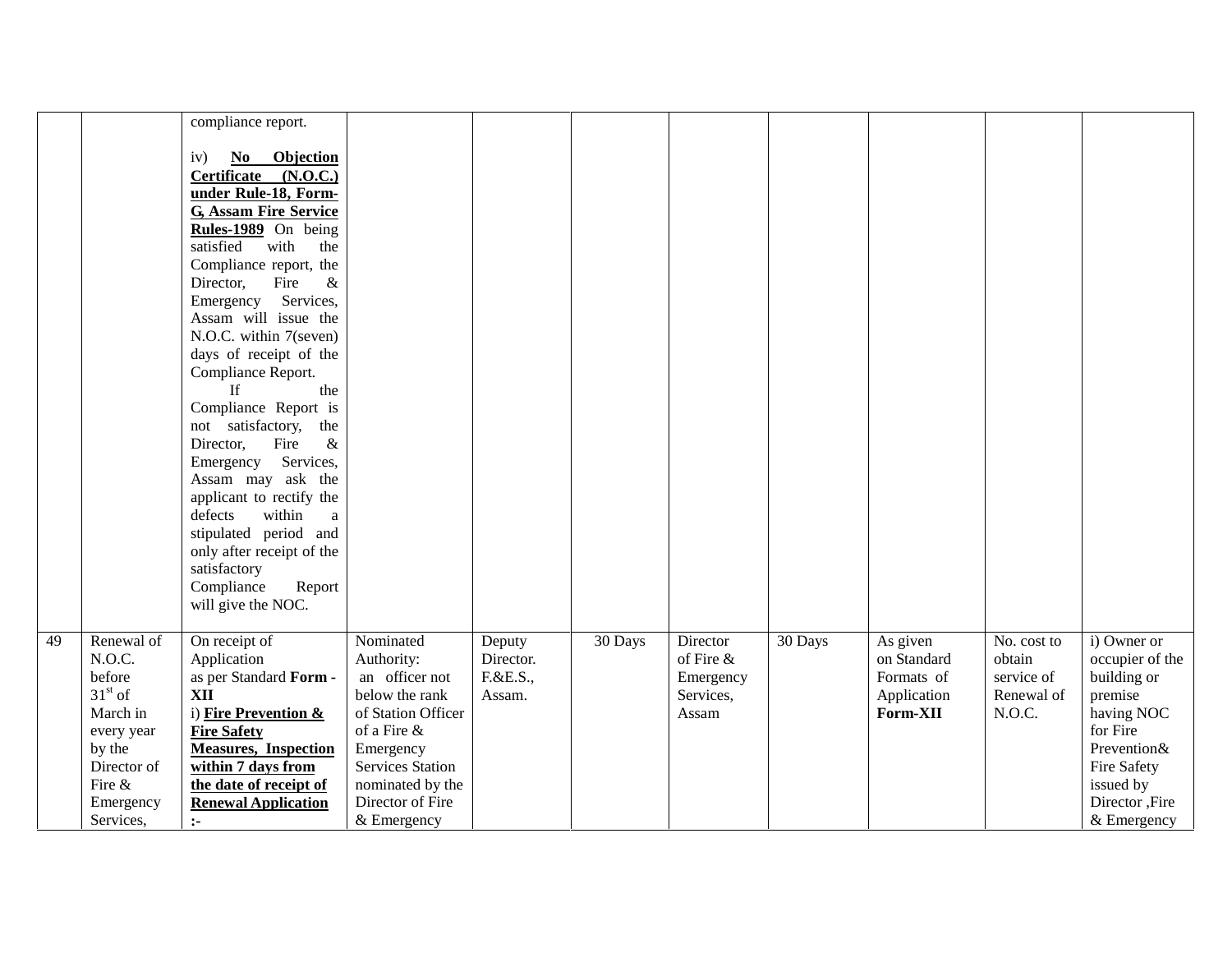| Assam or an | a) Inspection and<br>Services, Assam. |  | Services,       |
|-------------|---------------------------------------|--|-----------------|
| Officer     | testing of                            |  | Assam for       |
| authorised  | inbuilt/existing Fire                 |  | Renewal of      |
| by him.     | Prevention & Fire                     |  | NOC.            |
|             | Safety Measures by                    |  |                 |
|             | Nominated Authority                   |  | ii) Duly Filled |
|             | for which N.O.C. was                  |  | up of           |
|             | issued.                               |  | <b>Standard</b> |
|             | <b>b</b> ) On satisfactory            |  | Form-XII of     |
|             | inspection and test,                  |  | Application.    |
|             | N.O.C. is renewed                     |  |                 |
|             | within 7(seven)                       |  |                 |
|             | working days from the                 |  |                 |
|             | date of inspection                    |  |                 |
|             | under Rule-18, Form-G                 |  |                 |
|             | of Assam Fire Service                 |  |                 |
|             | Rules-1989.                           |  |                 |
|             | ii)Unsatisfactory                     |  |                 |
|             | <b>Inspection Report :-</b>           |  |                 |
|             | If the Inbuilt/Existing               |  |                 |
|             | Fire Prevention & Fire                |  |                 |
|             | Safety Measures is                    |  |                 |
|             | found not in working                  |  |                 |
|             | condition during                      |  |                 |
|             | inspection, the                       |  |                 |
|             | Nominated Authority /                 |  |                 |
|             | Designated public                     |  |                 |
|             | servant will record in                |  |                 |
|             | writing the facts stating             |  |                 |
|             | the existing condition                |  |                 |
|             | of the Fire Prevention                |  |                 |
|             | & Fire Safety                         |  |                 |
|             | Measures and will                     |  |                 |
|             | report to the Director                |  |                 |
|             | of Fire & Emergency                   |  |                 |
|             | Services, Assam for                   |  |                 |
|             | taking necessary                      |  |                 |
|             | action. On the basis of               |  |                 |
|             | the inspection report                 |  |                 |
|             | submitted by the                      |  |                 |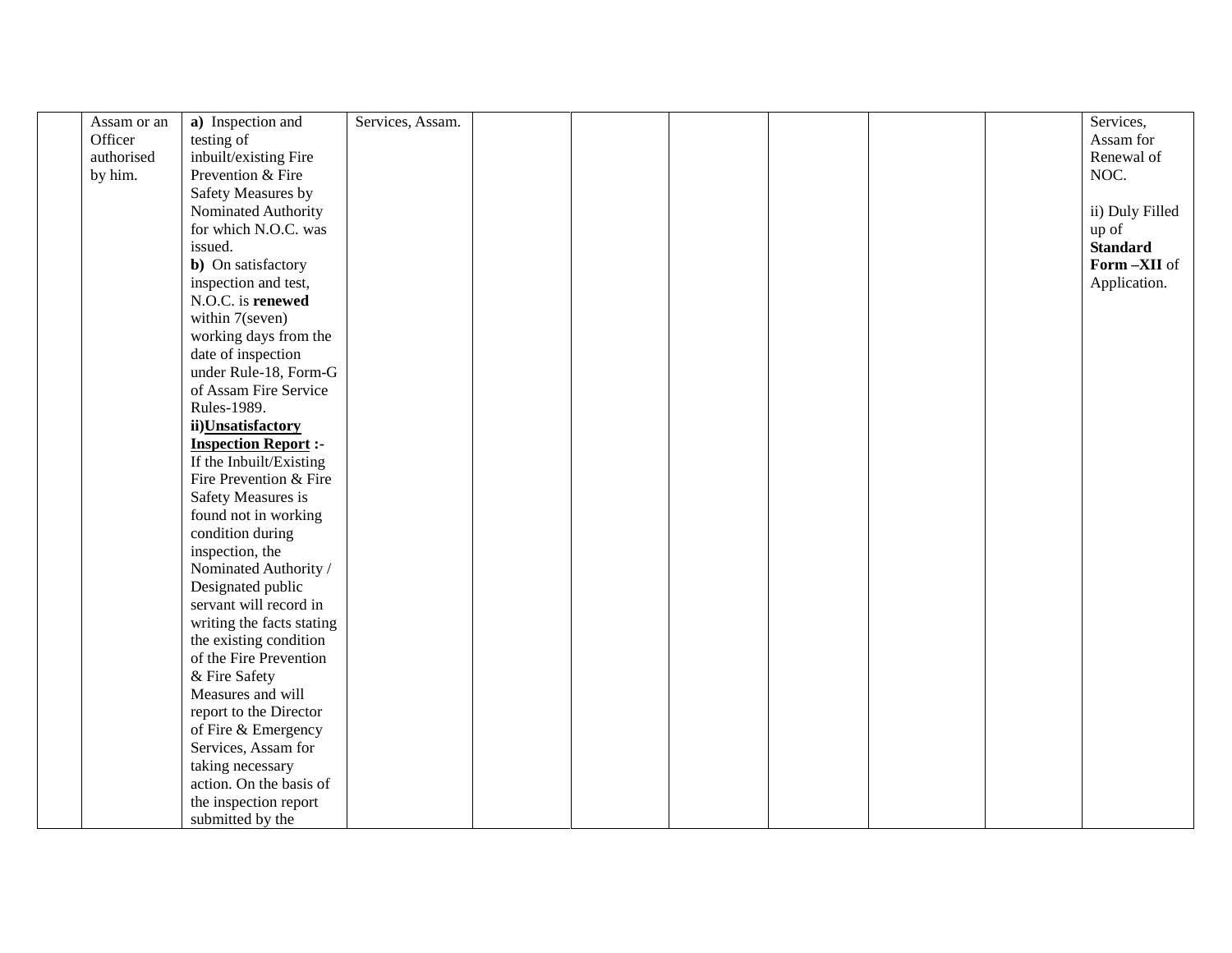|            |                                                            | Nominated Authority /<br>Designated Public<br>Servant the Director or<br>an Officer authorised<br>by him will issue<br>notice to the<br>Owner/occupier/Applic<br>ant for taking measures<br>for rectification of<br>inadequacy of Fire<br>Preventive & Fire<br>Safety Measures within<br>a stipulated time under<br>Rule-10(4)- Form-D,<br>The Assam Fire<br>Service Rules-1989.<br>iii) On receipt of<br>compliance report for<br>rectification an<br>inspection is carried<br>out again by the<br>Nominated Authority<br>or Designated public<br>Servant and finally<br>renews the N.O.C. if<br><b>Inspection Report is</b><br>found satisfactory. |                                                                        |                                                        |    |                                                                              |                                                        |                                                                                    |                                                                 |                                                               |                                                 |
|------------|------------------------------------------------------------|------------------------------------------------------------------------------------------------------------------------------------------------------------------------------------------------------------------------------------------------------------------------------------------------------------------------------------------------------------------------------------------------------------------------------------------------------------------------------------------------------------------------------------------------------------------------------------------------------------------------------------------------------|------------------------------------------------------------------------|--------------------------------------------------------|----|------------------------------------------------------------------------------|--------------------------------------------------------|------------------------------------------------------------------------------------|-----------------------------------------------------------------|---------------------------------------------------------------|-------------------------------------------------|
|            |                                                            |                                                                                                                                                                                                                                                                                                                                                                                                                                                                                                                                                                                                                                                      |                                                                        |                                                        |    | <b>12. HEALTH DEPARTMENT</b>                                                 |                                                        |                                                                                    |                                                                 |                                                               |                                                 |
| Sl.<br>No. | <b>Notified</b><br>public<br>service                       | <b>Stipulated</b><br>time limit for<br>providing the<br>service (Days)                                                                                                                                                                                                                                                                                                                                                                                                                                                                                                                                                                               | <b>Designation</b><br>of<br><b>Designated</b><br><b>Public Servant</b> | Designation of<br><b>Appellate</b><br><b>Authority</b> | by | Time limit<br>for disposal<br><b>Appellate</b><br><b>Authority</b><br>(Days) | Designation of<br><b>Reviewing</b><br><b>Authority</b> | Time limit<br>for disposal<br>by<br><b>Reviewing</b><br><b>Authority</b><br>(Days) | Documents to<br>be<br>enclosed<br>with<br>the<br>application    | <b>User</b><br>if<br>charge,<br>(in<br>any<br><b>Rupees</b> ) | Eligibility<br>criteria<br>to<br>obtain service |
| 50         | Issuances of<br>Birth/Still<br><b>Birth</b><br>Certificate | $10$ (ten) days<br>Death                                                                                                                                                                                                                                                                                                                                                                                                                                                                                                                                                                                                                             | Registrar Birth &                                                      | Joint Director of<br>Health Service of<br>the District |    | 30 days                                                                      | Director of<br><b>Health Service</b>                   | 30 days                                                                            | As per reporting<br>form $F-1/3-$<br>Birth<br>reporting<br>form | Upto $21st$<br>Day of<br>Birth/Still<br>Birth<br>$\cdot$ :    |                                                 |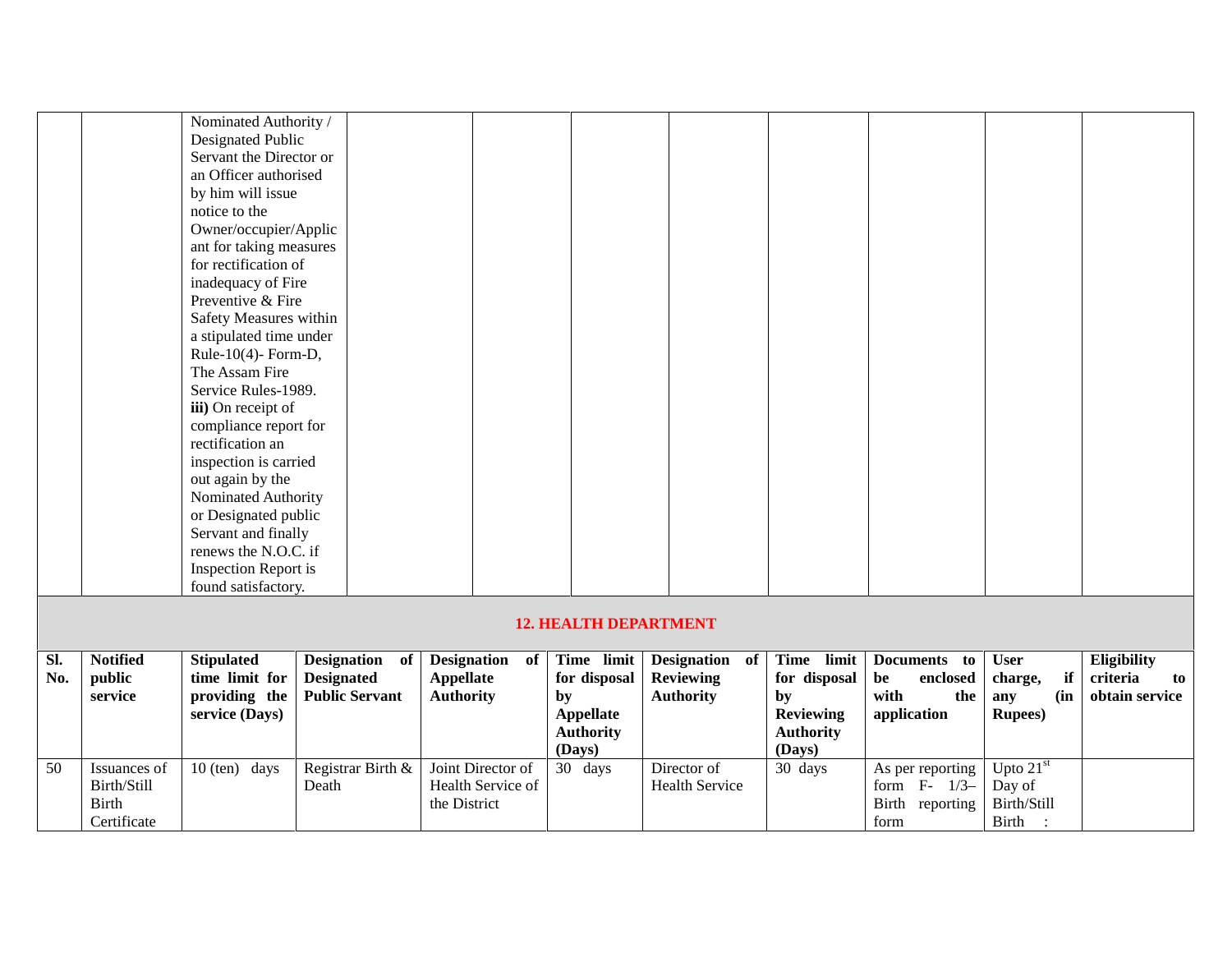|    |                                                                |         |                            |                                                        |         |                                      |         |                          | Free                                                                                                                                                                                               |  |
|----|----------------------------------------------------------------|---------|----------------------------|--------------------------------------------------------|---------|--------------------------------------|---------|--------------------------|----------------------------------------------------------------------------------------------------------------------------------------------------------------------------------------------------|--|
| 51 | Issuances of<br>delayed<br>Birth/Still<br>Birth<br>Certificate | 10 days | Registrar Birth &<br>Death | Joint Director of<br>Health Service of<br>the District | 30 days | Director of<br><b>Health Service</b> | 30 days | As per reporting<br>form | After $21st$<br>days to 30<br>days:<br>Late fee of<br>Rs. 2.00<br>only<br>Within 31<br>days to 1<br>year:<br>Late fee of<br>Rs. 5.00<br>only<br>After 1 year:<br>Late fee of<br>Rs. 10.00<br>only. |  |
| 52 | Issuances of<br>Death<br>Certificate                           | 10 days | Registrar Birth &<br>Death | Joint Director of<br>Health Service of<br>the District | 30 days | Director of<br><b>Health Service</b> | 30 days | As per reporting<br>form | Upto $21st$<br>Day of<br>Birth/Still<br>Birth/Death<br>: Free                                                                                                                                      |  |
| 53 | Issuances of<br>delayed<br>Death<br>Certificate                | 10 days | Registrar Birth &<br>Death | Joint Director of<br>Health Service of<br>the District | 30 days | Director of<br><b>Health Service</b> | 30 days | As per reporting<br>form | After $21st$<br>days to 30<br>days:<br>Late fee of<br>Rs. 2.00<br>only<br>Within 31<br>days to 1<br>year:<br>Late fee of<br>Rs. 5.00<br>only.<br>After 1 year:                                     |  |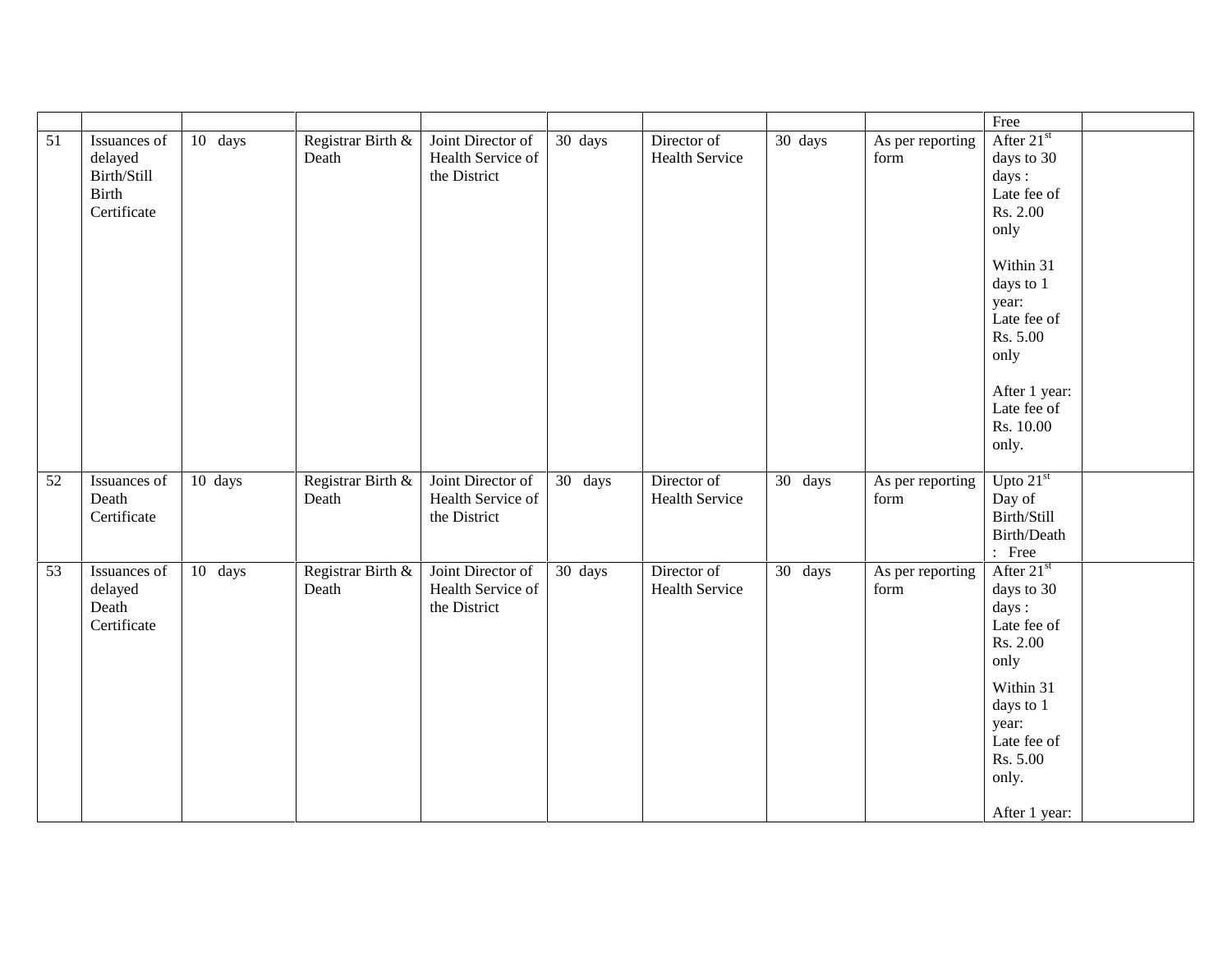|    |                                          |                                                                                                                                                                                                               |                                                                                                                                                                         |                                  |                     |                                                                        |                     |                                                                                                                                                                                                                                                                                                                                                                                                                                                                                                                                                          | Late fee of |  |
|----|------------------------------------------|---------------------------------------------------------------------------------------------------------------------------------------------------------------------------------------------------------------|-------------------------------------------------------------------------------------------------------------------------------------------------------------------------|----------------------------------|---------------------|------------------------------------------------------------------------|---------------------|----------------------------------------------------------------------------------------------------------------------------------------------------------------------------------------------------------------------------------------------------------------------------------------------------------------------------------------------------------------------------------------------------------------------------------------------------------------------------------------------------------------------------------------------------------|-------------|--|
|    |                                          |                                                                                                                                                                                                               |                                                                                                                                                                         |                                  |                     |                                                                        |                     |                                                                                                                                                                                                                                                                                                                                                                                                                                                                                                                                                          | Rs. 10.00   |  |
|    |                                          |                                                                                                                                                                                                               |                                                                                                                                                                         |                                  |                     |                                                                        |                     |                                                                                                                                                                                                                                                                                                                                                                                                                                                                                                                                                          | only.       |  |
|    |                                          |                                                                                                                                                                                                               |                                                                                                                                                                         |                                  |                     |                                                                        |                     |                                                                                                                                                                                                                                                                                                                                                                                                                                                                                                                                                          |             |  |
|    |                                          |                                                                                                                                                                                                               |                                                                                                                                                                         |                                  |                     |                                                                        |                     |                                                                                                                                                                                                                                                                                                                                                                                                                                                                                                                                                          |             |  |
|    |                                          |                                                                                                                                                                                                               |                                                                                                                                                                         |                                  |                     |                                                                        |                     |                                                                                                                                                                                                                                                                                                                                                                                                                                                                                                                                                          |             |  |
| 54 | Issuance of<br>Disability<br>Certificate | 15(fifteen)<br>days from the<br>date of<br>examination by<br>the HOD of the<br>Deptt. of<br>Medical<br>College<br>/specialist<br>Doctor of the<br>Hospital/<br>Meeting of<br>Medical Board<br>of the District | Specialist<br>Doctors of PHC/<br>$\mathrm{CHC}/$<br>District/Sub-<br>Divisional Civil<br>Hospital or HOD<br>of the concerned<br>Department of<br><b>Medical College</b> | Medical Board<br>of the District | 30 (thirty)<br>days | Director of<br>Health Services/<br>Director of<br>Medical<br>Education | 30 (thirty)<br>days | Application in<br>prescribed<br>format<br>duly<br>filled correctly,<br>together with<br>$\overline{3}$<br>(three)<br>i)<br>copies<br>of<br>attested<br>recent<br>photograph<br>S.<br>Proof<br>$\mathbf{ii}$ )<br>of<br>residence as<br>mentioned<br>the<br>in<br>application<br>form.<br>iii) Birth / age<br>certificate<br>of schools.<br>iv) Educational<br>documents.<br>Occupation<br>V)<br>certificate.<br>vi) Certificate<br>as<br>mentioned<br>in $12(ii)(b)$<br>of<br>the<br>application<br>if<br>form,<br>applicable.<br>vii) Certificate<br>as | Nil         |  |
|    |                                          |                                                                                                                                                                                                               |                                                                                                                                                                         |                                  |                     |                                                                        |                     |                                                                                                                                                                                                                                                                                                                                                                                                                                                                                                                                                          |             |  |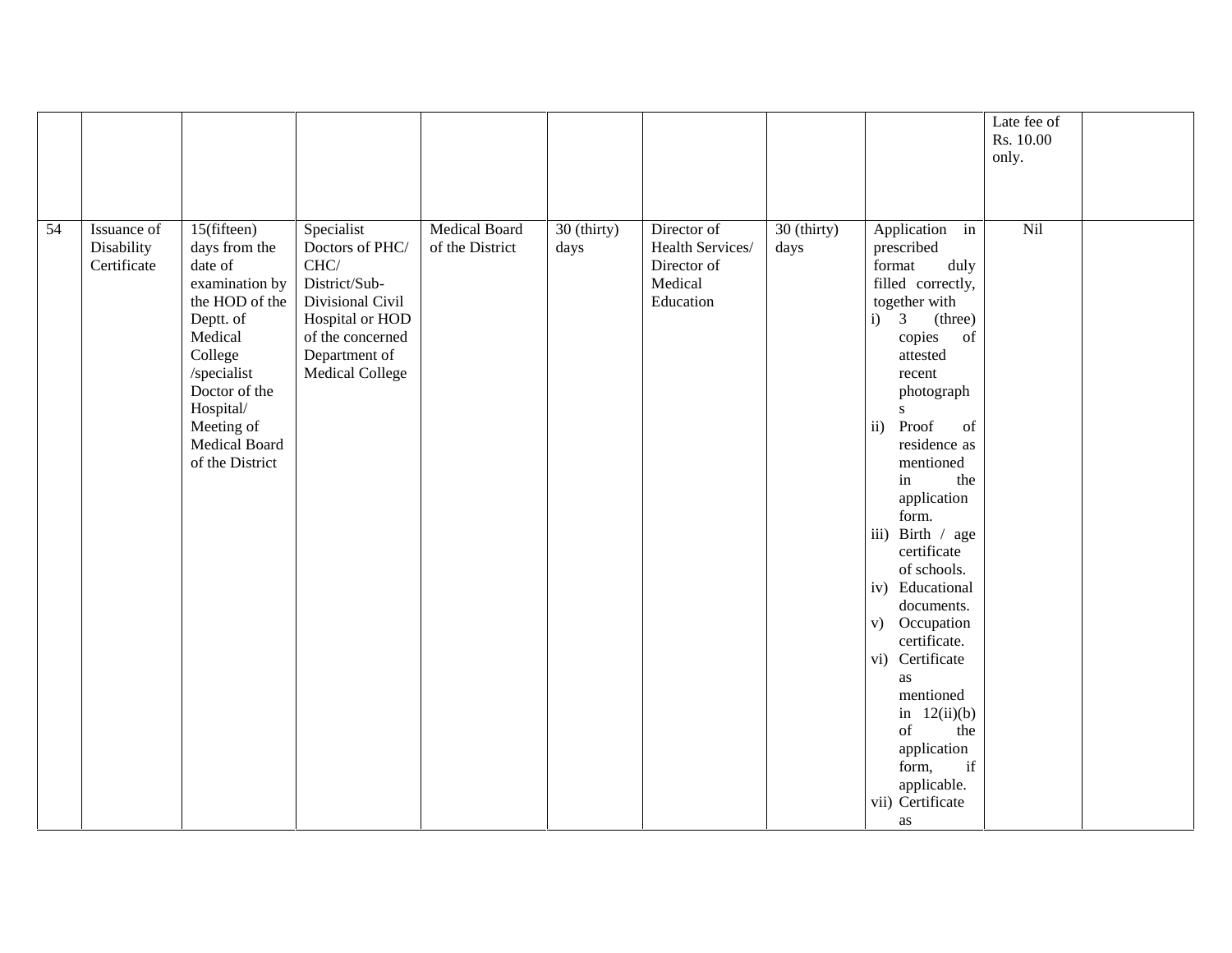|            |                                                       |                                                                        |                                                                                                                                |                                                                                                      |                                                                                    |                                                                                                                   |                                                                                    | mentioned<br>in 13 of the<br>application<br>if<br>form,<br>applicable.                                                                                                                                                                                                                                                                                      |                                                                                                                           |                                                 |
|------------|-------------------------------------------------------|------------------------------------------------------------------------|--------------------------------------------------------------------------------------------------------------------------------|------------------------------------------------------------------------------------------------------|------------------------------------------------------------------------------------|-------------------------------------------------------------------------------------------------------------------|------------------------------------------------------------------------------------|-------------------------------------------------------------------------------------------------------------------------------------------------------------------------------------------------------------------------------------------------------------------------------------------------------------------------------------------------------------|---------------------------------------------------------------------------------------------------------------------------|-------------------------------------------------|
|            |                                                       |                                                                        |                                                                                                                                |                                                                                                      |                                                                                    | <b>13. URBAN DEVELOPMENT DEPARTMENT</b>                                                                           |                                                                                    |                                                                                                                                                                                                                                                                                                                                                             |                                                                                                                           |                                                 |
| SI.<br>No. | <b>Notified</b><br>public<br>service                  | <b>Stipulated</b><br>time limit for<br>providing the<br>service (Days) | Designation of<br><b>Designated</b><br><b>Public Servant</b>                                                                   | Designation of<br><b>Appellate</b><br><b>Authority</b>                                               | Time limit<br>for disposal<br>by<br><b>Appellate</b><br><b>Authority</b><br>(Days) | Designation of<br><b>Reviewing</b><br><b>Authority</b>                                                            | Time limit<br>for disposal<br>by<br><b>Reviewing</b><br><b>Authority</b><br>(Days) | Documents to<br>be<br>enclosed<br>with<br>the<br>application                                                                                                                                                                                                                                                                                                | <b>User</b><br>if<br>charge,<br>(in<br>any<br><b>Rupees</b> )                                                             | Eligibility<br>criteria<br>to<br>obtain service |
| 55         | Issuance of<br><b>Birth</b><br>Certificate            | 15 days                                                                | Registrar of<br><b>Births &amp; Deaths</b><br>cum The Chief<br>Health Officer,<br>of<br>Municipal<br>Board / Town<br>Committee | Secretary to the<br>Govt. of Assam,<br>Urban<br>Development<br>Department,<br>Dispur,<br>Guwahati-6. | 30 days                                                                            | Principal<br>Secretary to the<br>Govt. of Assam,<br>Urban<br>Development<br>Department,<br>Dispur,<br>Guwahati-6. | 30 days                                                                            | i) Information<br>in the form of<br>certificate<br>from Nursing<br>Home / Private<br>Hospital,<br>if<br>born in Nursing<br>Home / Private<br>Hospital within<br>21<br>days<br>in<br>Form No. 1 & 3<br>ii) Information<br>to Registrar<br>from sources<br>other than<br>Nursing Home<br>and Private<br>Hospital within<br>21 days in form<br>no <sub>1</sub> | 1) free up to<br>21 days<br>$2)$ fine of<br>Rs. 2/- per<br>day up to 30<br>days. If not<br>submitted<br>within 21<br>days |                                                 |
| 56         | Issuance of<br>Delayed<br><b>Birth</b><br>Certificate | 15 (fifteen)<br>working days                                           | Registrar of<br>Births & Deaths<br>cum The Chief<br>Health Officer,<br>of Municipal                                            | Secretary to the<br>Govt. of Assam,<br>Urban<br>Development<br>Department,                           | 30 working<br>days                                                                 | Principal<br>Secretary to the<br>Govt. of Assam,<br>Urban<br>Development                                          | 30 working<br>days                                                                 | Information<br>i)<br>in the form of<br>certificate<br>Nursing<br>from<br>Home / Private                                                                                                                                                                                                                                                                     | $10/-$                                                                                                                    |                                                 |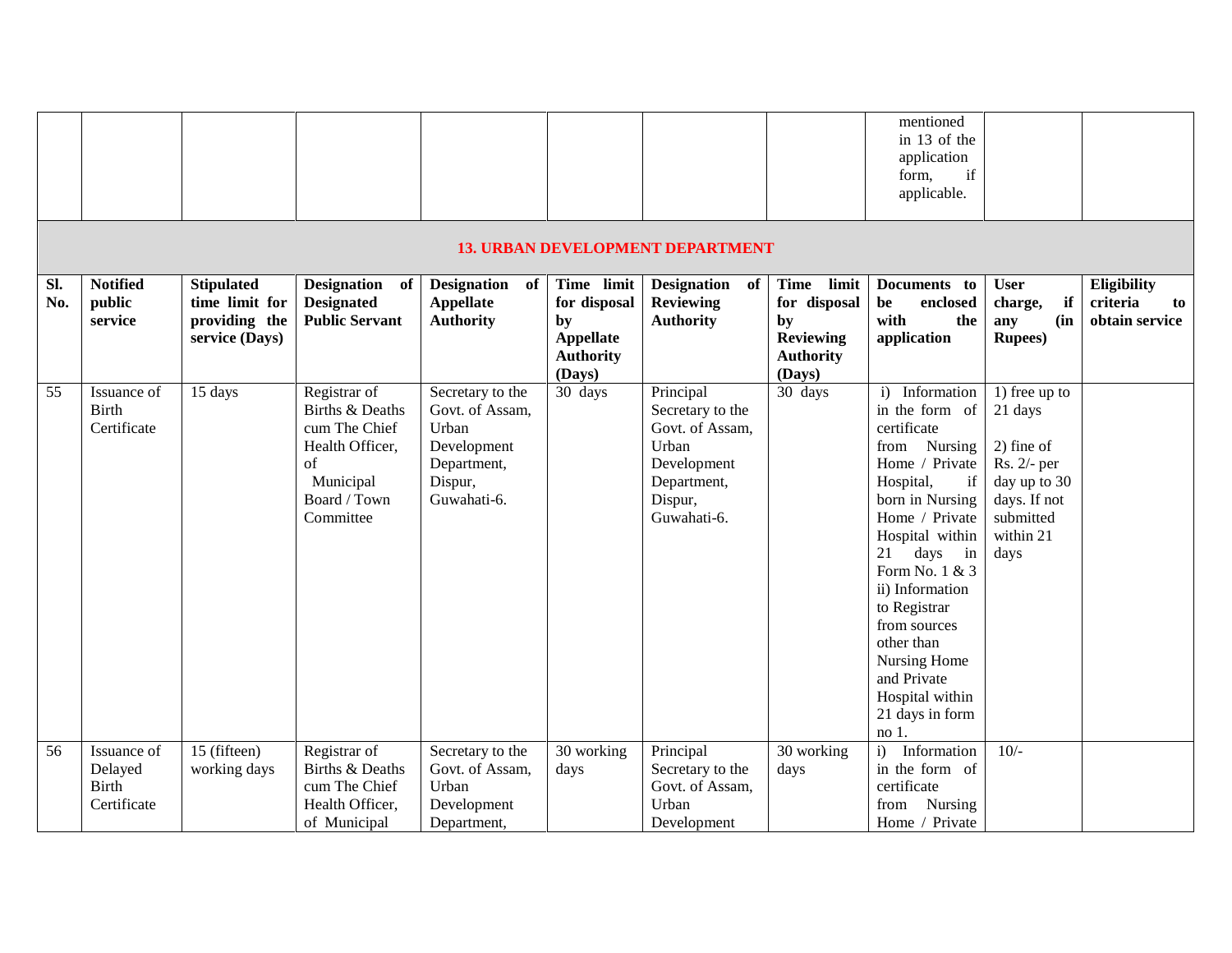| Board / Town | Dispur,     | Department, | if<br>Hospital,                                                                                              |
|--------------|-------------|-------------|--------------------------------------------------------------------------------------------------------------|
| Committee    | Guwahati-6. | Dispur,     | born in Nursing                                                                                              |
|              |             | Guwahati-6. | Home / Private                                                                                               |
|              |             |             | Hospital within                                                                                              |
|              |             |             | 21 days in                                                                                                   |
|              |             |             | Form No. 1 & 3                                                                                               |
|              |             |             | ii) Information                                                                                              |
|              |             |             | Registrar<br>$\,$ to $\,$                                                                                    |
|              |             |             | from sources                                                                                                 |
|              |             |             | other<br>than                                                                                                |
|              |             |             | Nursing Home                                                                                                 |
|              |             |             | Private<br>and                                                                                               |
|              |             |             | Hospital within                                                                                              |
|              |             |             | 21 days in form                                                                                              |
|              |             |             | $no1$ .                                                                                                      |
|              |             |             | iii) Approval of                                                                                             |
|              |             |             | Local Revenue                                                                                                |
|              |             |             | Authority not                                                                                                |
|              |             |             | below the rank                                                                                               |
|              |             |             | $% \left( \left( \mathcal{A},\mathcal{A}\right) \right) =\left( \mathcal{A},\mathcal{A}\right)$ of<br>Circle |
|              |             |             | Officer,<br>$\operatorname{if}$                                                                              |
|              |             |             | applied after 30                                                                                             |
|              |             |             | days but within                                                                                              |
|              |             |             | 6 months of                                                                                                  |
|              |             |             | birth.                                                                                                       |
|              |             |             | iv)<br>Affidavit                                                                                             |
|              |             |             | along<br>with                                                                                                |
|              |             |             | written                                                                                                      |
|              |             |             | permission of                                                                                                |
|              |             |             |                                                                                                              |
|              |             |             | the prescribed<br>for                                                                                        |
|              |             |             | authority                                                                                                    |
|              |             |             | delayed                                                                                                      |
|              |             |             | information                                                                                                  |
|              |             |             | after<br>six                                                                                                 |
|              |             |             | and<br>months                                                                                                |
|              |             |             | within<br>one                                                                                                |
|              |             |             | year.                                                                                                        |
|              |             |             | v) Order of a                                                                                                |
|              |             |             | Magistrate of                                                                                                |
|              |             |             | $1st$ Class if any                                                                                           |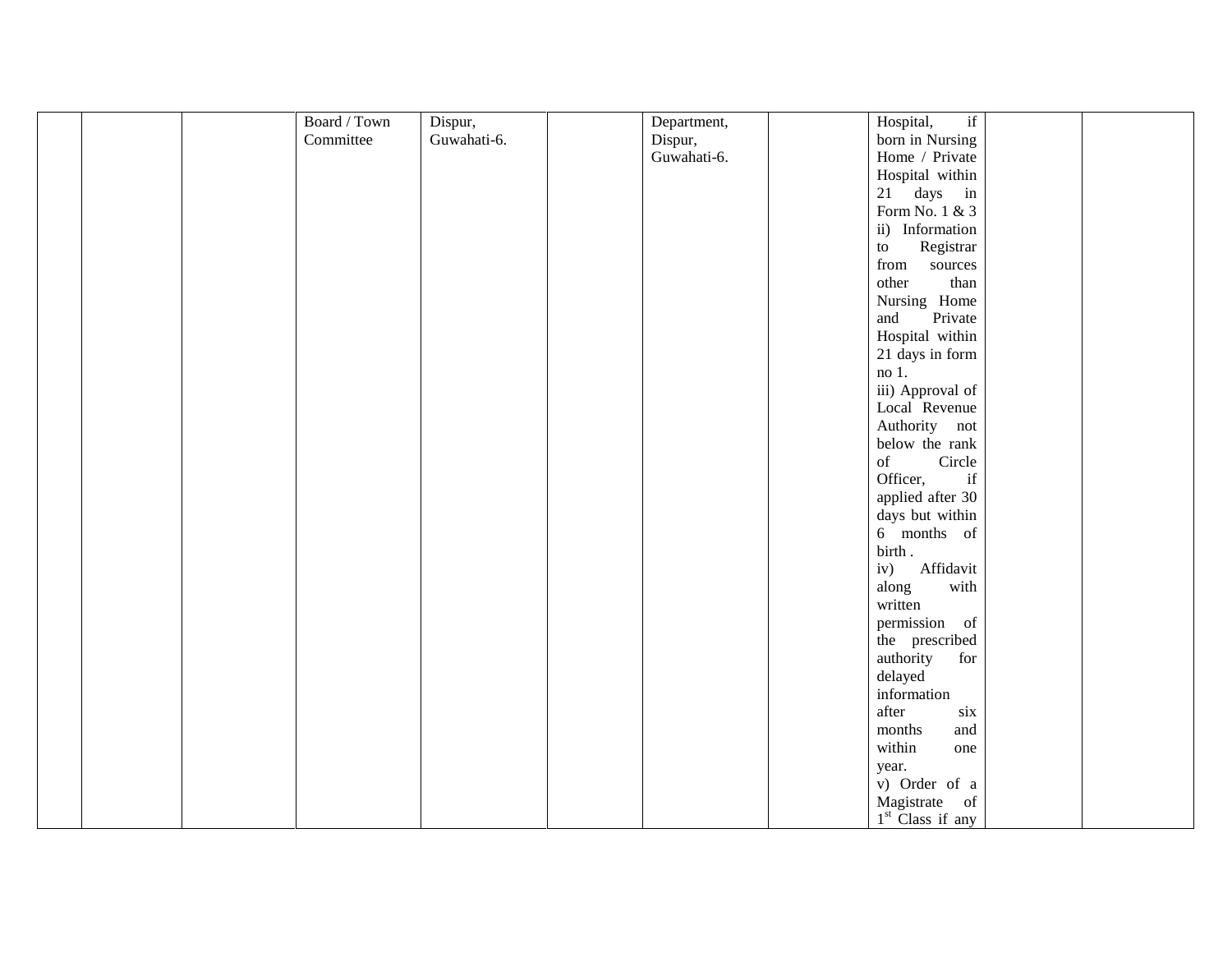|    |             |          |                 |                  |         |                  |         | birth has not    |              |
|----|-------------|----------|-----------------|------------------|---------|------------------|---------|------------------|--------------|
|    |             |          |                 |                  |         |                  |         | been registered  |              |
|    |             |          |                 |                  |         |                  |         | within one year  |              |
|    |             |          |                 |                  |         |                  |         | delayed<br>for   |              |
|    |             |          |                 |                  |         |                  |         | registration.    |              |
| 57 | Issuance of | Same day | Registrar of    | Secretary to the | 30 days | Principal        | 30 days | i)Information in | 1) free upto |
|    | Death       |          | Births & Deaths | Govt. of Assam,  |         | Secretary to the |         | the form<br>of   | 21 days      |
|    | Certificate |          | cum The Chief   | Urban            |         | Govt. of Assam,  |         | certificate      |              |
|    |             |          | Health Officer, | Development      |         | Urban            |         | from Nursing     | 2) fine of   |
|    |             |          | of Municipal    | Department,      |         | Development      |         | Home / Private   | Rs. 2/- per  |
|    |             |          | Board / Town    | Dispur,          |         | Department,      |         | Hospital,<br>if  | day upto 30  |
|    |             |          | Committee       | Guwahati-6.      |         | Dispur,          |         | expired<br>in    | days. If not |
|    |             |          |                 |                  |         | Guwahati-6.      |         | Nursing Home     | submitted    |
|    |             |          |                 |                  |         |                  |         | Private          | within<br>21 |
|    |             |          |                 |                  |         |                  |         | Hospital within  | days         |
|    |             |          |                 |                  |         |                  |         | 21 days in       |              |
|    |             |          |                 |                  |         |                  |         | Form No.2, 4 &   |              |
|    |             |          |                 |                  |         |                  |         | 4A               |              |
|    |             |          |                 |                  |         |                  |         | ii)Information   |              |
|    |             |          |                 |                  |         |                  |         | Registrar<br>to  |              |
|    |             |          |                 |                  |         |                  |         | from<br>sources  |              |
|    |             |          |                 |                  |         |                  |         | other<br>than    |              |
|    |             |          |                 |                  |         |                  |         | Nursing Home     |              |
|    |             |          |                 |                  |         |                  |         | and<br>Private   |              |
|    |             |          |                 |                  |         |                  |         | Hospital within  |              |
|    |             |          |                 |                  |         |                  |         | 21 days in form  |              |
|    |             |          |                 |                  |         |                  |         | no 2,4 & 4A      |              |
|    |             |          |                 |                  |         |                  |         | iii)Approval of  |              |
|    |             |          |                 |                  |         |                  |         | Local Revenue    |              |
|    |             |          |                 |                  |         |                  |         | Authority not    |              |
|    |             |          |                 |                  |         |                  |         | below the rank   |              |
|    |             |          |                 |                  |         |                  |         | of<br>Circle     |              |
|    |             |          |                 |                  |         |                  |         | Officer,<br>if   |              |
|    |             |          |                 |                  |         |                  |         | applied after 30 |              |
|    |             |          |                 |                  |         |                  |         | days but within  |              |
|    |             |          |                 |                  |         |                  |         | 6 months of      |              |
|    |             |          |                 |                  |         |                  |         | death.           |              |
|    |             |          |                 |                  |         |                  |         | Affidavit<br>iv) |              |
|    |             |          |                 |                  |         |                  |         | along<br>with    |              |
|    |             |          |                 |                  |         |                  |         | written          |              |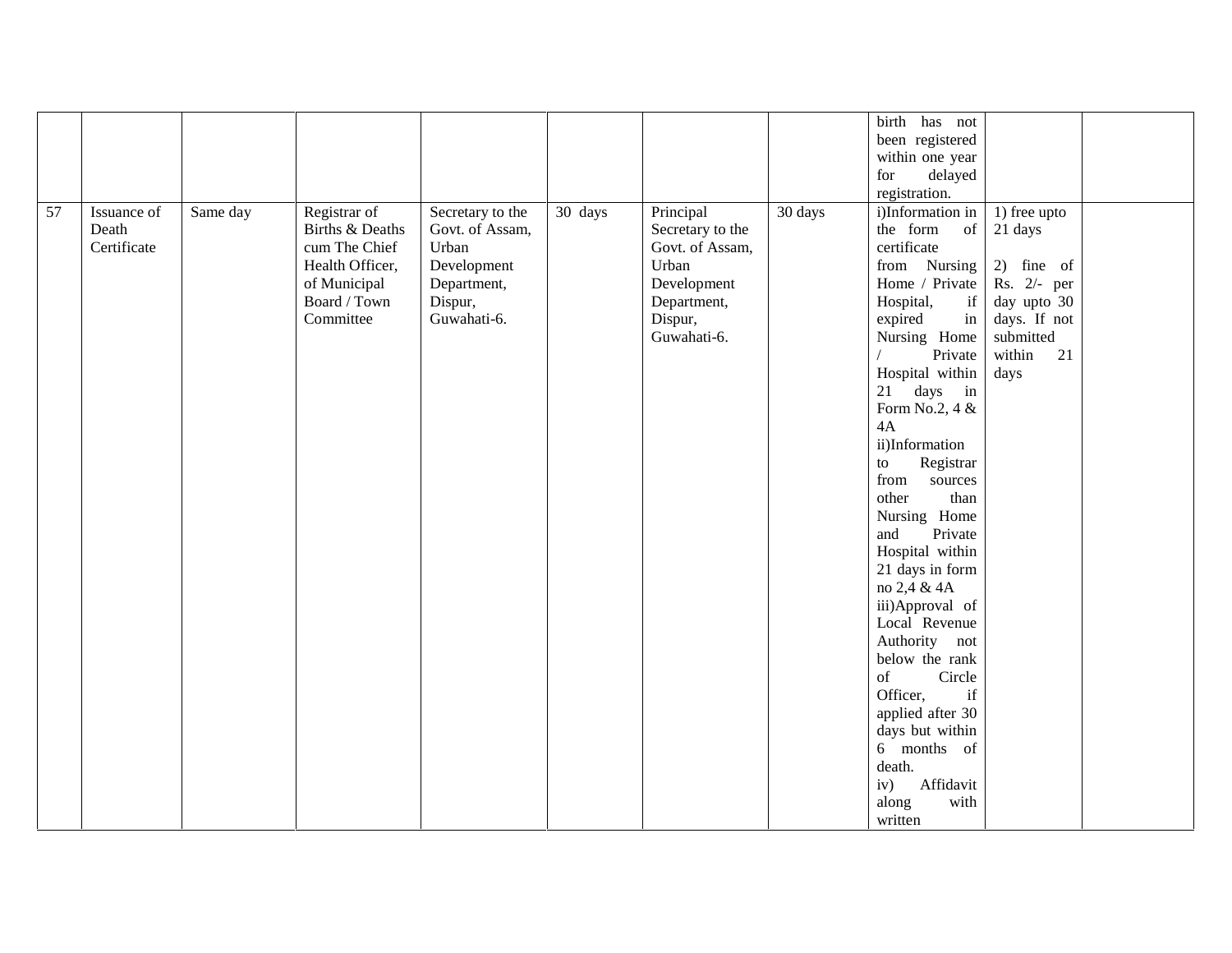|    |                                                |          |                                                                                                                  |                                                                                                      |                    |                                                                                                                   |                    | permission of<br>the prescribed<br>authority<br>for<br>delayed<br>information<br>after<br>six<br>months<br>and<br>within<br>one<br>year.<br>iv) Order of a<br>Magistrate of<br>1 <sup>st</sup> Class if any<br>death has not<br>been registered<br>within one year<br>for<br>delayed                                                                                                                                        |          |  |
|----|------------------------------------------------|----------|------------------------------------------------------------------------------------------------------------------|------------------------------------------------------------------------------------------------------|--------------------|-------------------------------------------------------------------------------------------------------------------|--------------------|-----------------------------------------------------------------------------------------------------------------------------------------------------------------------------------------------------------------------------------------------------------------------------------------------------------------------------------------------------------------------------------------------------------------------------|----------|--|
| 58 | Issuance of<br>Delayed<br>Death<br>Certificate | Same day | Registrar of<br>Births & Deaths<br>cum The Chief<br>Health Officer,<br>of Municipal<br>Board / Town<br>Committee | Secretary to the<br>Govt. of Assam,<br>Urban<br>Development<br>Department,<br>Dispur,<br>Guwahati-6. | 30 working<br>days | Principal<br>Secretary to the<br>Govt. of Assam,<br>Urban<br>Development<br>Department,<br>Dispur,<br>Guwahati-6. | 30 working<br>days | registration.<br>i) Approval of<br>Local Revenue<br>Authority not<br>below the rank<br>of<br>Circle<br>Officer,<br>if<br>applied after 30<br>days but within<br>6 months of<br>death.<br>$\mathbf{ii}$ )<br>Affidavit<br>along<br>with<br>written<br>permission of<br>the prescribed<br>authority<br>for<br>delayed<br>information<br>after<br>six<br>months<br>and<br>within one year.<br>iii) Order of a<br>Magistrate of | Rs. 10/- |  |